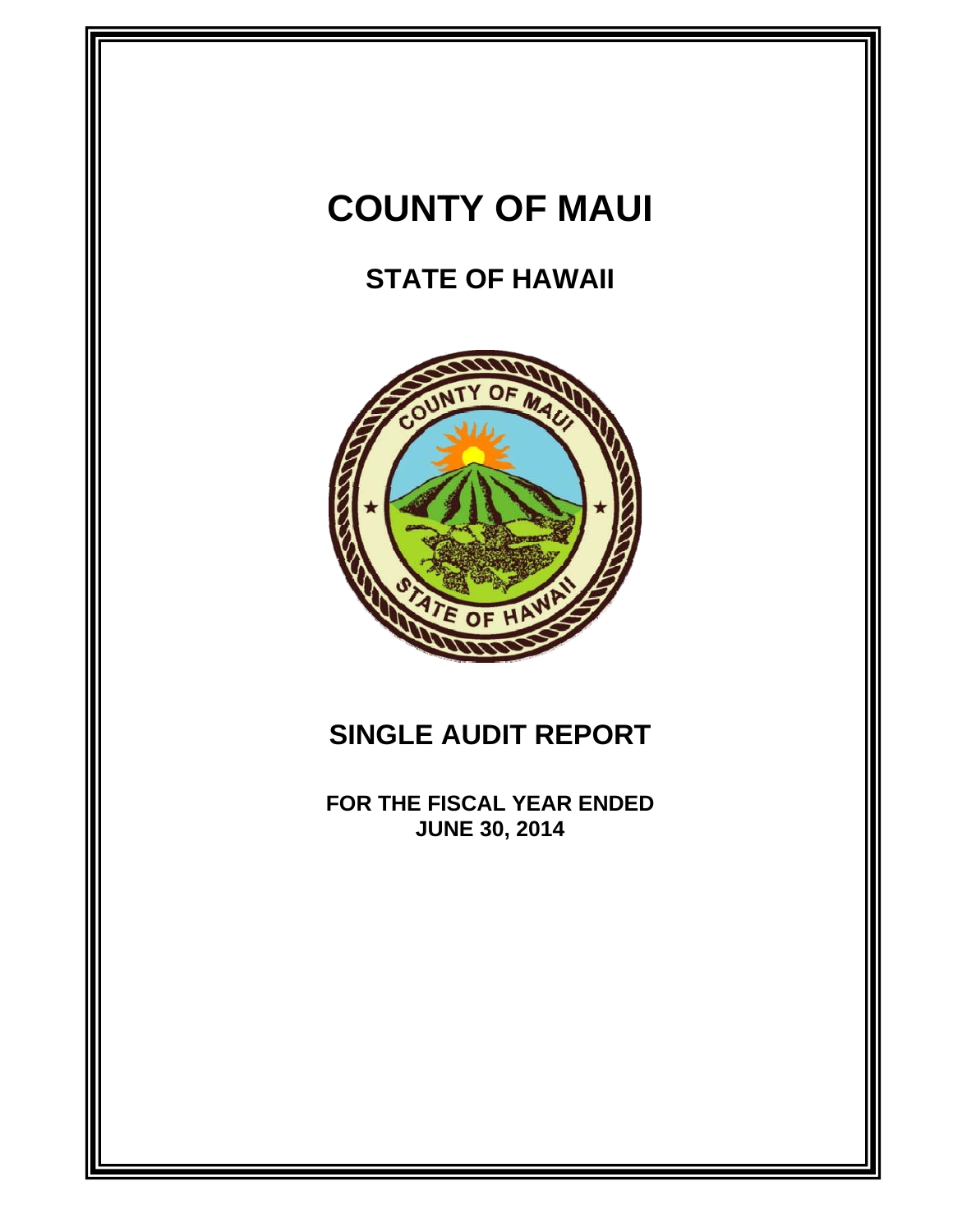

March 12, 2015

To the Council Chair, and Members of the Council County of Maui Wailuku, Maui, Hawai'i

We have completed our financial audit of the basic financial statements of the County of Maui, Hawai'i (the County), as of and for the fiscal year ended June 30, 2014. Our report containing our opinions on those basic financial statements is included in the County's *Comprehensive Annual Financial Report*. We submit herein our reports on the County's internal control over financial reporting and compliance, the County's compliance with requirements that could have a direct and material effect on each of its major federal programs, and our report on the schedule of expenditures of federal awards.

# **OBJECTIVES OF THE AUDIT**

The primary purpose of our audit was to form opinions on the fairness of the presentation of the County's basic financial statements as of and for the fiscal year ended June 30, 2014, and to comply with the requirements of the Office of Management and Budget (OMB) Circular A-133, *Audits of States, Local Governments, and Non-Profit Organizations*, which establishes audit requirements for state and local governments that receive federal financial assistance. More specifically, the objectives of the audit were as follows:

- 1. To provide a basis for opinions on the fairness of the presentation of the County's financial statements.
- 2. To determine whether expenditures and other disbursements have been made and all revenues and other receipts to which the County is entitled have been collected and accounted for in accordance with the laws, rules and regulations, administrative directives, policies and procedures of the County, the State of Hawai'i and the federal government (where applicable).
- 3. To determine whether the County has established sufficient internal controls to properly manage federal financial assistance programs and to comply with the applicable laws and regulations.
- 4. To determine whether the County has complied with the laws and regulations that may have a material effect on the financial statements and on its major federal financial assistance programs.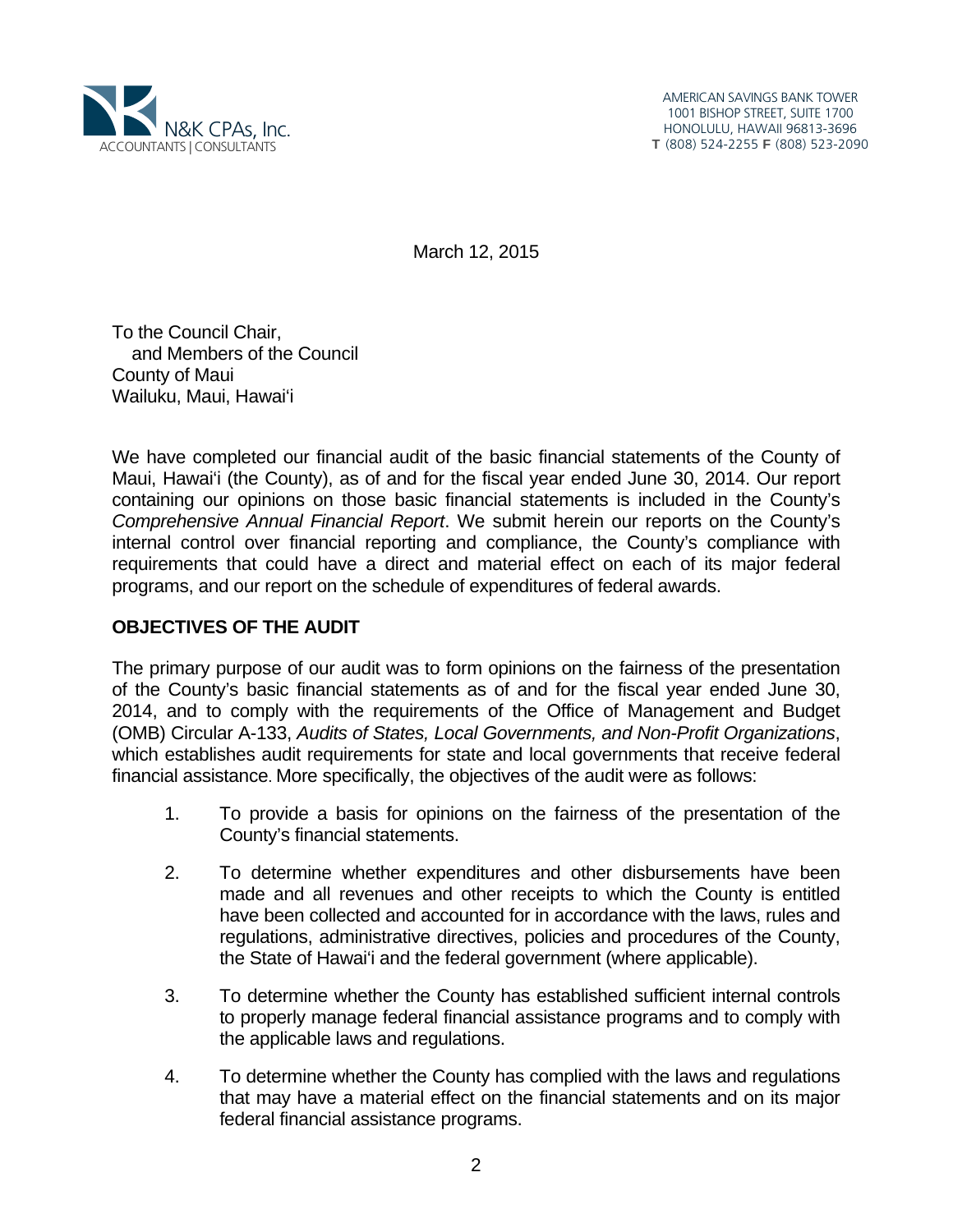# **SCOPE OF THE AUDIT**

Our audit was performed in accordance with auditing standards generally accepted in the United States of America as prescribed by the American Institute of Certified Public Accountants; *Government Auditing Standards*, issued by the Comptroller General of the United States; and the provisions of OMB Circular A-133. The scope of our audit included an examination of the transactions and accounting records of the County for the fiscal year ended June 30, 2014.

# **ORGANIZATION OF THE REPORT**

This report is presented in five parts as follows:

- Part I Our report on internal control over financial reporting and on compliance and other matters.
- Part II Our report on compliance with requirements that could have a direct and material effect on each major program and on internal control over compliance, and report on the schedule of expenditures of federal awards.
- Part III The schedule of findings and questioned costs.
- Part IV The summary schedule of prior audit findings.
- Part V The corrective action plan.

We wish to express our sincere appreciation for the excellent cooperation and assistance extended by the staff of the County.

Sincerely,

N&K, CPAs, INC.

Bake S

 Blake Isobe Principal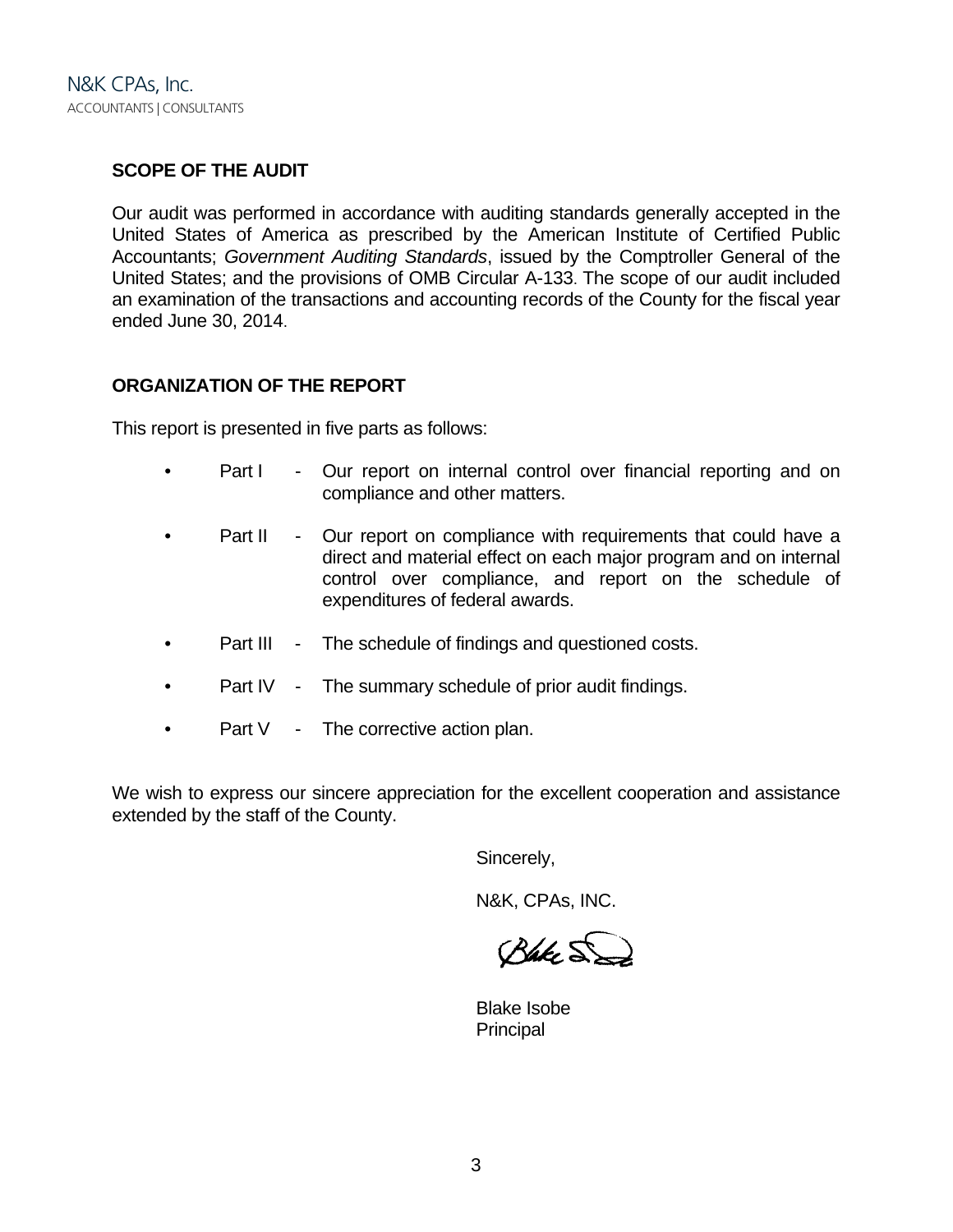#### **COUNTY OF MAUI, HAWAI'I**

## **TABLE OF CONTENTS**

**Page**

## **PART I REPORT ON INTERNAL CONTROL OVER FINANCIAL REPORTING AND ON COMPLIANCE AND OTHER MATTERS**

 Report on Internal Control over Financial Reporting and on Compliance and Other Matters Based on an Audit of Financial Statements Performed in Accordance with *Government Auditing Standards* 6 - 7

# **PART II REPORT ON COMPLIANCE FOR EACH MAJOR PROGRAM; REPORT ON INTERNAL CONTROL OVER COMPLIANCE; AND REPORT ON THE SCHEDULE OF EXPENDITURES OF FEDERAL AWARDS REQUIRED BY OMB CIRCULAR A-133**

 Report on Compliance on Each Major Program; Report on Internal Control over Compliance; and Report on the Schedule of Expenditures of Federal Awards Required by OMB Circular A-133 9 - 11

| Schedule of Expenditures of Federal Awards | $12 - 18$ |
|--------------------------------------------|-----------|
|                                            |           |

Notes to Schedule of Expenditures of Federal Awards 19 - 22

## **PART III SCHEDULE OF FINDINGS AND QUESTIONED COSTS** 24 - 41

#### **PART IV SUMMARY SCHEDULE OF PRIOR AUDIT FINDINGS**

| <b>Status Report</b> | $43 - 46$ |
|----------------------|-----------|
|----------------------|-----------|

## **PART V CORRECTIVE ACTION PLAN**

| Response of County of Maui | $48 - 61$ |
|----------------------------|-----------|
|                            |           |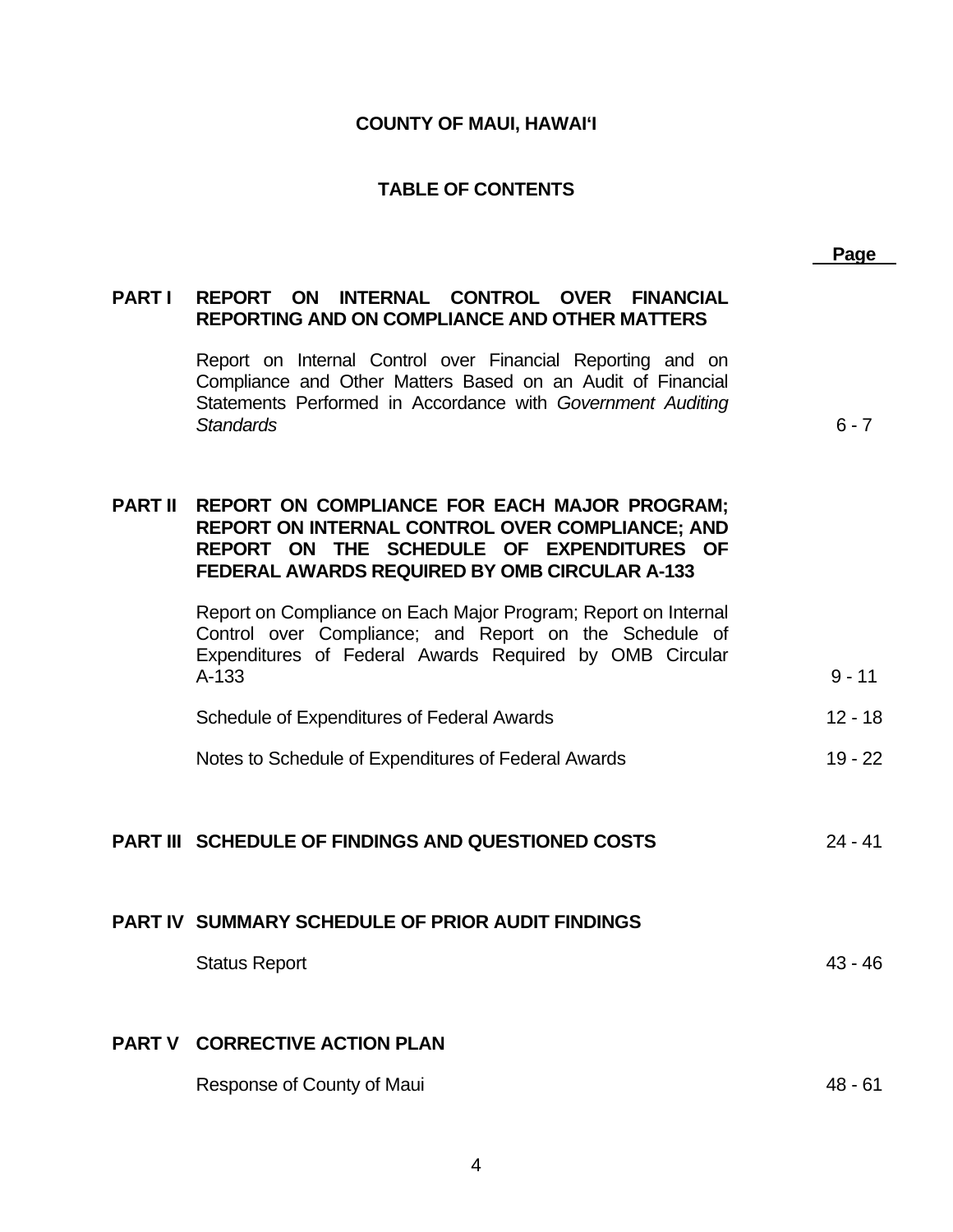# **PART I**

# **REPORT ON INTERNAL CONTROL OVER FINANCIAL REPORTING AND ON COMPLIANCE AND OTHER MATTERS**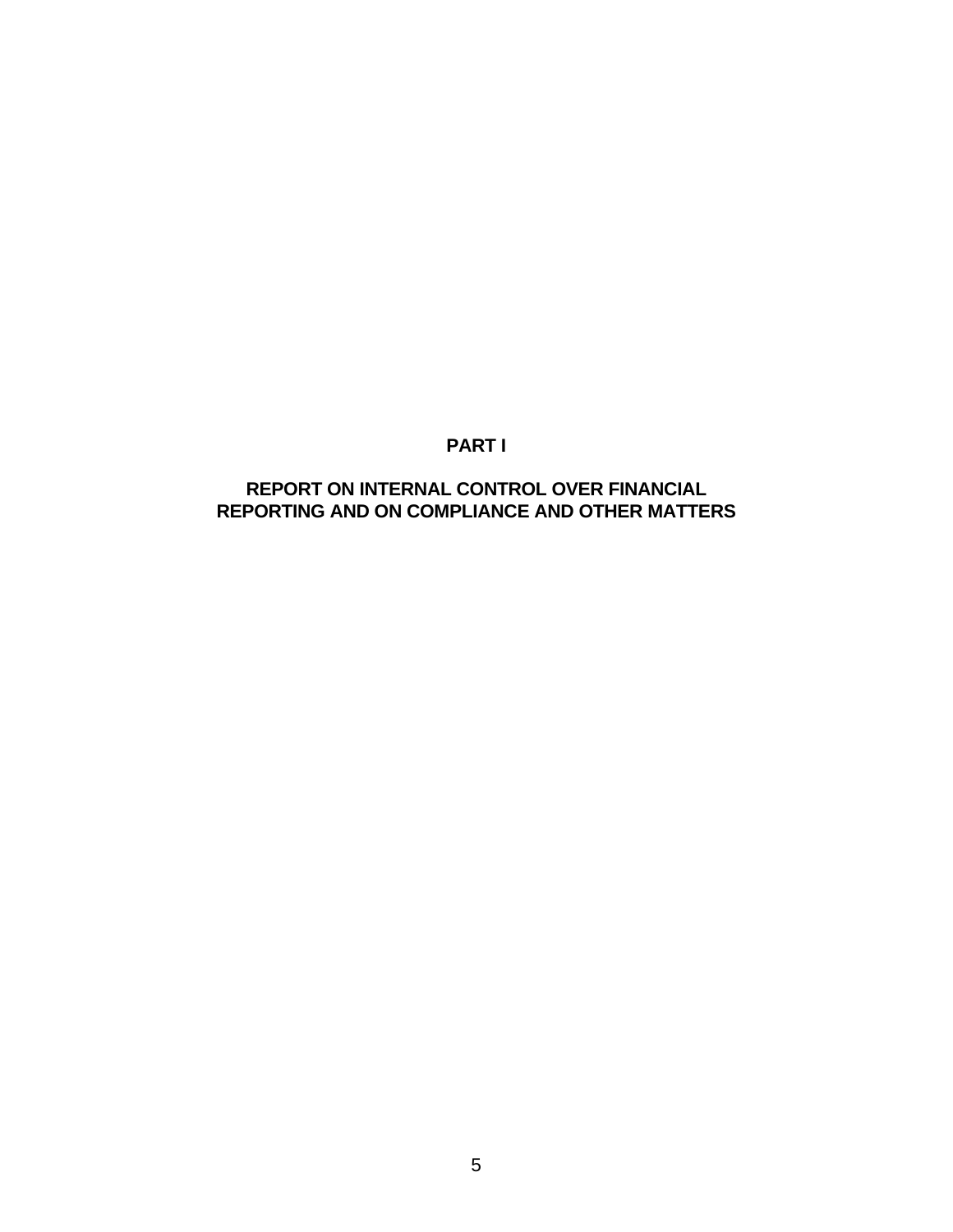

## **REPORT ON INTERNAL CONTROL OVER FINANCIAL REPORTING AND ON COMPLIANCE AND OTHER MATTERS BASED ON AN AUDIT OF FINANCIAL STATEMENTS PERFORMED IN ACCORDANCE WITH** *GOVERNMENT AUDITING STANDARDS*

# **INDEPENDENT AUDITOR'S REPORT**

To the Council Chair and Members of the Council County of Maui Wailuku, Maui, Hawai'i

We have audited, in accordance with the auditing standards generally accepted in the United States of America and the standards applicable to financial audits contained in *Government Auditing Standards* issued by the Comptroller General of the United States, the financial statements of the governmental activities, the business-type activities, each major fund, and the aggregate remaining fund information of the County of Maui, Hawai'i (the County), as of and for the year ended June 30, 2014, and the related notes to the financial statements, which collectively comprise the County's basic financial statements and have issued our report thereon dated January 22, 2015.

## **Internal Control Over Financial Reporting**

In planning and performing our audit of the financial statements, we considered the County's internal control over financial reporting (internal control) to determine the audit procedures that are appropriate in the circumstances for the purpose of expressing our opinions on the financial statements, but not for the purpose of expressing an opinion on the effectiveness of the County's internal control. Accordingly, we do not express an opinion on the effectiveness of the County's internal control.

Our consideration of internal control was for the limited purpose described in the preceding paragraph and was not designed to identify all deficiencies in internal control that might be material weaknesses or significant deficiencies and therefore, material weaknesses or significant deficiencies may exist that were not identified. However, as described in the accompanying schedule of findings and questioned costs, we did identify certain deficiencies in internal control that we consider to be a material weakness and significant deficiencies.

A deficiency in internal control exists when the design or operation of a control does not allow management or employees, in the normal course of performing their assigned functions, to prevent, or detect and correct, misstatements on a timely basis. A material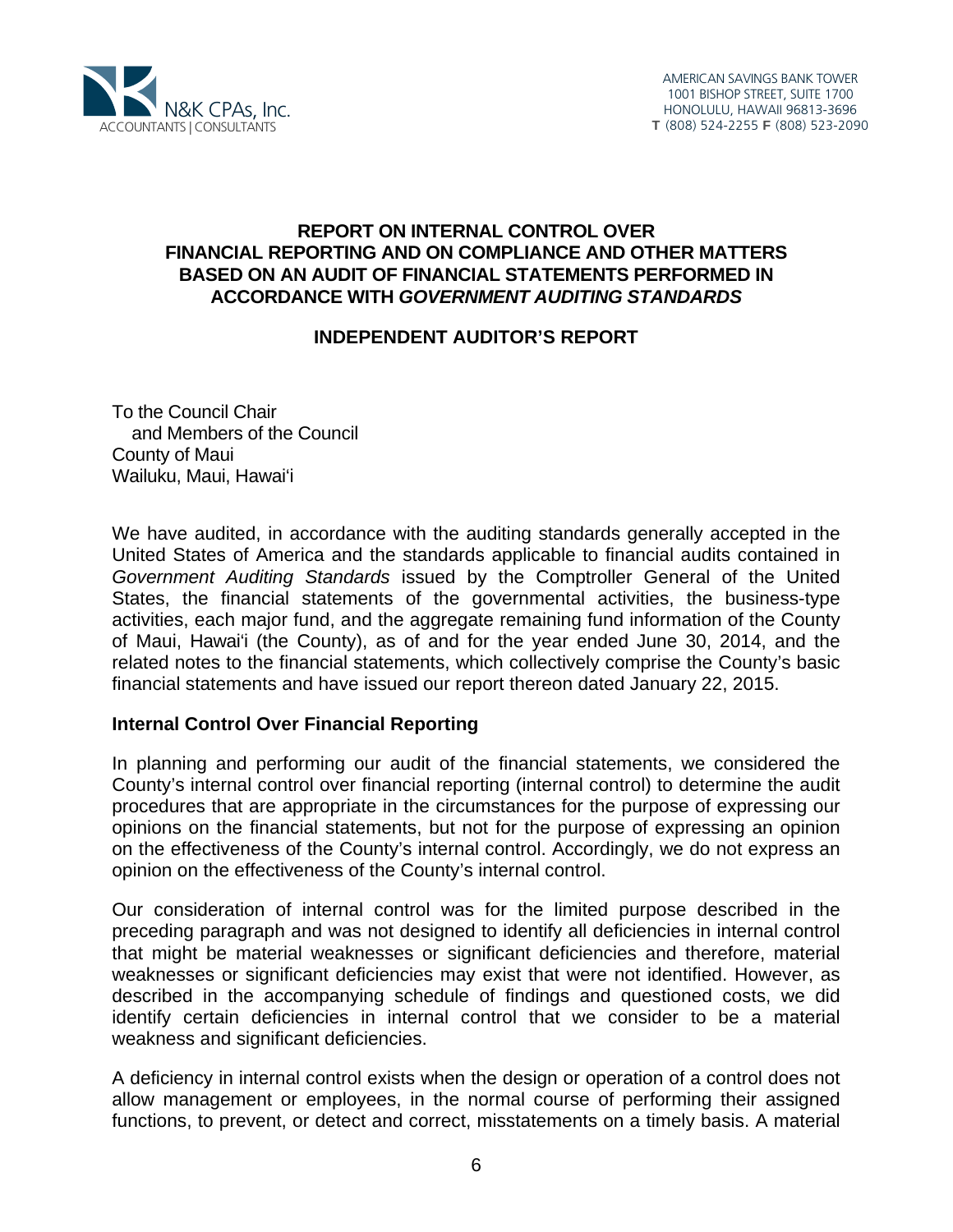weakness is a deficiency, or a combination of deficiencies, in internal control such that there is a reasonable possibility that a material misstatement of the entity's financial statements will not be prevented, or detected and corrected on a timely basis. We consider the deficiency described in the accompanying schedule of findings and questioned costs as item 2014-007 to be a material weakness.

A significant deficiency is a deficiency, or a combination of deficiencies, in internal control that is less severe than a material weakness, yet important enough to merit attention by those charged with governance. We consider the deficiencies described in the accompanying schedule of findings and questioned costs as items 2014-001 through 2014-006 and 2014-008 through 2014-011 to be significant deficiencies.

## **Compliance and Other Matters**

As part of obtaining reasonable assurance about whether the County's financial statements are free from material misstatement, we performed tests of its compliance with certain provisions of laws, regulations, contracts, and grant agreements, noncompliance with which could have a direct and material effect on the determination of financial statement amounts. However, providing an opinion on compliance with those provisions was not an objective of our audit, and accordingly, we do not express such an opinion. The results of our tests disclosed no instances of noncompliance or other matters that are required to be reported under *Government Auditing Standards*.

# **The County's Response to Findings**

The County's response to the findings identified in our audit is described in Part V, Corrective Action Plan of this report. The County's response was not subjected to the auditing procedures applied in the audit of the financial statements and, accordingly, we express no opinion on it.

## **Purpose of this Report**

The purpose of this report is solely to describe the scope of our testing of internal control and compliance and the results of that testing, and not to provide an opinion on the effectiveness of the entity's internal control or on compliance. This report is an integral part of an audit performed in accordance with *Government Auditing Standards* in considering the entity's internal control and compliance. Accordingly, this communication is not suitable for any other purpose.

N&K OPAS, Inc.

Honolulu, Hawai'i January 22, 2015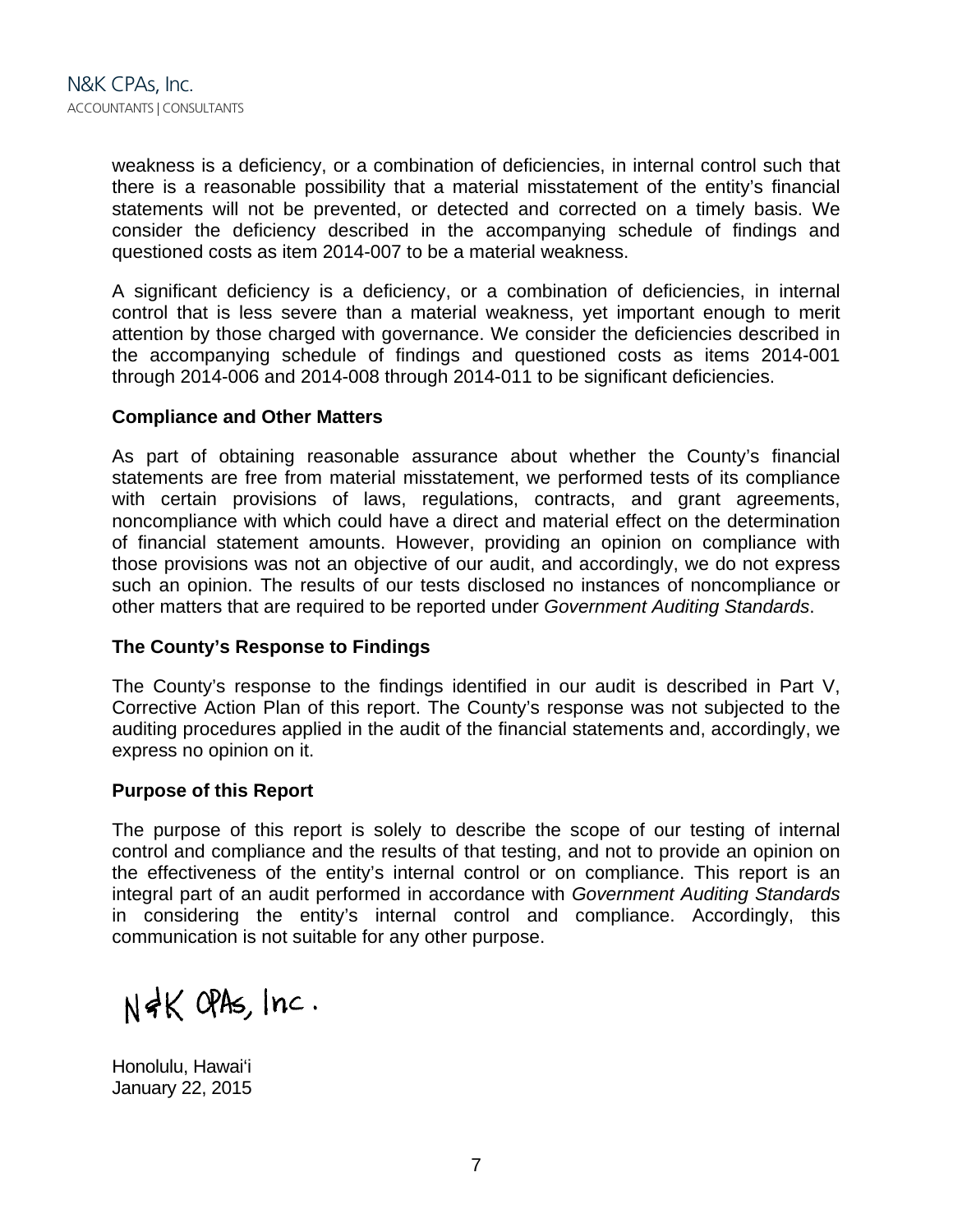# **PART II**

**REPORT ON COMPLIANCE FOR EACH MAJOR PROGRAM; REPORT ON INTERNAL CONTROL OVER COMPLIANCE; AND REPORT ON THE SCHEDULE OF EXPENDITURES OF FEDERAL AWARDS REQUIRED BY OMB CIRCULAR A-133**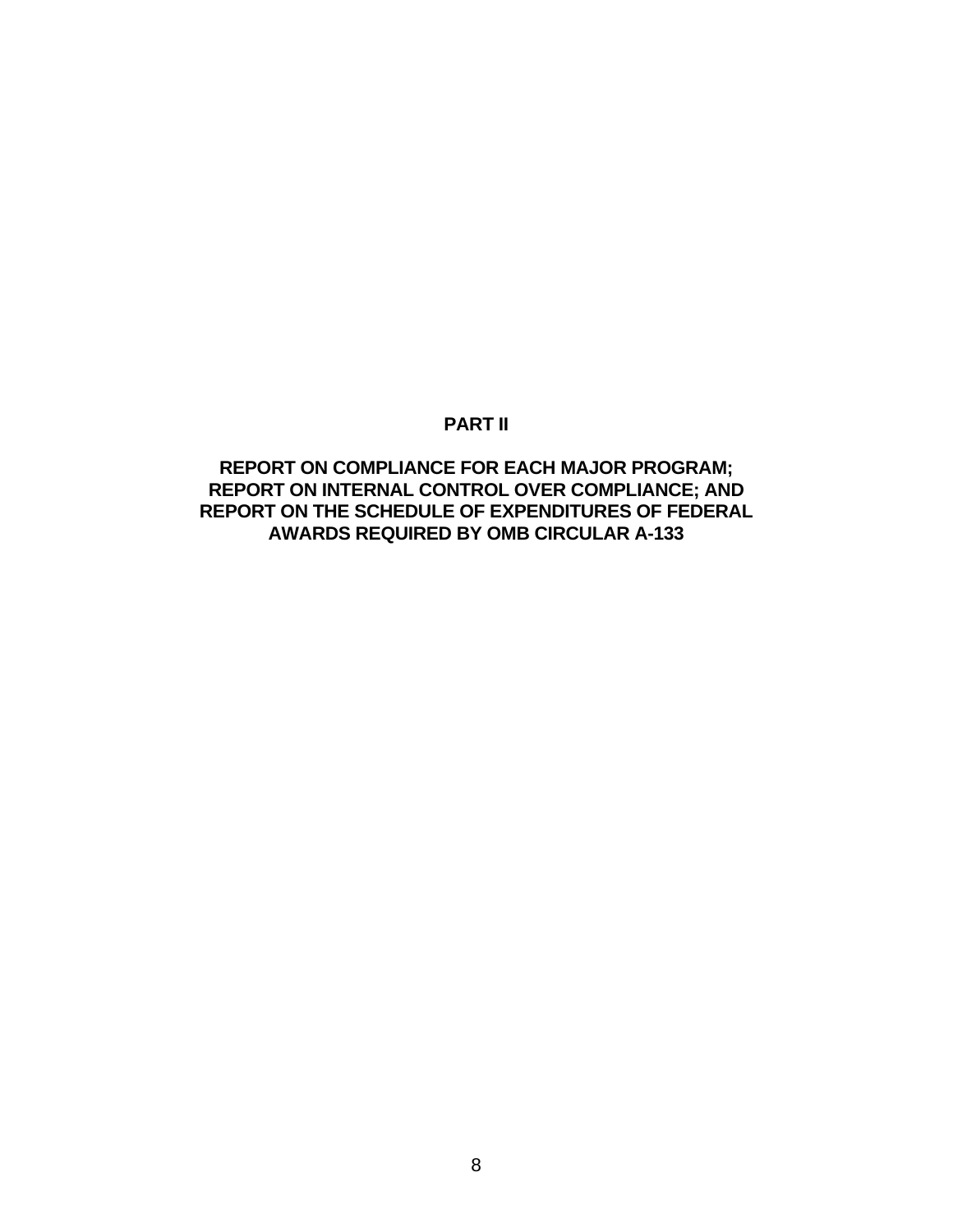

# **REPORT ON COMPLIANCE FOR EACH MAJOR PROGRAM; REPORT ON INTERNAL CONTROL OVER COMPLIANCE; AND REPORT ON THE SCHEDULE OF EXPENDITURES OF FEDERAL AWARDS REQUIRED BY OMB CIRCULAR A-133**

# **INDEPENDENT AUDITOR'S REPORT**

To the Council Chair, and Members of the Council County of Maui Wailuku, Maui, Hawai'i

## **Report on Compliance for Each Major Federal Program**

We have audited the County of Maui's (the County) compliance with the types of compliance requirements described in the OMB Circular A-133 Compliance Supplement that could have a direct and material effect on each of the County's major federal programs for the year ended June 30, 2014. The County's major federal programs are identified in the summary of auditor's results section of the accompanying schedule of findings and questioned costs.

## **Management's Responsibility**

The County's management is responsible for compliance with the requirements of laws, regulations, contracts, and grants applicable to its federal programs.

## **Auditor's Responsibility**

Our responsibility is to express an opinion on compliance for each of the County's major federal programs based on our audit of the types of compliance requirements referred to above. We conducted our audit of compliance in accordance with auditing standards generally accepted in the United States of America; the standards applicable to financial audits contained in *Government Auditing Standards*, issued by the Comptroller General of the United States; and OMB Circular A-133, *Audits of States, Local Governments, and Non-Profit Organizations*. Those standards and OMB Circular A-133 require that we plan and perform the audit to obtain reasonable assurance about whether noncompliance with the types of compliance requirements referred to above that could have a direct and material effect on a major federal program occurred. An audit includes examining, on a test basis, evidence about the County's compliance with those requirements and performing such other procedures as we considered necessary in the circumstances.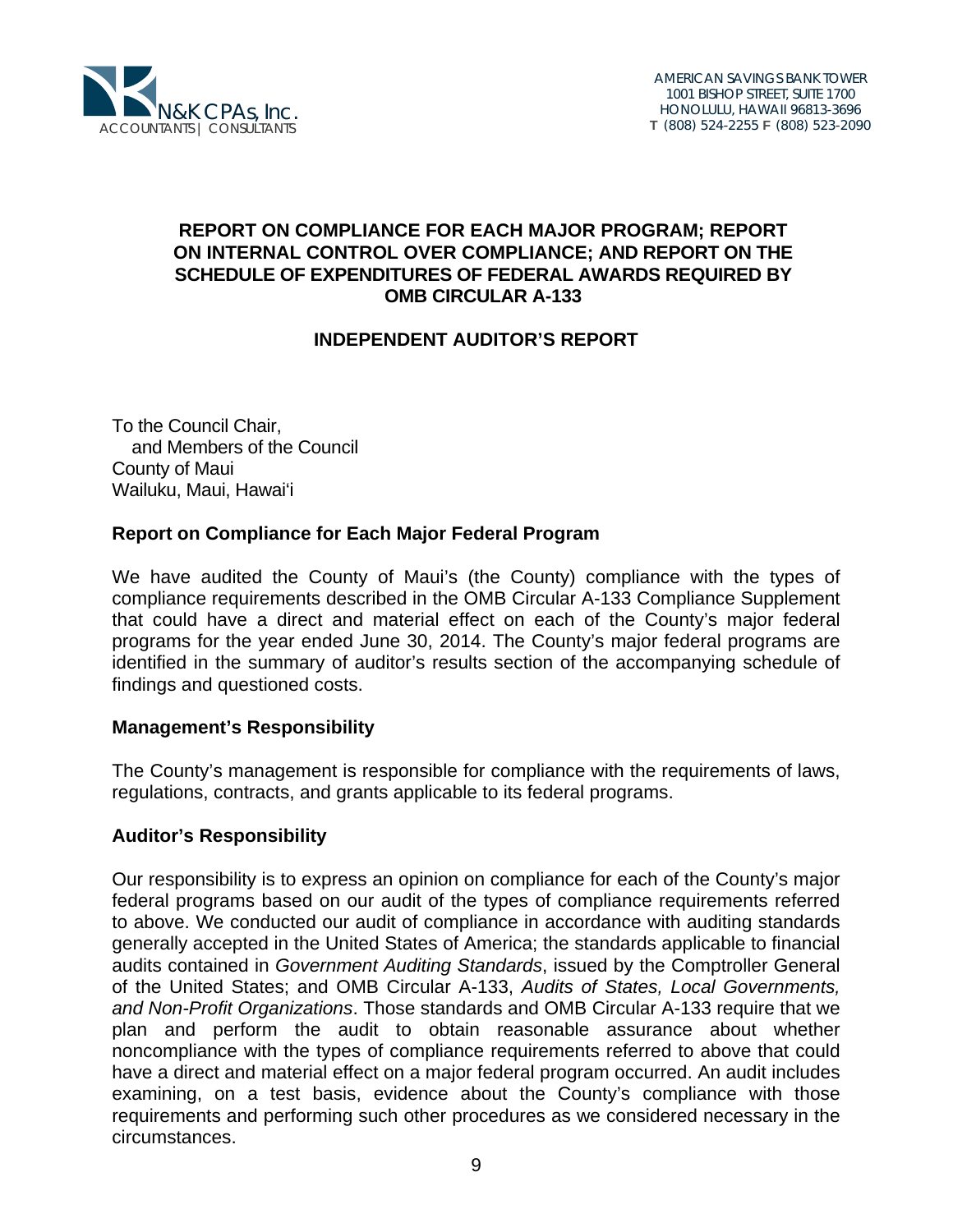We believe that our audit provides a reasonable basis for our opinion on compliance for each major federal program. However, our audit does not provide a legal determination of the County's compliance.

## **Opinion on Each Major Federal Program**

In our opinion, the County complied, in all material respects, with the types of compliance requirements referred to above that could have a direct and material effect on each of its major federal programs for the year ended June 30, 2014.

## **Report on Internal Control Over Compliance**

Management of the County is responsible for establishing and maintaining effective internal control over compliance with the types of compliance requirements referred to above. In planning and performing our audit of compliance, we considered the County's internal control over compliance with the types of requirements that could have a direct and material effect on each major federal program to determine the auditing procedures that are appropriate in the circumstances for the purpose of expressing an opinion on compliance for each major federal program and to test and report on internal control over compliance in accordance with OMB Circular A-133, but not for the purpose of expressing an opinion on the effectiveness of internal control over compliance. Accordingly, we do not express an opinion on the effectiveness of the County's internal control over compliance.

A deficiency in internal control over compliance exists when the design or operation of a control over compliance does not allow management or employees, in the normal course of performing their assigned functions, to prevent, or detect and correct, noncompliance with a type of compliance requirement of a federal program on a timely basis. A material weakness in internal control over compliance is a deficiency, or combination of deficiencies, in internal control over compliance, such that there is a reasonable possibility that material noncompliance with a type of compliance requirement of a federal program will not be prevented, or detected and corrected, on a timely basis. A significant deficiency in internal control over compliance is a deficiency, or combination of deficiencies, in internal control over compliance with a type of compliance requirement of a federal program that is less severe than a material weakness in internal control over compliance, yet important enough to merit attention by those charged with governance.

Our consideration of internal control over compliance was for the limited purpose described in the first paragraph of this section and was not designed to identify all deficiencies in internal control over compliance that might be material weaknesses or significant deficiencies and therefore, material weaknesses or significant deficiencies may exist that were not identified. We did not identify any deficiencies in internal control over compliance that we consider to be material weaknesses. However, we identified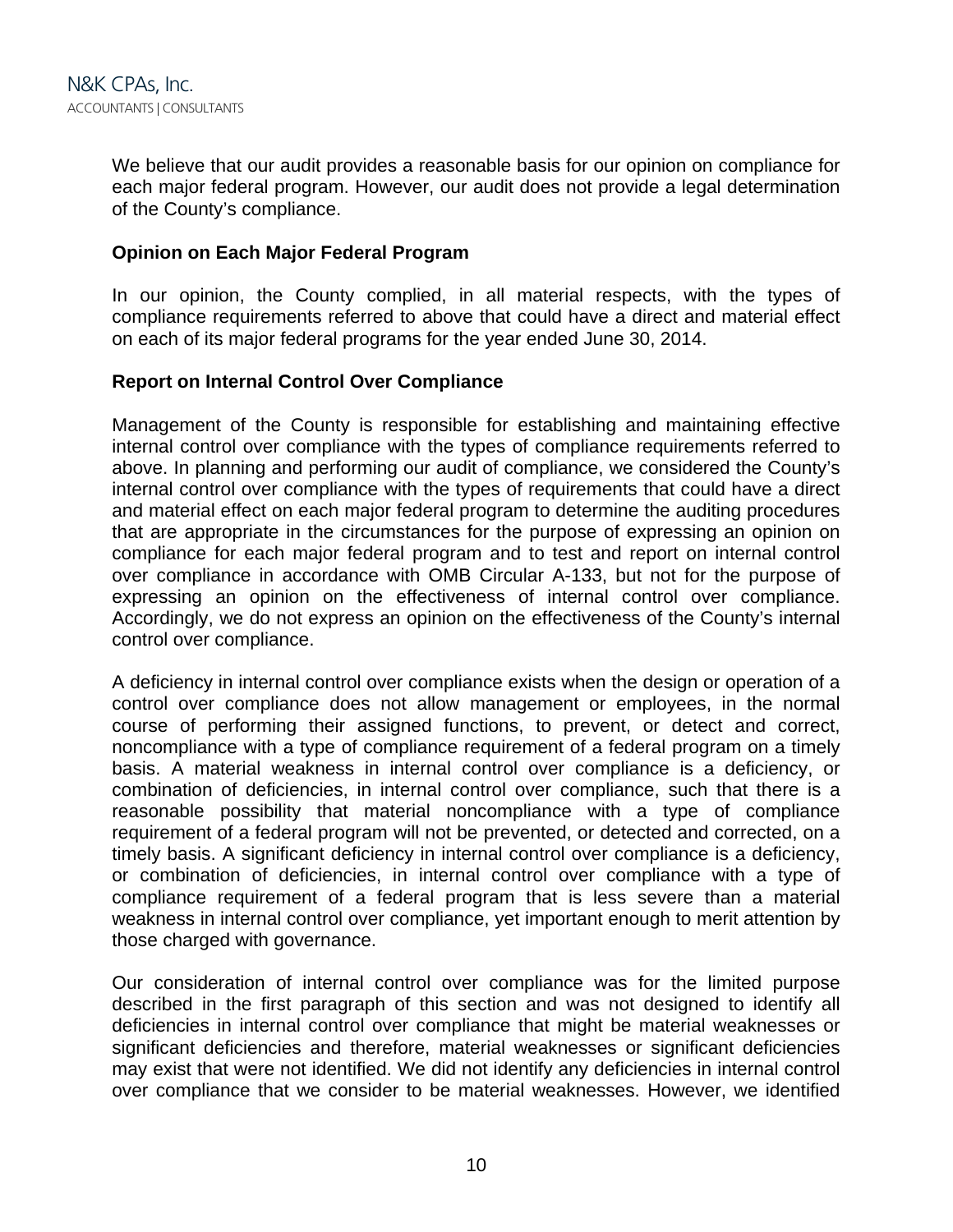certain deficiencies in internal control over compliance described in the accompanying schedule of findings and questioned costs as items 2014-012 and 2014-013 that we consider to be significant deficiencies.

The County's response to the internal controls over compliance findings identified in our audit is described in Part V, Corrective Action Plan of this report. The County's response was not subjected to the auditing procedures applied in the audit of compliance and, accordingly, we express no opinion on the response.

The purpose of this report on internal control over compliance is solely to describe the scope of our testing of internal control over compliance and the results of that testing based on the requirements of OMB Circular A-133. Accordingly, this report is not suitable for any other purpose.

## **Report on Schedule of Expenditures of Federal Awards Required by OMB Circular A-133**

We have audited the financial statements of the governmental activities, the business-type activities, each major fund, and the aggregate remaining fund information of the County, as of and for the year ended June 30, 2014, and the related notes to the financial statements, which collectively comprise the County's basic financial statements. We issued our report thereon dated January 22, 2015, which contained unmodified opinions on those financial statements. Our audit was conducted for the purpose of forming opinions on the financial statements that collectively comprise the County's basic financial statements. The accompanying schedule of expenditures of federal awards is presented for purposes of additional analysis as required by OMB Circular A-133 and is not a required part of the basic financial statements. Such information is the responsibility of management and was derived from and relates directly to the underlying accounting and other records used to prepare the basic financial statements. The information has been subjected to the auditing procedures applied in the audit of the basic financial statements and certain additional procedures, including comparing and reconciling such information directly to the underlying accounting and other records used to prepare the basic financial statements or to the basic financial statements themselves, and other additional procedures in accordance with auditing standards generally accepted in the United States of America. In our opinion, the schedule of expenditures of federal awards is fairly stated in all material respects in relation to the basic financial statements as a whole.

 $N-K$  OPAS, Inc.

Honolulu, Hawai'i March 12, 2015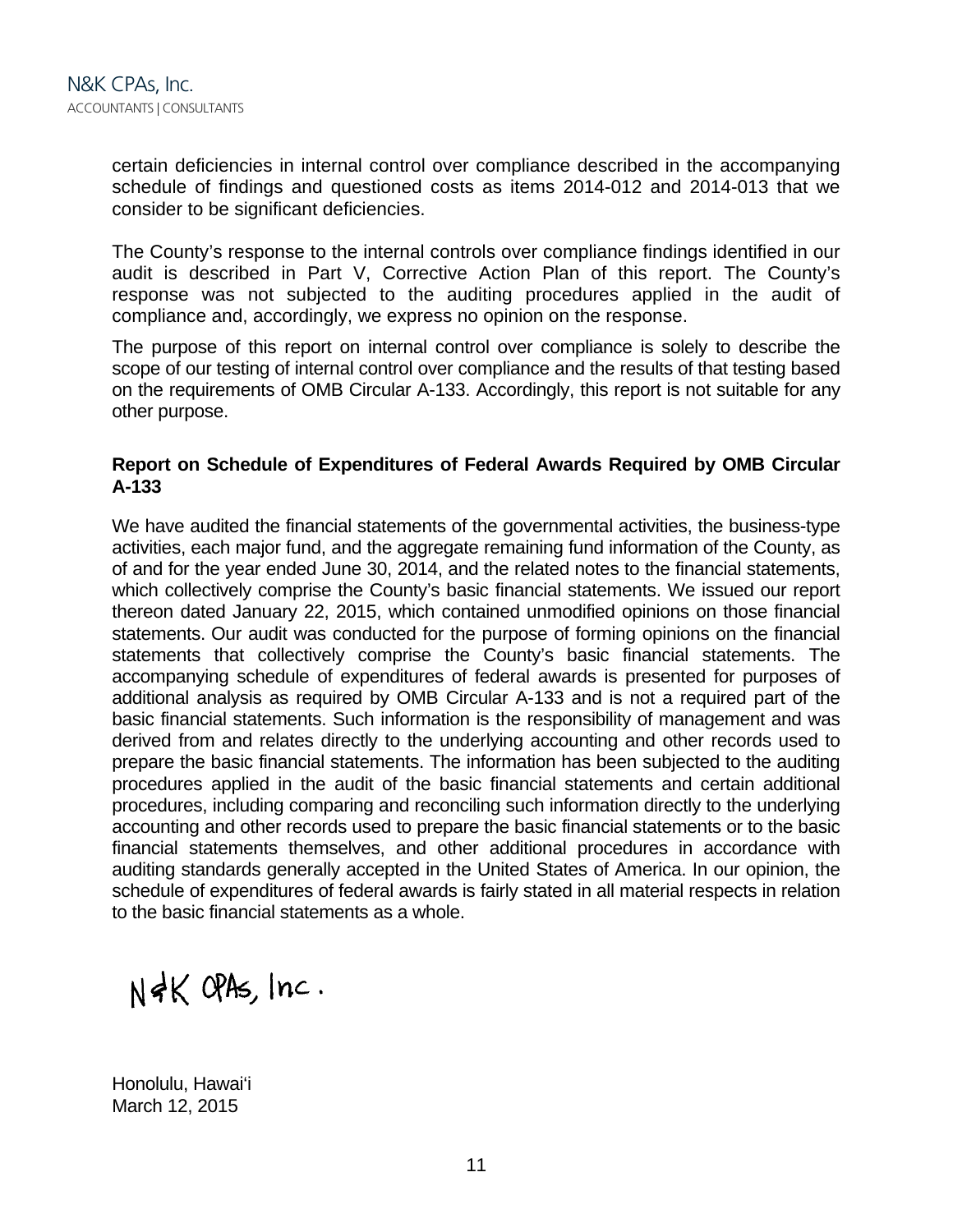|                                                                                                                         | <b>CFDA</b> | Grant                                | Federal                |
|-------------------------------------------------------------------------------------------------------------------------|-------------|--------------------------------------|------------------------|
| Federal Grantor/Pass-through Grantor/Title                                                                              | Number      | <b>Project Number</b>                | <b>Expenditures</b>    |
| <b>CORPORATION FOR NATIONAL AND COMMUNITY SERVICE</b>                                                                   |             |                                      |                        |
| Retired Senior Volunteer Program<br>Retired Senior Volunteer Program                                                    |             | 12SRPHI0024/1/13<br>12SRPHI0024/1/14 | \$<br>54,361<br>19,017 |
| <b>Total Retired Senior Volunteer Program</b>                                                                           | 94.002      |                                      | 73,378                 |
| TOTAL CORPORATION FOR NATIONAL AND COMMUNITY SERVICE                                                                    |             |                                      | 73,378                 |
|                                                                                                                         |             |                                      |                        |
| U.S. DEPARTMENT OF AGRICULTURE                                                                                          |             |                                      |                        |
| Pass-through State:<br>Supplemental Nutrition Assistance Program:                                                       |             |                                      |                        |
| Food Stamp Program Prosecutions                                                                                         | 10.551      | COOPERATIVE                          | 1,421                  |
|                                                                                                                         |             |                                      |                        |
| Summer Food Service Program for Children:                                                                               |             |                                      |                        |
| Play & Learn Sessions (PALS)                                                                                            | 10.559      | 13137HIHI3N1099                      | 64,865                 |
| Pass-through State - Cooperative Forestry Assistance:                                                                   |             |                                      |                        |
| Volunteer Fire Assistance FY13                                                                                          |             | 12-DG-11052012-156                   | 45,578                 |
| Volunteer Fire Assistance FY14                                                                                          |             | 13-DG-11052012-1027/1/1              | 42,899                 |
| <b>Total Cooperative Forestry Assistance</b>                                                                            | 10.664      |                                      | 88,477                 |
| Community Facilities Loans and Grants:                                                                                  |             |                                      |                        |
| Mitchell Pauole Center USDA Grant                                                                                       | 10.766      | 610060996000618                      | 50,005                 |
| Community Facilities Loans and Grants:                                                                                  |             |                                      |                        |
| <b>ARRA Kihei Police Station</b>                                                                                        | 10.780      | IFB 10-11/P-6                        | 5,350,384              |
| TOTAL U.S. DEPARTMENT OF AGRICULTURE                                                                                    |             |                                      | 5,555,152              |
| U.S. DEPARTMENT OF COMMERCE                                                                                             |             |                                      |                        |
| Pass-through State - Sea Grant Support:                                                                                 |             |                                      |                        |
| UH Sea Grant College Program                                                                                            | 11.417      | NA09OAR417/MA130012                  | 65,375                 |
| Pass-through State - Coastal Zone Managmement Administration Awards:                                                    |             |                                      |                        |
| Coastal Zone Management FY2010                                                                                          |             | NA09NOS4190120                       | 151                    |
| Coastal Zone Management Program                                                                                         |             | NA12NOS4190097                       | 33,433                 |
| Coastal Zone Management Program                                                                                         |             | NA13NOS4190055                       | 124,748                |
| Total Coastal Zone Management Administration Awards                                                                     | 11.419      |                                      | 158,332                |
| Congressionally Identified Awards and Projects:                                                                         |             |                                      |                        |
| EPA Maalaea Offshore Study                                                                                              | 11.469      | NA09N0S4690248                       | 31                     |
| TOTAL U.S. DEPARTMENT OF COMMERCE                                                                                       |             |                                      | 223,738                |
| U.S. DEPARTMENT OF HEALTH AND HUMAN SERVICES                                                                            |             |                                      |                        |
| Pass-through State - Special Programs for the Aging Title III, Part D Disease Prevention and Health Promotion Services: |             |                                      |                        |
| Aging Title III DHHS 01/02                                                                                              |             | MA200203                             | (55)                   |
| Aging Title III DHHS FY12                                                                                               |             | MA201203                             | 11,091                 |
| Aging Title III Programs                                                                                                |             | MA201303                             | 201,576                |
| Aging Title III Programs                                                                                                |             | MA201403                             | 296,596                |
| Total Special Programs for the Aging Title III, Park D Disease Prevention and Health Promotion Services                 | 93.044      |                                      | 509,208                |
| Special Programs for the Aging Title IV and II Discretionary Projects:                                                  |             |                                      |                        |
| Aging/Disability Resource Center                                                                                        |             | MA-ADRCHD-2010-N                     | $\mathbf{1}$           |
| Hawaii Community Living                                                                                                 |             | MA.COP32010.11.N                     | 37                     |
| Total Special Programs for the Aging Title IV and II Discretionary Projects                                             | 93.048      |                                      | 38                     |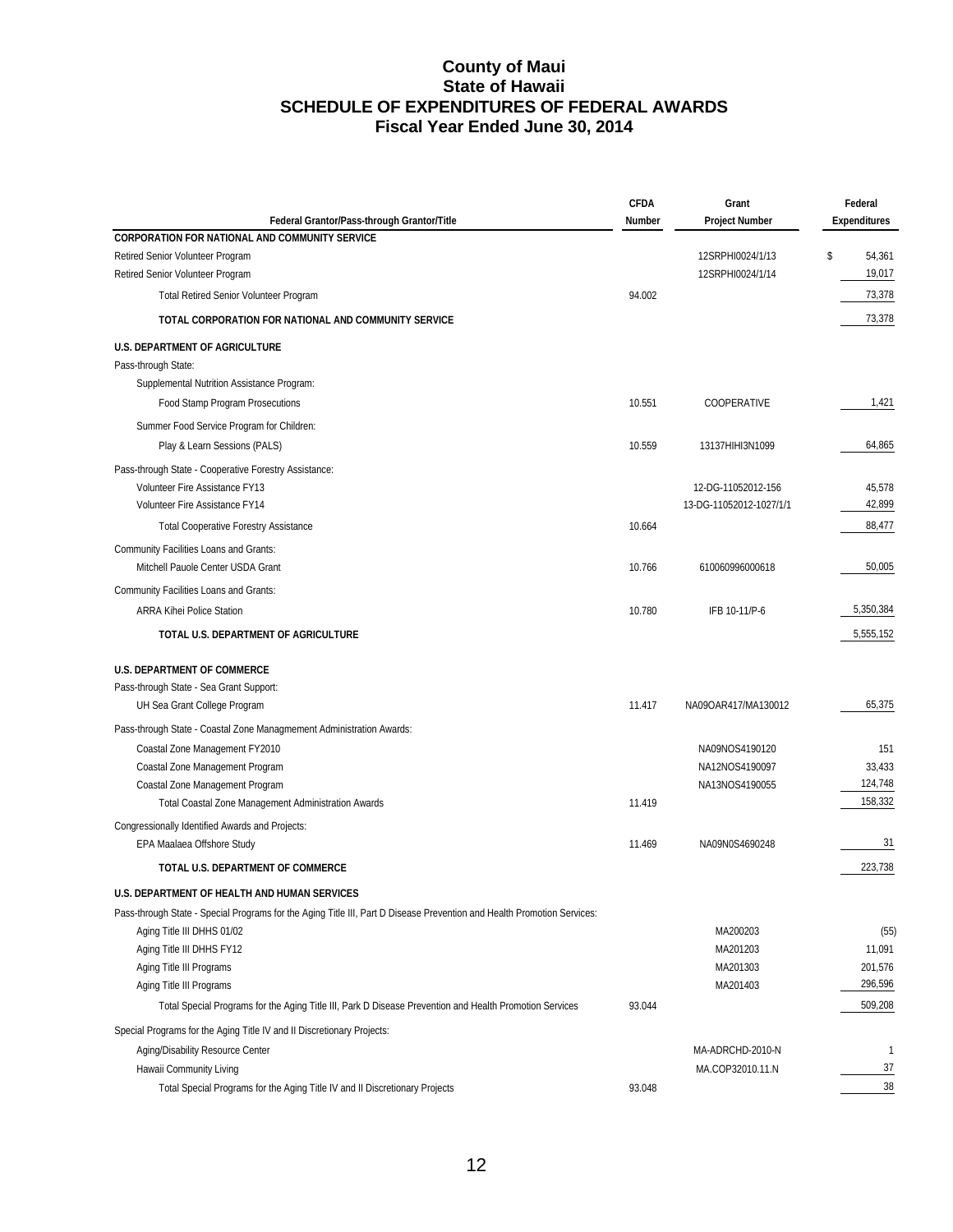|                                                                                                                 | <b>CFDA</b> | Grant                 | Federal             |
|-----------------------------------------------------------------------------------------------------------------|-------------|-----------------------|---------------------|
| Federal Grantor/Pass-through Grantor/Title<br>U.S. DEPARTMENT OF HEALTH AND HUMAN SERVICES (Continued)          | Number      | <b>Project Number</b> | <b>Expenditures</b> |
| Pass-through State - Substance Abuse and Mental Health Services Projects of Regional and National Significance: |             |                       |                     |
| Hawaii Strategic Framework PH11                                                                                 | 93.243      | ASO#10-191            | \$<br>114           |
| Affordable Care Act (ACA) - Consumer Assistance Program Grants:                                                 |             |                       |                     |
| Care Transitions Program                                                                                        | 93.519      | CT-0912-0024          | 32,164              |
| Pass-through State - Centers for Medicare and Medicaid Services (CMS) Research, Demonstrations and Evaluations: |             |                       |                     |
| Hospital Discharge Planning Grant                                                                               |             | MA-ADRCHD-2010-N      | 102                 |
| Hospital Discharge Planning Grant                                                                               |             | MA-ADRCHD-2010-N      | 9,564               |
| Hospital Discharge Planning Grant                                                                               |             | MA-ADRCHD-2010-N      | 24,280              |
| Total Center for Medicare and Medicaid Services (CMS) Research, Demonstrations and Evaluations                  | 93.779      |                       | 33,946              |
| TOTAL U.S. DEPARTMENT OF HEALTH AND HUMAN SERVICES                                                              |             |                       | 575,470             |
| <b>EXECUTIVE OFFICE OF THE PRESIDENT</b>                                                                        |             |                       |                     |
| High Intensity Drug Trafficking Areas Program:                                                                  |             |                       |                     |
| High Intensity Drug Trafficking Areas 2011                                                                      |             | G11HI0003A            | 19,593              |
| High Intensity Drug Trafficking Areas                                                                           |             | G12HII0003A           | 105,213             |
| High Intensity Drug Trafficking Areas                                                                           |             | G13HII0003A           | 9,616               |
| Total High Intensity Drug Trafficking Areas Program                                                             | 95.001      |                       | 134,422             |
| TOTAL EXECUTIVE OFFICE OF THE PRESIDENT                                                                         |             |                       | 134,422             |
| <b>U.S. DEPARTMENT OF JUSTICE</b>                                                                               |             |                       |                     |
| Drug Enforcement Administration (DEA):                                                                          |             |                       |                     |
| Domestic Cannabis Enforcement                                                                                   |             | 2013-71               | 96,809              |
| Domestic Cannabis Enforcement                                                                                   |             | 2014-68               | 13,184              |
| <b>Federal Justice Police Forfeitures</b>                                                                       |             | HI0050000             | (10, 928)           |
| <b>Total Drug Enforcement Administration</b>                                                                    | 16.000      |                       | 99,065              |
| Pass-through State - Juvenile Accountability Block Grants:                                                      |             |                       |                     |
| Juvenile Accountability Incentive Block Grant                                                                   |             | DHS-12-OYS-263 SUP#2  | 46,074              |
| Juvenile Accountability Incentive Block Grant                                                                   |             | DHS-12-OYS-263 SUP#3  | 11,230              |
| <b>Total Juvenile Accountability Block Grants</b>                                                               | 16.523      |                       | 57,304              |
| Pass-through State - Crime Victim Assistance:                                                                   |             |                       |                     |
| Special Needs Advocacy Program FY13                                                                             |             | 10-VA-01              | 112,632             |
| Special Needs Advocacy Program FY14                                                                             |             | VOCA FFY11            | 202,683             |
| <b>Total Crime Victim Assistance</b>                                                                            | 16.575      |                       | 315,315             |
| Pass-through State - Edward Byrne Memorial Formula Grant Program:                                               |             |                       |                     |
| Edward Byrne Memorial Formula Grant Program                                                                     |             | 2009-DJ-BX-0290       | 11,526              |
| Clandestine Lab Response                                                                                        |             | 02-DB-10              | 2,360               |
| Total Edward Byrne Memorial Formula Grant Program                                                               | 16.579      |                       | 13,886              |
| Pass-through State - Violence Against Women Formula Grants:                                                     |             |                       |                     |
| VAWA Violent Crimes Against Women                                                                               |             | 09-WF-05              | 5,894               |
| Maui Sexual Assault Response                                                                                    |             | 09-WF-12              | 37,526              |
| Domestic Violence Investigation                                                                                 |             | 11-WF-04              | 36,665              |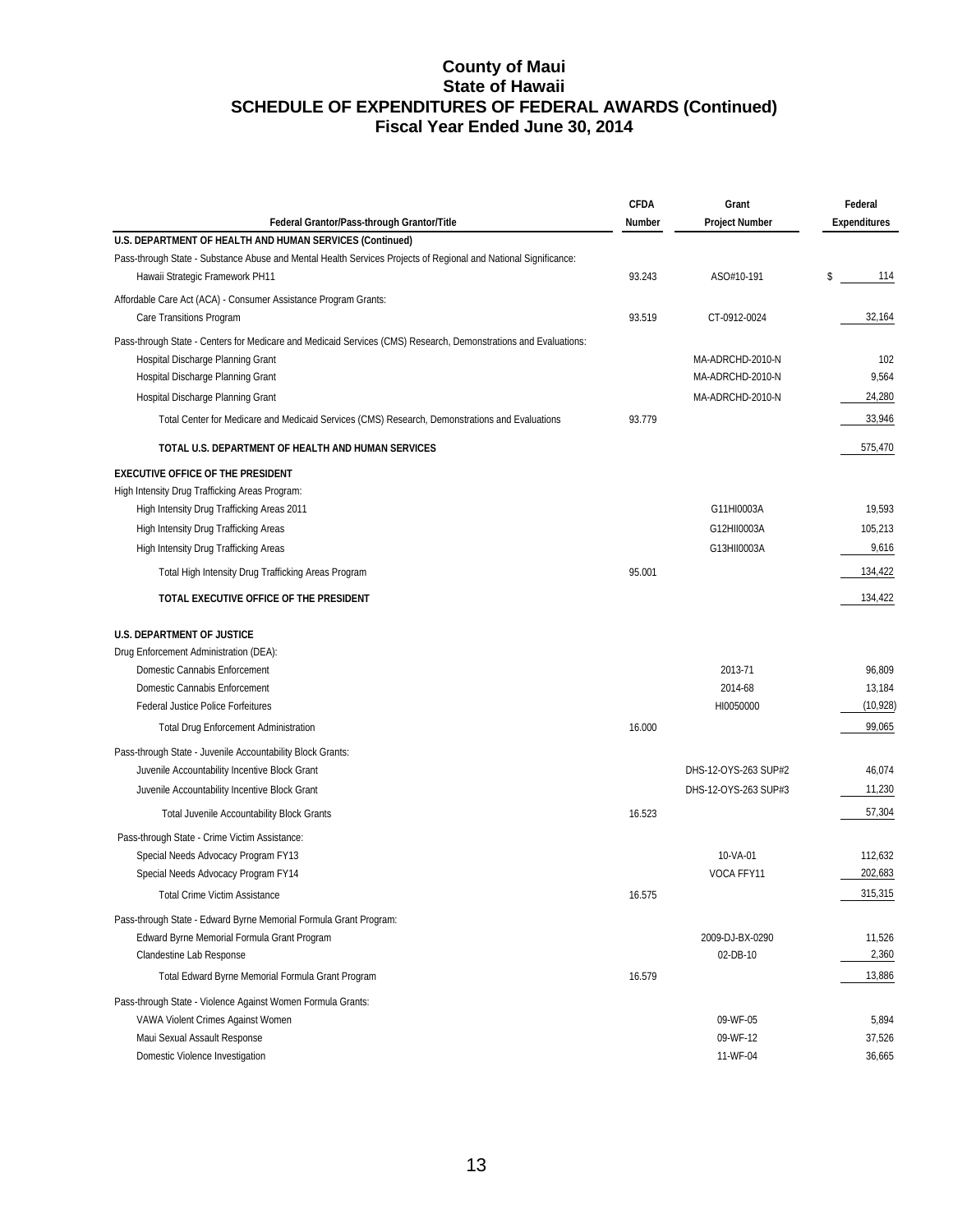|                                                                                      | <b>CFDA</b> | Grant                 | Federal             |
|--------------------------------------------------------------------------------------|-------------|-----------------------|---------------------|
| Federal Grantor/Pass-through Grantor/Title                                           | Number      | <b>Project Number</b> | <b>Expenditures</b> |
| U.S. DEPARTMENT OF JUSTICE (Continued)                                               |             |                       |                     |
| VAWA Sexual Assault Examination                                                      |             | 10-WF-03              | \$<br>43,606        |
| VAWA Domestic Violence Outreach                                                      |             | 11-WF-06              | 3,201               |
| Violence Against Women Act                                                           |             | 12-WF-12              | 12,553              |
| Domestic Violence Investigation                                                      |             | 12-WF-09              | 32,142              |
| Total Violence Against Women Formula Grants                                          | 16.588      |                       | 171,587             |
| Pass-through State - Project Safe Neighborhoods:                                     |             |                       |                     |
| Choices Mentorship Program                                                           | 16.609      | 11-GP-01              | 43,179              |
| Pass-through State - Public Safety Partnership and Community Policing Grants:        |             |                       |                     |
| Cops Hiring Program                                                                  | 16.710      | 2010UMWX0091          | 577,322             |
| Edward Byrne Memorial Justice Assistance Grant Program:                              |             |                       |                     |
| Justice Assistance Grant Program                                                     |             | 2010-DJ-BX-0448       | 17,483              |
| E. Byrne Memorial Justice Assistance Grant FY13                                      |             | 2012-DJ-BX-1026       | 48,717              |
| Statewide Marijuana Eradication Task Force                                           |             | 10-DJ-18              | 16,954              |
| Hawaii Narcotics Task Force                                                          |             | 10-DJ-17              | 29,655              |
| Statewide Marijuana Eradication                                                      |             | 12-DJ-07              | 321                 |
| Criminal Justice Information System                                                  |             | 11-DJ-08              | 17,473              |
| Total Edward Byrne Memorial Justice Assistance Grant Program                         | 16.738      |                       | 130,603             |
| TOTAL U.S. DEPARTMENT OF JUSTICE                                                     |             |                       | 1,408,261           |
| ENVIRONMENTAL PROTECTION AGENCY                                                      |             |                       |                     |
| Pass-through State - Capitalization Grants for Clean Water State Revolving Funds:    |             |                       |                     |
| Central Maui Operating and Maintenance Facility                                      |             | C150052-33            | 500,000             |
| Lahaina No. 3 Force Main Replacement                                                 |             | C150054-28            | 4,028,291           |
| Countywide Pump Station Renovations                                                  |             | C150054-34            | 1,555,337           |
| West Maui Recycled Water                                                             |             | C150054-23            | 2,402,178           |
| Total Capitalization Grants for Clean Water State Revolving Funds                    | 66.458      |                       | 8,485,806           |
| Pass-through State - Capitalization Grants for Drinking Water State Revolving Funds: |             |                       |                     |
| Omaopio #2 Middle Tank                                                               |             | #247-0005LOG#12-062   | 222,393             |
| Kamole WTP Highlift Pumps                                                            |             | #213-0008LOG#12-069   | 80,299              |
| Hana Source Improvements - Wakiu Well                                                |             | #217-0005LOG#13-044   | 92,518              |
| Waikamoi Flume Replacements                                                          |             | #247-0005LOG#12-062   | 4,436,372           |
| Wailuku Well Development Project                                                     |             | #212-0009LOG#14-191   | 144,546             |
| Paia-Kuau Water System Improvements Project                                          |             | #213-0014LOG#14-162   | 43,834              |
| Piiholo WTP Org Carb Reduction                                                       |             | #247-0004LOG#14-148   | 3,030,924           |
| Waikamoi Flume Repair/Replacement                                                    |             | #215-0003LOG#13-174   | 3,632               |
| Napili Well "A" Tank                                                                 |             | #214-0003LOG#09-121   | 120,222             |
| Total Capitalization Grants for Drinking Water State Revolving Funds                 | 66.468      |                       | 8,174,740           |
| TOTAL ENVIRONMENTAL PROTECTION AGENCY                                                |             |                       | 16,660,546          |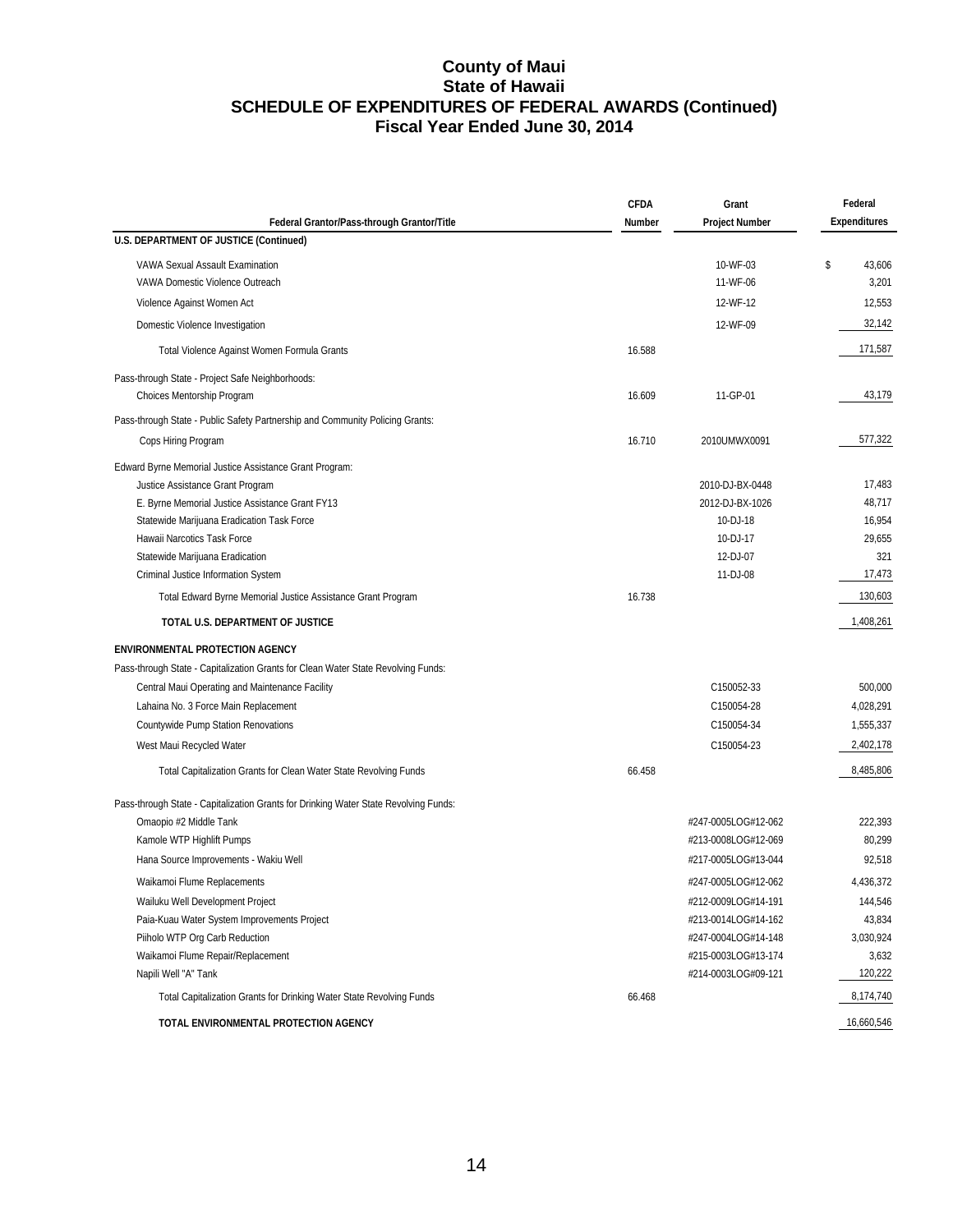|                                                                         | <b>CFDA</b> | Grant                    | Federal             |
|-------------------------------------------------------------------------|-------------|--------------------------|---------------------|
| Federal Grantor/Pass-through Grantor/Title                              | Number      | <b>Project Number</b>    | <b>Expenditures</b> |
| U.S. DEPARTMENT OF TRANSPORTATION                                       |             |                          |                     |
| Pass-through State - Highway Planning and Construction:                 |             |                          |                     |
| <b>FHWA Projects State Reviews</b>                                      |             | <b>FHA CENG</b>          | \$<br>28,099        |
| <b>Bridge Inspection Program</b>                                        |             | BR-NBIS(057)             | 140,750             |
| Kam/Hina Avenue Traffic Signal                                          |             | STP-3940(1)              | 26,168              |
| Waiohonu Bridge Replacement                                             |             | STP-0900(68)             | 284,518             |
| Lahaina Watershed Project Diversity                                     |             | STP-0900(077)            | 1,215,875           |
| Kahoolopoo Bridge Replacement                                           |             | BR0900-078               | 950,618             |
| Kahekili Highway Pavement/Rehabilitation                                |             | STP-3405(3)              | 325,784             |
| Makani Road Resurfacing/Haleakala                                       |             | STP-3630(1)              | 97,776              |
| Lono Avenue Pavement Rehabilitation                                     |             | STO-3950(007)            | 160,062             |
| Pukalani Street Pavement                                                |             | STP-3620(001)            | 67,963              |
| Haliimaile Road Improvement Phase 2                                     |             | STP-A371(002)ORD#3957    | 910,392             |
| Kamehameha Avenue Pavement Rehabilitation                               |             | STP-0900(079)            | 2,204,928           |
| Kamehameha Traffic Signal at Kane                                       |             | STP-3940(002)            | 325,951             |
| Lahaina Watershed Project Div Phase 3A                                  |             | STP-0900(083)            | 461,991             |
| Princess Nahienaena Safe Route                                          |             |                          | 78,277              |
| Wakea Avenue Pavement Rehabilitation                                    |             | SRS-1500(59)             |                     |
|                                                                         |             | STP-3920(006)            | 2,214,779           |
| South Kihei Road Pavement Rehabilitation                                |             | STP-3100(013)            | 123,010             |
| Kihei Bikeway Piilani North                                             |             | STP-3115(2)              | 355                 |
| Papa Avenue Pavement Rehabilitation                                     |             | STP-3910(001)            | 138,613             |
| Market Street Improvement Mokuhao                                       |             | STP-3405(1)              | 153,533             |
| Curb Ramps at Various Locations                                         |             | #0090(69)                | 44,164              |
| Total Highway Planning and Construction                                 | 20.205      |                          | 9,953,606           |
| Pass-through State - Federal Transit Capital Investment Grants:         |             |                          |                     |
| FTA 5309 FFY 2010 Bus & Facilities                                      |             | HI-04-0004               | 925,000             |
| FTA 5309 Bus & Bus Facilities Sgr                                       |             | FTA-2011-017-SGR         | 2,334,542           |
| FTA 5309 Formula Funds Program                                          |             | HI-04-0010               | 26,249              |
| FTA 5309 Livability Program FY13                                        |             | STP 8.0935               | 683,037             |
| FTA 5309 Bus Program HI030039 FY06                                      |             | HI-03-0039               | 18,709              |
| <b>Total Federal Transit Capital Investment Grants</b>                  | 20.500      |                          | 3,987,537           |
| Pass-through State - Formula Grants for Rural Areas:                    |             |                          |                     |
| Federal Transit Adm#5311 FFY2009                                        |             | HI-18-X027               | 288                 |
| Federal Transit Adm#5311 FFY2012                                        |             | HI-18-X023HI-18-X024     | 259,718             |
| FTA Sec 5311 Non-Urbanized For                                          |             | HI-18-X029               | 1,389,395           |
| Rural Transit Assistance Program 04                                     |             | FTA 5311 RTAPORD#3167    | 7,759               |
| Rural Transit Assistance Program 06                                     |             | FTA 5311 RTAP            | 4,712               |
| Federal Transit Adm 5311                                                |             | HI-18-X025               | 217,286             |
| FTA Rural Transit Assistance Program 07<br>FTA Rural Transit Assistance |             | HI-18-X025<br>HI-18-X026 | 4,654<br>1,087      |
| FTA Rural Transit Assistance Program FFY08                              |             | HI-18-X020               | 2,866               |
|                                                                         |             |                          | 1,887,765           |
| Total State Formula Grants for Rural Areas                              | 20.509      |                          |                     |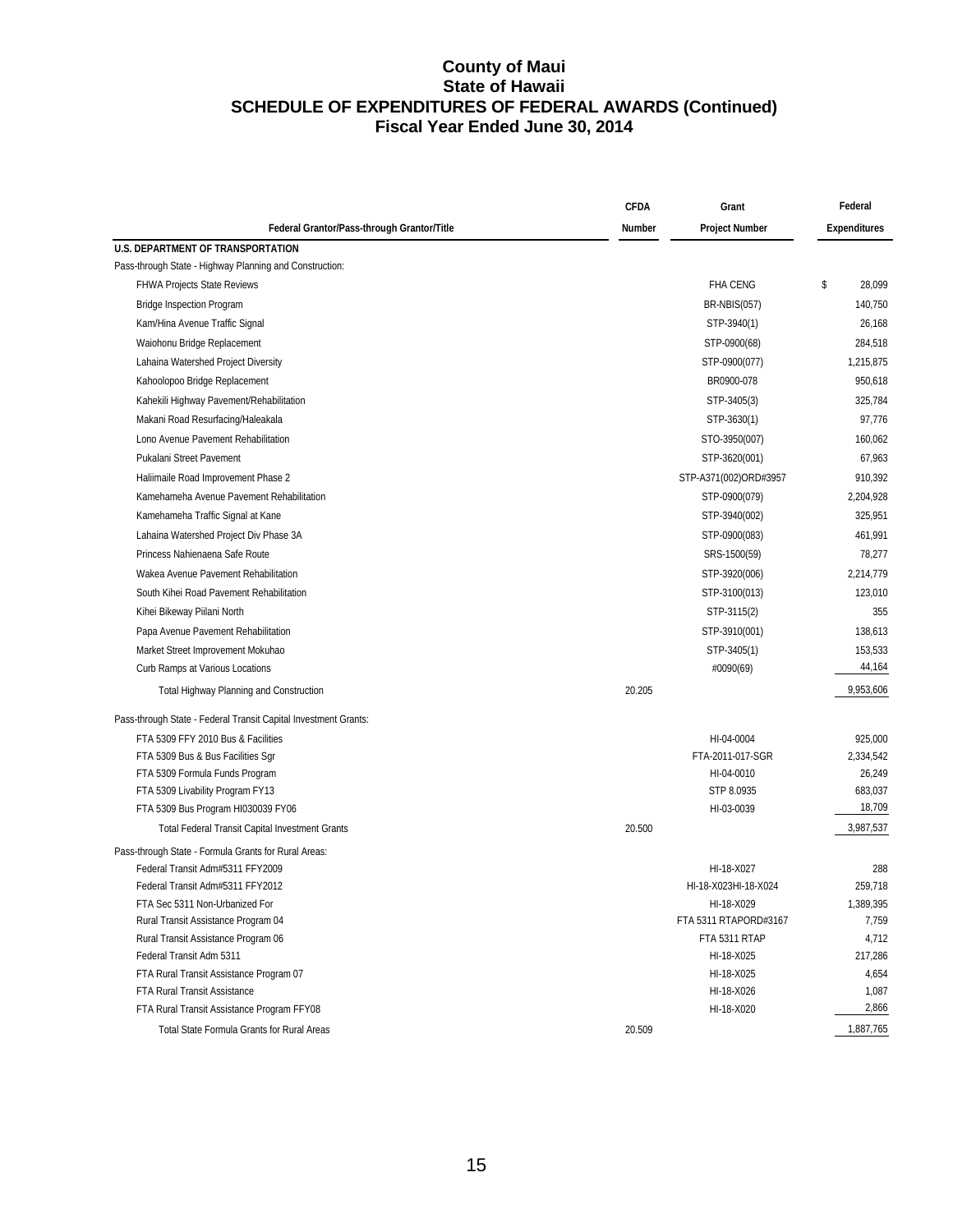|                                                                                                  | <b>CFDA</b> | Grant                 | Federal             |
|--------------------------------------------------------------------------------------------------|-------------|-----------------------|---------------------|
| Federal Grantor/Pass-through Grantor/Title                                                       | Number      | <b>Project Number</b> | <b>Expenditures</b> |
| U.S. DEPARTMENT OF TRANSPORTATION (Continued)                                                    |             |                       |                     |
| Pass-through State - New Freedom Program:                                                        |             |                       |                     |
| FTA Sec 5317 New Freedom Program                                                                 | 20.521      | HI-18-X030            | 28,490<br>\$        |
| Pass-through State - State and Community Highway Safety:                                         |             |                       |                     |
| FFY12 MPD Roadblock Program                                                                      |             | AL12-02(01-M-03)      | 33                  |
| MPD Traffic Services FY2012                                                                      |             | PT12-01(03-M-01)      | (97)                |
| FFY13 MPD Traffic Data                                                                           |             | TR13-03(06-M-01)      | 847                 |
| FFY13 MPD Distracted Driving                                                                     |             | DD13-10(03-M-01)      | 40,006              |
| FFY13 MPD Roadblock Program                                                                      |             | AL13-02(01-M-03)      | 96,299              |
| FFY13 MPD Speed Program                                                                          |             | SC13-06(01-M-03)      | 41,651              |
| Keiki Injury Protection                                                                          |             | OP03-05(03-M-01)      | 1,247               |
| <b>MPD Reconstruction</b>                                                                        |             | PT03-02(03-M-01)      | 2,020               |
| MPD Child Restraint Project                                                                      |             | OP13-05(03-M-01)      | 7,810               |
| FFY13 MPD Seatbelt Program                                                                       |             | OP13-05(01-M-03)      | 20,875              |
| <b>MPD Traffic Services</b>                                                                      |             | PT14-01(03-M-01)      | 20,853              |
| Distracted Driving Enforcement                                                                   |             | DD14-10(03-M-01)      | 19,265              |
| FFY14 MDP Seat Belt Program                                                                      |             | OP14-15(01-M-03)      | 37,122              |
| FFY14 Speed Enforcement                                                                          |             | SC14-06(01-M-03)      | 64,374              |
| FFY14 MPD Traffic Data Records                                                                   |             | TR14-03(05-M-01)      | 83,777              |
| MPD Child Restraint Project                                                                      |             | OP14-05(03-M-01)      | 17,591              |
| MPD Roadblock Program                                                                            |             | AL14-02(01-M-03)      | 109,687             |
| <b>NHTSA MFD Pheumatic Struts</b>                                                                |             | EM14-04(03-M-01)      | 24,998              |
| Prosecutors Highway Safety Training                                                              |             | AL14-02(17-M-01)      | 1,141               |
| Total State and Community Highway Safety                                                         | 20.600      |                       | 589,499             |
| Pass-through State - Interagency Hazardous Materials Public Sector Training and Planning Grants: |             |                       |                     |
| Hazardous Materials Emergency Preparedness Grant                                                 | 20.703      | HM HMP-0042-09-01-00  | (1, 112)            |
| TOTAL U.S. DEPARTMENT OF TRANSPORTATION                                                          |             |                       | 16,445,785          |
| U.S. DEPARTMENT OF HOMELAND SECURITY                                                             |             |                       |                     |
| Pass-through State - Emergency Management Institute Training Assistance:                         |             |                       |                     |
| FEMA Fire Training Funds                                                                         | 97.026      | 11-106-036            | (128)               |
| Pass-through State - Port Security Grant Program:                                                |             |                       |                     |
| FFY09 Port Security Grant Program                                                                | 97.056      | 2009-PU-T9-K0356/1/09 | 156,800             |
| Homeland Security Grant Program:                                                                 |             |                       |                     |
| FFY09 Law Enforcement Terrorism Prevention                                                       |             | FY09-SS-T9-0006       | 9,690               |
| FFY09 State Homeland Security Program                                                            |             | FY09-SS-T9-0006       | (9, 232)            |
| FFY10 State Homeland Security Program                                                            |             | 2010-SS-T0-0006       | 77,098              |
| FFY11 State Homeland Security Program                                                            |             | 2011-SS-00129         | 124,533             |
| FFY12 Community Outreach / Citizens Corp Program                                                 |             | EMW-2012-SS-00009EXT  | 11,456              |
| FFY12 State Homeland Security Grant                                                              |             | EMW-2012-SS-00009EXT  | 21,569              |
| FFY13 State Homeland Security Program                                                            |             | EMW-2013-SS-00003     | 158,752             |
| FFY07 State Homeland Security Program                                                            |             | 2008-GE-T8-0022       | (1, 725)            |
| <b>Total Homeland Security Grant Program</b>                                                     | 97.067      |                       | 392,141             |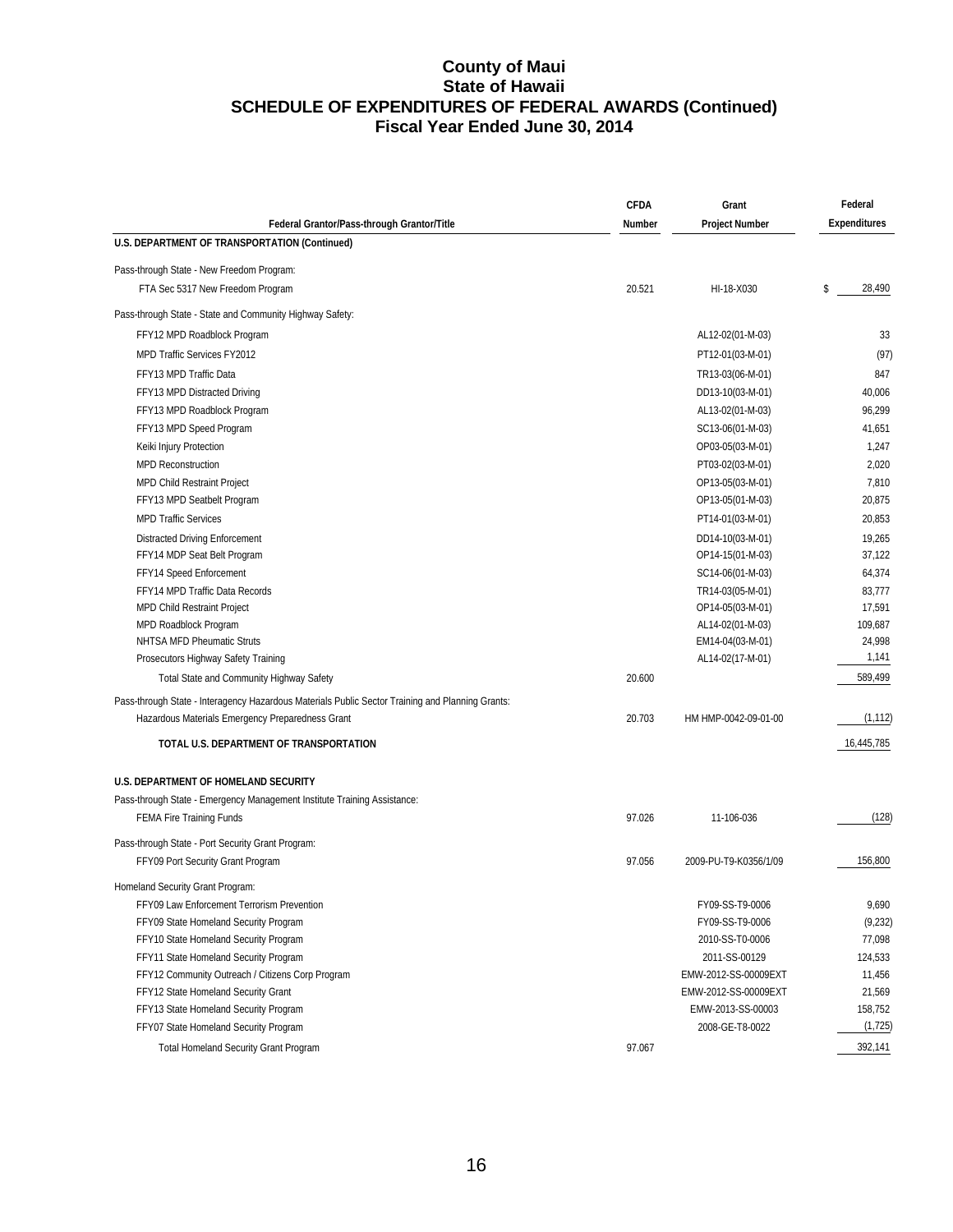|                                                                                                       | <b>CFDA</b> | Grant                 | Federal             |
|-------------------------------------------------------------------------------------------------------|-------------|-----------------------|---------------------|
| Federal Grantor/Pass-through Grantor/Title<br>U.S. DEPARTMENT OF HOMELAND SECURITY (Continued)        | Number      | <b>Project Number</b> | <b>Expenditures</b> |
|                                                                                                       |             |                       |                     |
| Training Resource and Data Exchange:                                                                  |             |                       |                     |
| FFY10 Citizens Corp Program                                                                           |             | 2010-SS-T0-0006       | \$<br>3,745         |
| FFY11 Statewide Outreach / Citizens Corp Program                                                      |             | 2011-SS-00129         | 14,557              |
| Total Training Resource and Data Exchange                                                             | 97.097      |                       | 18,302              |
| TOTAL U.S. DEPARTMENT OF HOMELAND SECURITY                                                            |             |                       | 567,115             |
| U.S. DEPARTMENT OF HOUSING AND URBAN DEVELOPMENT                                                      |             |                       |                     |
| Community Development Block Grants / State's Program and Non-Entitlement Grants in Hawaii:            |             |                       |                     |
| Construction - Hale Maunaloa                                                                          |             | B09DH150003           | 12,451              |
| Construction - Hale Maunaloa                                                                          |             | B10DH150003           | 28,100              |
| MPD Emergency Response Vehicle Hana                                                                   |             | B-11-DH-15-0003       | 19,601              |
| Construction of Hale Maunaloa                                                                         |             | B-11-DH-15-0003       | 203,172             |
| CDBG Program Admin FY2013                                                                             |             | B-11-DH-15-0003       | 10,549              |
| ADA Wheelchair Ramp FY2003                                                                            |             | B-02-DH-15-0003       | 32,126              |
| Lanai Comm Land Acquisition                                                                           |             | B-11-DH-15-0003       | 383,890             |
| Easter Seals Maui Phase II                                                                            |             | B-11-DH-15-0003       | 184,646             |
| CDBG Program Admin FY2014                                                                             |             | B-13-DH-15-0003       | 266,897             |
| <b>Emergency Generator Project</b>                                                                    |             | B-07-DH-15-0003       | 8,735               |
| Lanai Comm Health Center Pre-Development                                                              |             | 08-4PY07              | 24,775              |
| Lanai Comm Health Center Pre-Development Rprg                                                         |             | 08-4PY08              | 4,456               |
| <b>Total Community Development Block Grants</b>                                                       | 14.228      |                       | 1,179,398           |
| Pass-through State - Home Investment Partnerships Program:                                            |             |                       |                     |
| Home FFY09 Administration                                                                             |             | HOME FFY09            | 1,811               |
| Home 1st Time Homebuyers Project                                                                      |             | <b>PROJ INCME</b>     | 20,000              |
| Home FFY10 Kahawai Apartment                                                                          |             | HOME FFY10CMTMNT      | 117,352             |
| Home FFY10 Administration                                                                             |             | HOME FFY10CMTMNT      | 7,854               |
| Home FFY09 Kahawai Apartment                                                                          |             | HOME FFY09            | 328,231             |
| Home FFY07 Kahawai Apartment                                                                          |             | HOME FFY07            | 730,000             |
| Home FFY08 CHDO MMSSH1 Construction                                                                   |             | HOME FFY08            | 8,490               |
| Home FFY08 CHDO MMSSH1 Construction                                                                   |             | HOME FFY08            | 71,466              |
| Home FFY06 Kahawai Apartment                                                                          |             | HOME FFY06            | 17,338              |
| Home FFY 2009-2 CHDO MMSSH1 Construction                                                              |             | HOME FFY09            | 59,570              |
| Home FFY11 Administration                                                                             |             | HOME FFY10            | 35,622              |
| Home FFY07 Administration                                                                             |             | HOME FFY07            | 1,527               |
| Home FFY08 Administration                                                                             |             | HOME FFY08            | 395                 |
| Total Home Investment Partnership Program                                                             | 14.239      |                       | 1,399,656           |
| Pass-through State - Community Development Block Grants / Brownfields Economic Development Initative: |             |                       |                     |
| West Maui Com / Resource Center                                                                       | 14.246      | B-98-HI-0117          | 100                 |
| Section 8 Housing Choice Vouchers:                                                                    |             |                       |                     |
| Section 8 Housing Voucher FY2013                                                                      |             | HI004                 | (2,669)             |
| Section 8 Housing Admin Program FY2013                                                                |             | HI004                 | 1,235               |
| Section 8 Housing Voucher FY2014                                                                      |             | HI004                 | 14,995,542          |
| Section 8 Housing Admin FY2014                                                                        |             | HI004                 | 1,161,164           |
| Section 8 Family Self-Sufficient                                                                      |             | HI004                 | 13,076              |
| Total Section 8 Housing Choice Vouchers                                                               | 14.871      |                       | 16,168,348          |
| TOTAL U.S. DEPARTMENT OF HOUSING AND URBAN DEVELOPMENT                                                |             |                       | 18,747,502<br>\$    |
|                                                                                                       |             |                       |                     |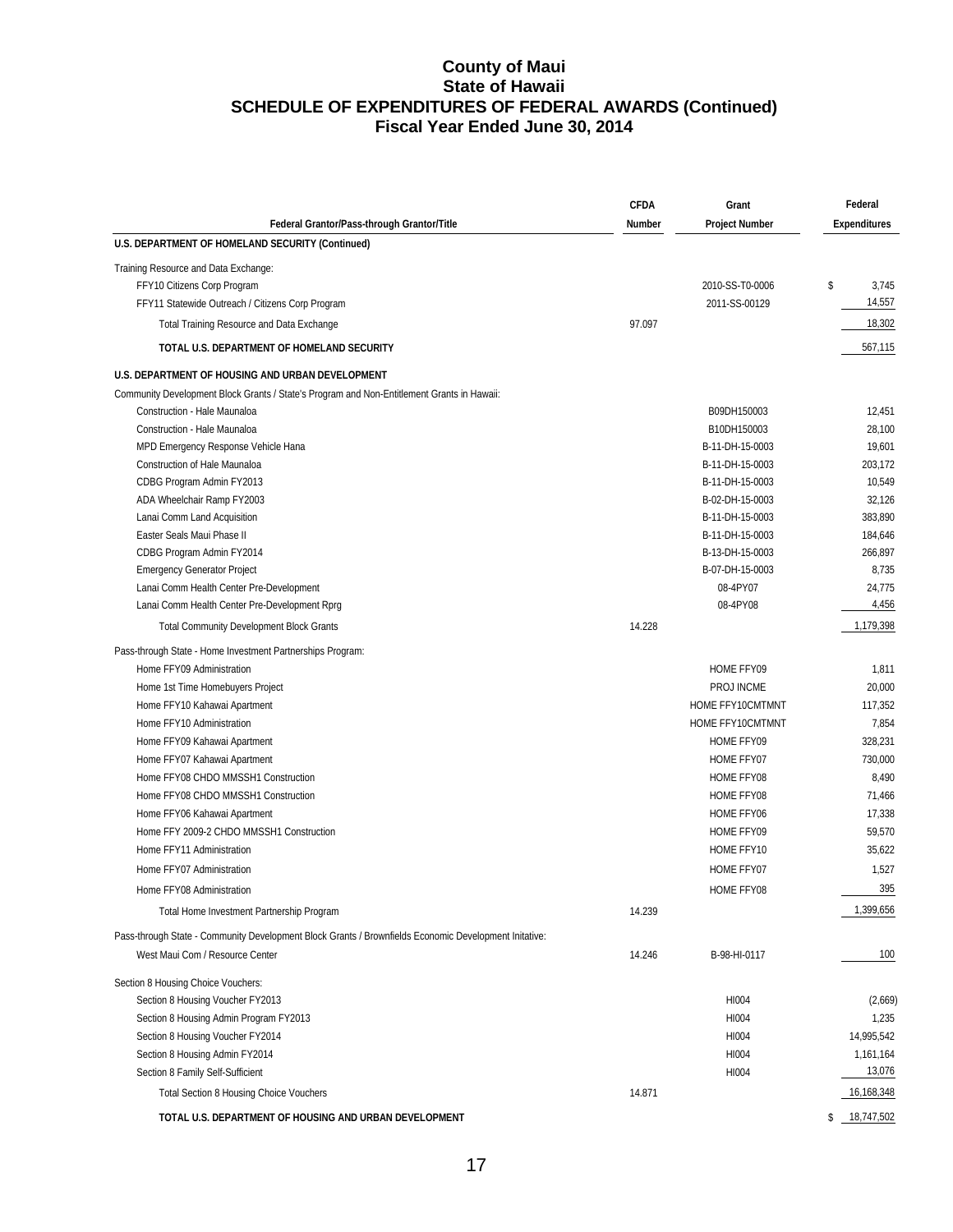|                                                            | <b>CFDA</b> | Grant                  | Federal             |
|------------------------------------------------------------|-------------|------------------------|---------------------|
| Federal Grantor/Pass-through Grantor/Title                 | Number      | <b>Project Number</b>  | Expenditures        |
| <b>U.S. DEPARTMENT OF LABOR</b>                            |             |                        |                     |
| Pass-through State - Workforce Investment Act:             |             |                        |                     |
| WIA Administrative PY2012                                  |             | BULLETIN #03-12        | \$<br>37,887        |
| Workforce Investment Act Admin                             |             | WIA-13-LAC-M           | 35,745              |
| ARRA09 Workforce Investment Act - Admin                    |             | WIA-08-ARRA-LAC-M      | 49                  |
| <b>Total Workforce Investment Act</b>                      | 17.000      |                        | 73,681              |
| Pass-through State - WIA Adult Program:                    |             |                        |                     |
| Workforce Investment Act PY11 - Adult                      |             | WIA BULLETIN #03-11    | 10,018              |
| WIA Adult Program - PY2012                                 |             | BULLETIN #03-12        | 196,306             |
| Workforce Investment Act - Adult                           |             | WIA-13-AP-M6/30/2015   | 30,997              |
| Total WIA Adult Program                                    | 17.258      |                        | 237,321             |
| Pass-through State - WIA Youth Activities:                 |             |                        |                     |
| Workforce Investment Act PY11 - Youth                      |             | WIA BULLETIN #03-11    | 7,304               |
| WIA Youth Program - PY2012                                 |             | BULLETIN #03-12        | 300,074             |
| Workforce Investment Act - Youth                           |             | WIA-13-AP-M6/30/2015   | 51,295              |
| <b>Total WIA Youth Activities</b>                          | 17.259      |                        | 358,673             |
| Pass-through State - WIA Dislocated Workers:               |             |                        |                     |
| Workforce Investment PY11 Dislocated Worker                |             | WIA BULLETIN #03-11    | (41, 074)<br>96,000 |
| Workforce Investment Act DWP                               |             | WIA-13-DWP-M6/30/2015  |                     |
| <b>Total WIA Dislocated Workers</b>                        | 17.260      |                        | 54,926              |
| Pass-through State - WIA Dislocated Worker Formula Grants: |             |                        |                     |
| WIA Dislocated Worker PY2012                               | 17.278      | <b>BULLETIN #03-12</b> | 190,045             |
| TOTAL U.S. DEPARTMENT OF LABOR                             |             |                        | 914,646             |
| TOTAL EXPENDITURES OF FEDERAL AWARDS                       |             |                        | \$<br>61,306,015    |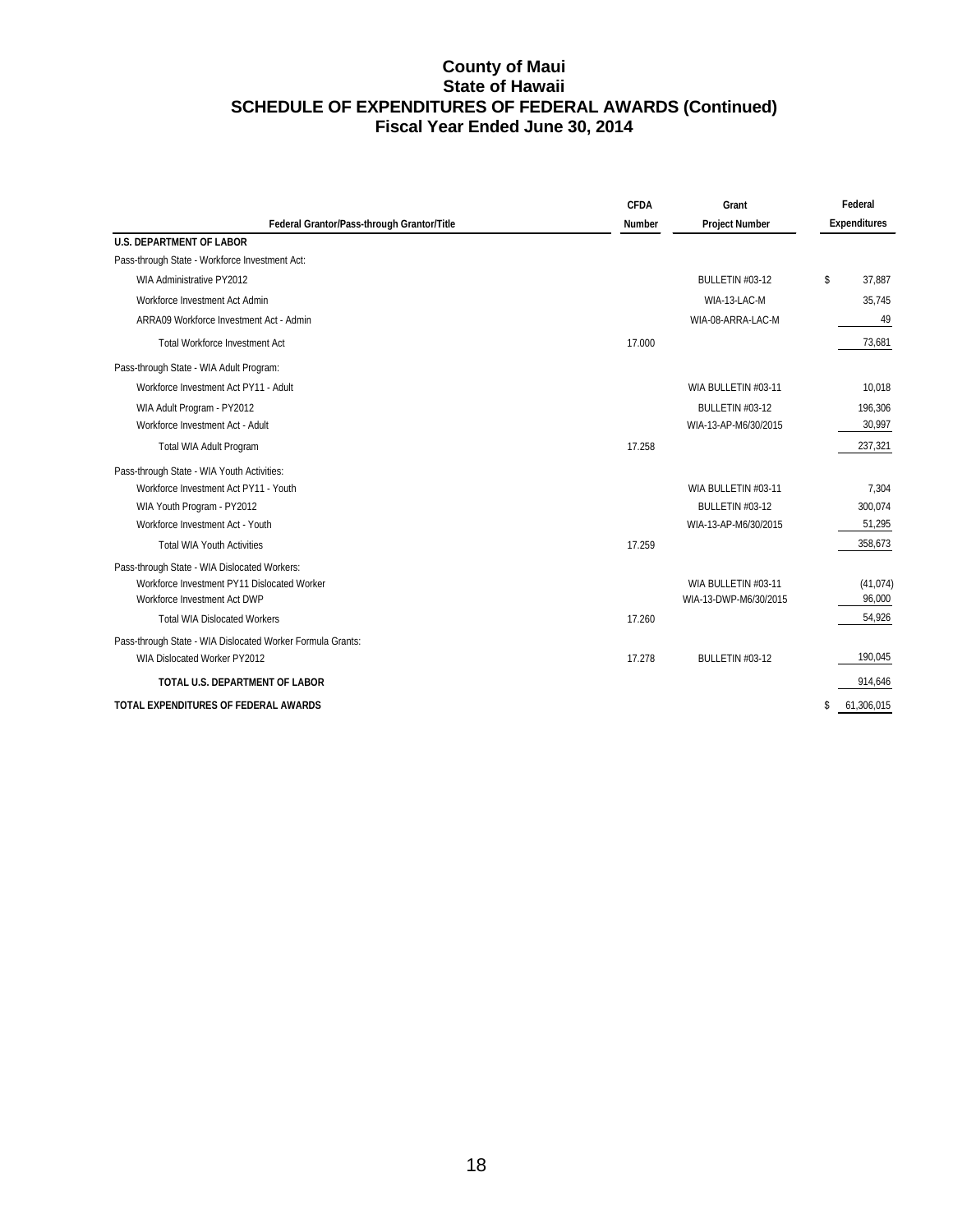#### **NOTE 1 - GENERAL**

 The accompanying schedule of expenditures of federal awards presents the activity of all federal financial assistance of the County of Maui, State of Hawaii (the County). The reporting entity of the County is defined in Note 1 to the County's basic financial statements. All federal financial assistance that passed through other government agencies is included in the schedule. A program or award may extend over grant periods differing from the County's fiscal year.

## **NOTE 2 - BASIS OF ACCOUNTING**

 The accompanying schedule of expenditures of federal awards is presented using the modified accrual basis of accounting, which is described in Note 1 to the County's financial statements.

## **NOTE 3 - RELATIONSHIP TO FINANCIAL STATEMENTS**

 Federal financial assistance revenues are reported in the County's financial statements. Actual expenditures related to the major programs have been reconciled to the accounting records underlying the County's financial statements.

## **NOTE 4 - RELATIONSHIP TO FEDERAL FINANCIAL REPORTS**

The amounts reported in the accompanying schedule of expenditures of federal awards have been reconciled to the amounts reported in the related financial reports of the respective programs. Reconciling items may arise from differences in the basis of accounting.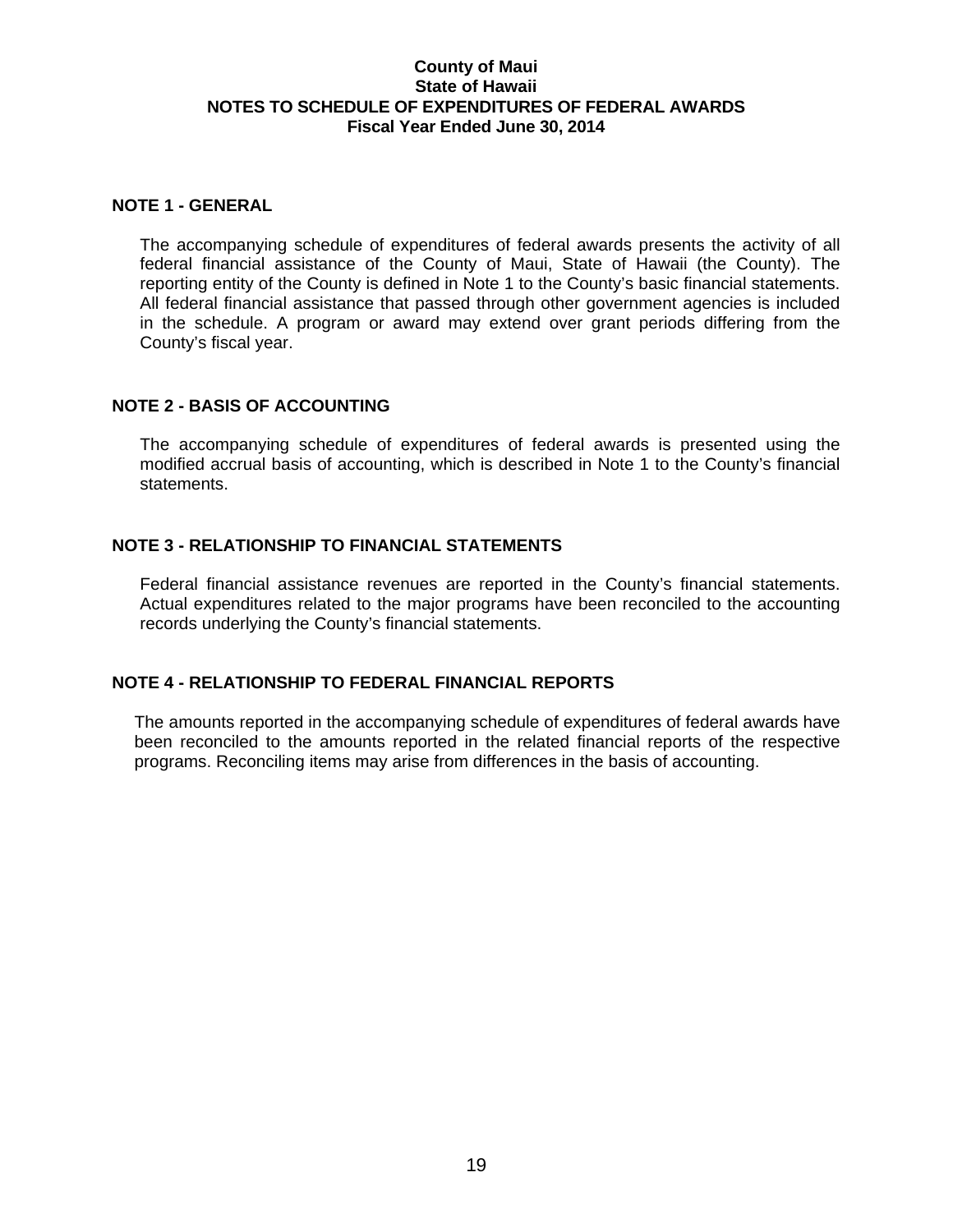## **NOTE 5 - SUBRECIPIENTS**

 Of the federal expenditures presented in the schedule of expenditures of federal awards, the County provided federal awards to subrecipients as follows:

| Federal Grantor/Program/Grant                                                                          | <b>CFDA</b><br><b>Number</b> | Amount<br>Provided to<br>Subrecipients |
|--------------------------------------------------------------------------------------------------------|------------------------------|----------------------------------------|
| U.S. Department of Health and Human Services<br>Aging Title III Programs                               | 93.044                       | \$<br>445,872                          |
| Total U.S. Department of Health and Human Services<br>U.S. Department of Housing and Urban Development |                              | 445,872                                |
| <b>Community Development Block Grants</b><br>Total U.S. Department of Housing and Urban Development    | 14.228                       | 881,091<br>881,091                     |
| <b>Total Provided to Subrecipients</b>                                                                 |                              | 1.326.963                              |

## **NOTE 6 - OUTSTANDING LOAN BALANCES**

 The State Revolving Fund Loans are for the construction of necessary water treatment works and for wastewater reclamation projects, as well as solid waste projects. As of June 30, 2014, the outstanding principal amounted to \$64,360,744 that bears interest at 0.50 percent to 2.60 percent. The loans require semi-annual principal and interest payments and loan fees through fiscal year 2034. The County has 33 projects funded with these loans.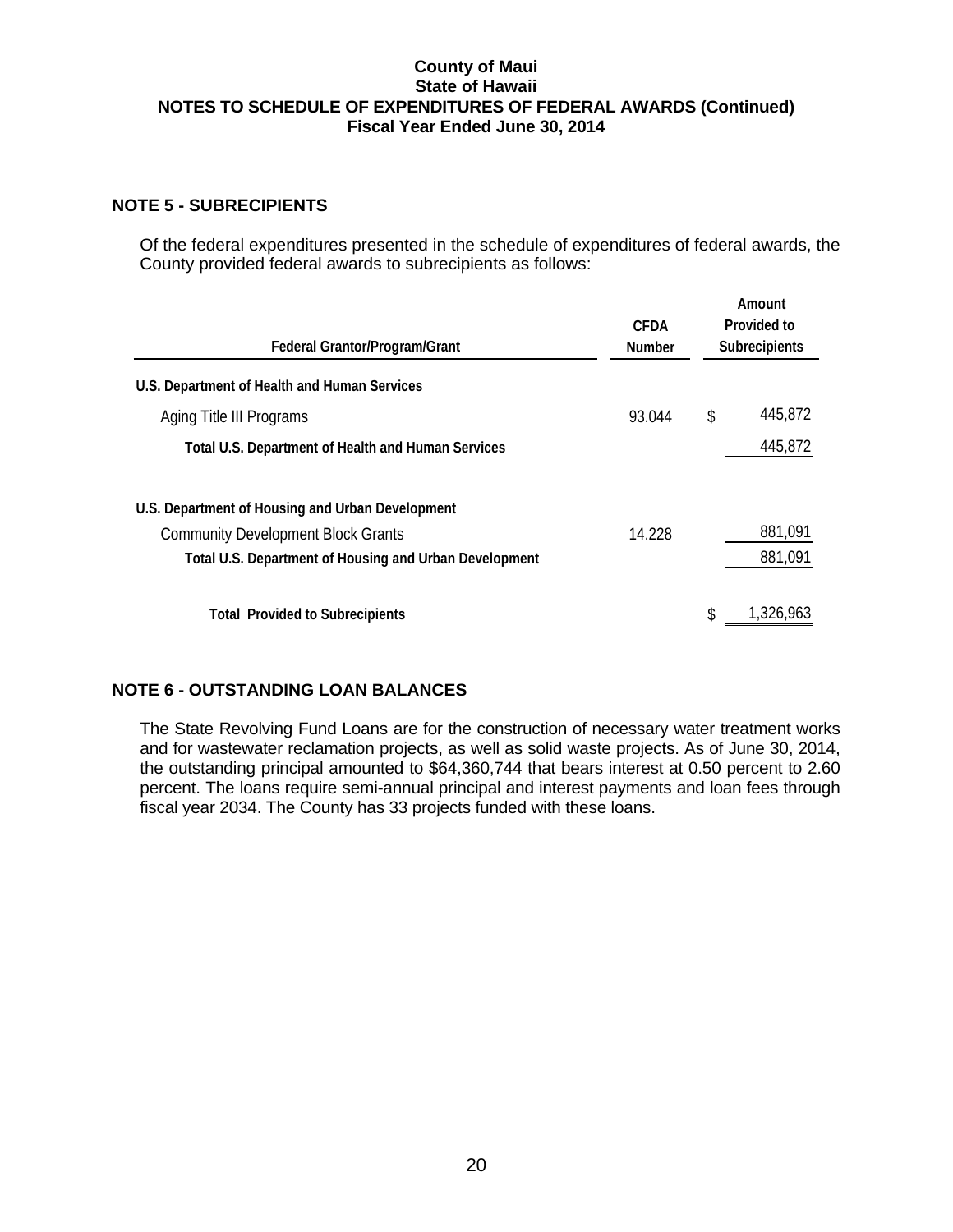# **NOTE 6 - OUTSTANDING LOAN BALANCES (Continued)**

State Revolving Fund Loans outstanding as of June 30, 2014 are as follows:

|      |                                                 |            |          | Outstanding    |
|------|-------------------------------------------------|------------|----------|----------------|
|      |                                                 | Loan       | Final    | <b>Balance</b> |
| Year | Description                                     | Number     | Maturity | June 30, 2014  |
| 1997 | Lahaina Pump Station No. 3                      | C150054-07 | 2016     | \$<br>336,854  |
| 1997 | Kihei Wastewater Reclamation Phase IIB          | C150077-06 | 2016     | 1,152,006      |
| 1998 | Kihei Reuse Core Distribution System            | C150077-09 | 2018     | 712,791        |
| 2004 | Lahaina Pump Station Nos. 5 and 6               | C150054-12 | 2026     | 2,092,387      |
| 2004 | Kahului Pump Station Modification               | C150052-30 | 2026     | 1,681,594      |
| 2006 | Lahaina Pump Station No. 4                      | C150054-09 | 2027     | 1,178,359      |
| 2008 | Wailuku/Kahului Wastewater Pump Station         | C150052-19 | 2028     | 7,275,008      |
| 2009 | Wailuku/Kahului Wastewater Reclamation          | C150052-32 | 2029     | 1,504,098      |
| 2009 | Lahaina Wastewater Pump Station No. 1           | C150054-06 | 2029     | 5,373,311      |
| 2009 | Central Maui Landfill Gas Collection            | NPS0052-39 | 2029     | 2,640,806      |
| 2009 | Islandwide EPA Consent Decree                   | C150052-31 | 2029     | 6,403,317      |
| 2009 | Molokai Integrated Solid Waste Facility         | NPS0041-07 | 2029     | 2,562,853      |
| 2010 | Front Street Sewer Line Rehabilitation          | C150054-11 | 2029     | 365,613        |
| 2010 | Hyatt/Kaanapali Force Main Replacements         | C150054-25 | 2030     | 1,436,514      |
| 2010 | <b>Countywide Pump Station Renovations</b>      | C150052-28 | 2029     | 663,476        |
| 2011 | Kihei No. 2 Force Main Replacement              | C150077-20 | 2032     | 923,008        |
| 2013 | Alamaha Force Main Replacement                  | C150052-40 | 2033     | 1,072,058      |
| 2013 | West Maui Recycled Water                        | C150054-23 | 2033     | 391,679        |
| 2012 | Wailuku/Kahului Force Main Replacements         | C150052-35 | 2034     | 2,839,713      |
| 2012 | <b>Countywide Pump Station Renovations</b>      | C150054-34 | 2034     | 1,555,337      |
| 2010 | Central Maui Operating and Maintenance Facility | C150052-33 | 2034     | 500,000        |
| 2013 | Lahaina No. 3 Force Main Replacement            | C150054-28 | 2034     | 4,028,289      |

\$ 46,689,071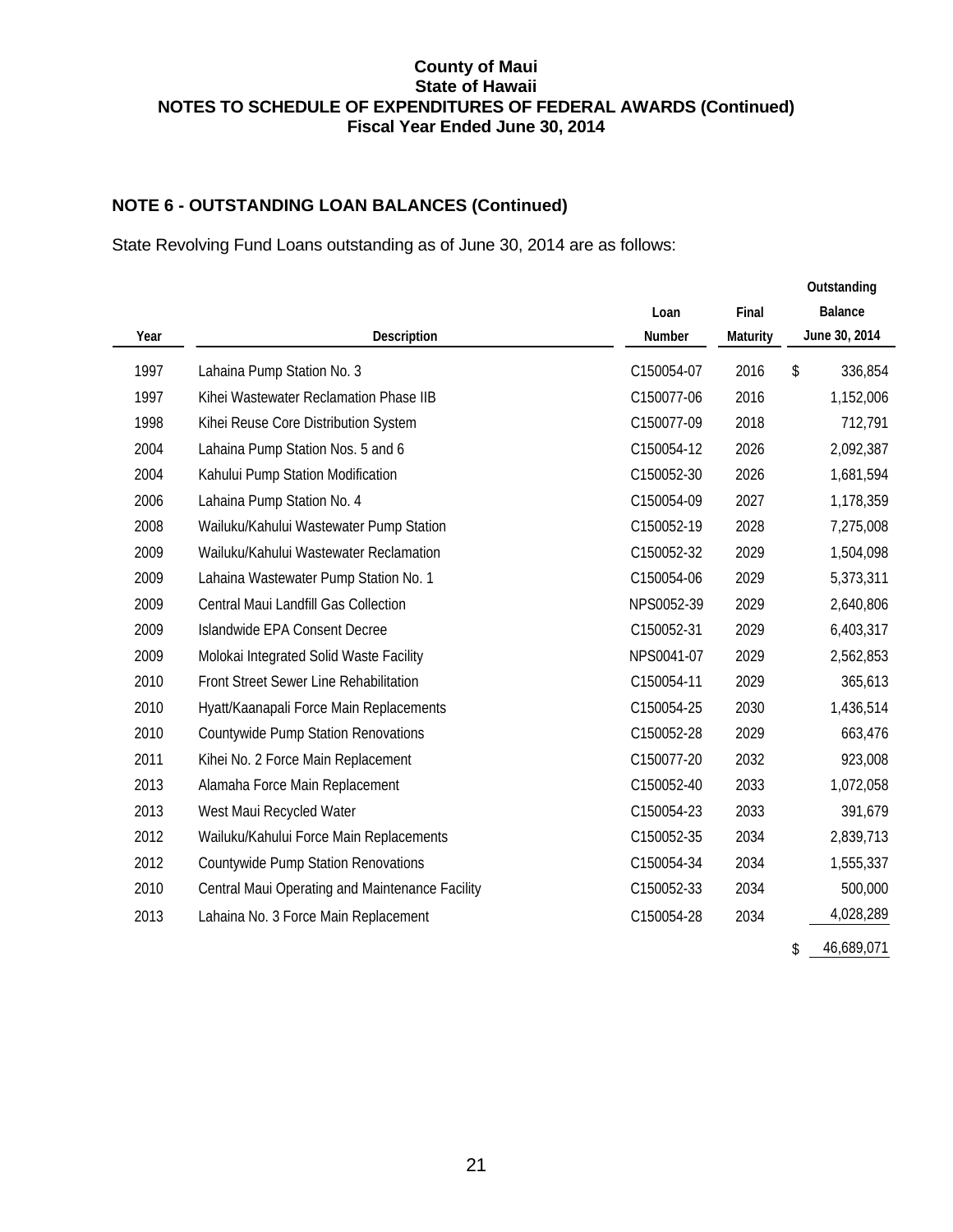# **NOTE 6 - OUTSTANDING LOAN BALANCES (Continued)**

|      |                                                  |            |                 |               | Outstanding    |
|------|--------------------------------------------------|------------|-----------------|---------------|----------------|
|      |                                                  | Loan       | Final           |               | <b>Balance</b> |
| Year | <b>Description</b>                               | Number     | <b>Maturity</b> | June 30, 2014 |                |
|      | Department of Water Supply:                      |            |                 |               |                |
| 2010 | Napili Well "A" Site Improvements                | DW214-0009 | 2029            | \$            | 1,267,516      |
| 2012 | Lower Paia Water Tank Replacement                | DW212-0007 | 2032            |               | 913,087        |
| 2012 | Makawao Waterline Replacement                    | DW213-0006 | 2031            |               | 587,946        |
| 2012 | Kamaole Water Treatment Plant High Lift Pumps    | DW213-0008 | 2032            |               | 1,615,030      |
| 2012 | Upper Omaopio Road Tank Replacement              | DW247-0005 | 2032            |               | 888,663        |
| 2012 | Middle and Lower Omaopio Road Tanks Replacements | DW247-0006 | 2032            |               | 518,880        |
| 2012 | Uluniu Road and Ewa Place Waterline Replacement  | DW212-0010 | 2032            |               | 233,642        |
| 2013 | Wakiu Well Replacement                           | DW217-0005 | 2033            |               | 353,293        |
| 2014 | Kaupakalua Road Waterline Replacement            | DW213-0009 | 2033            |               | 826,682        |
| 2014 | Waikamoi Flume Repair/Replacement                | DW215-0003 | 2033            |               | 6,894,705      |
| 2014 | Piiholo Water Treatment Plant Improvements       | DW247-0004 | 2034            |               | 3,572,229      |
|      |                                                  |            |                 |               | 17,671,673     |
|      | <b>Total State Revolving Fund Loans</b>          |            |                 | \$            | 64,360,744     |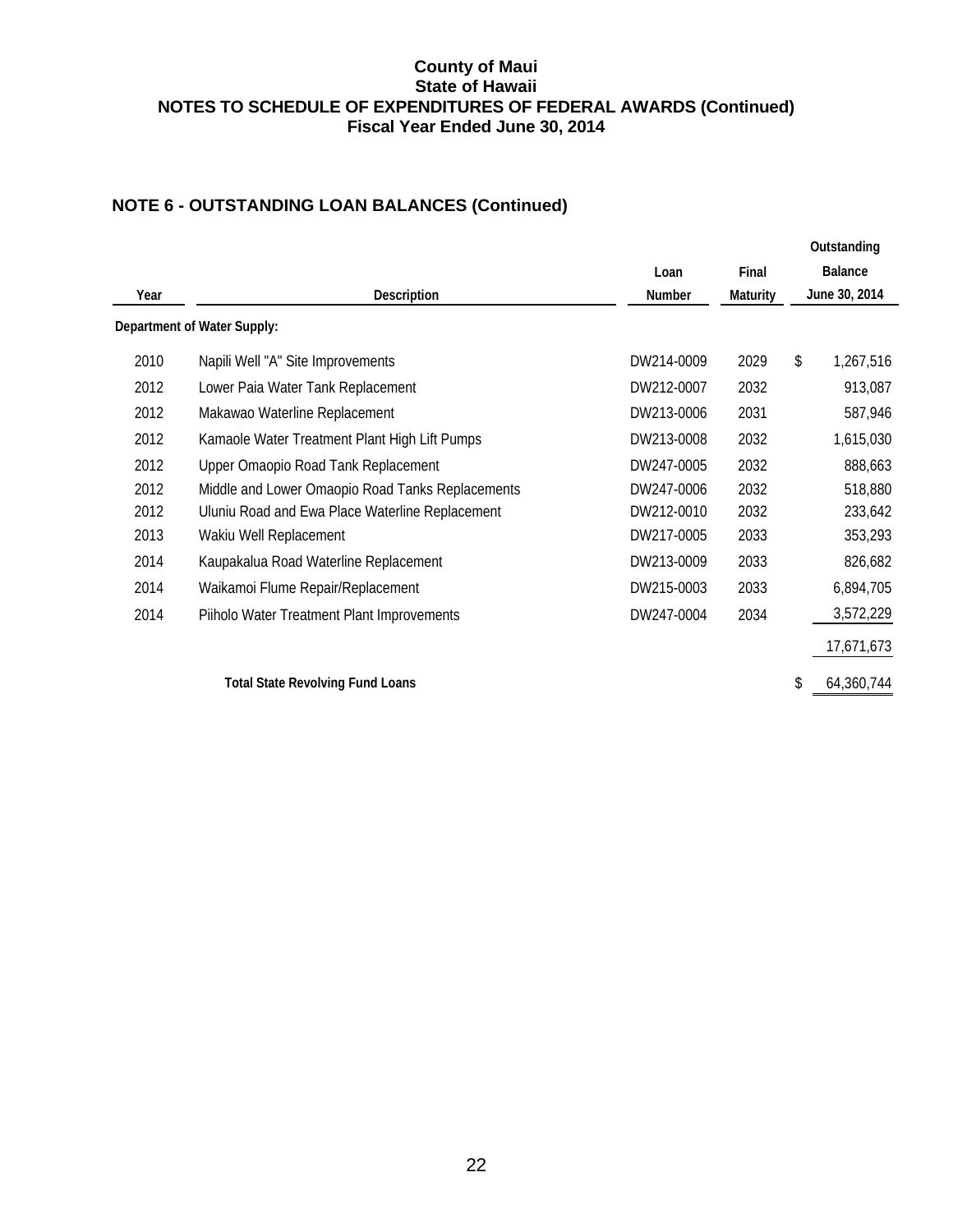**PART III** 

# **SCHEDULE OF FINDINGS AND QUESTIONED COSTS**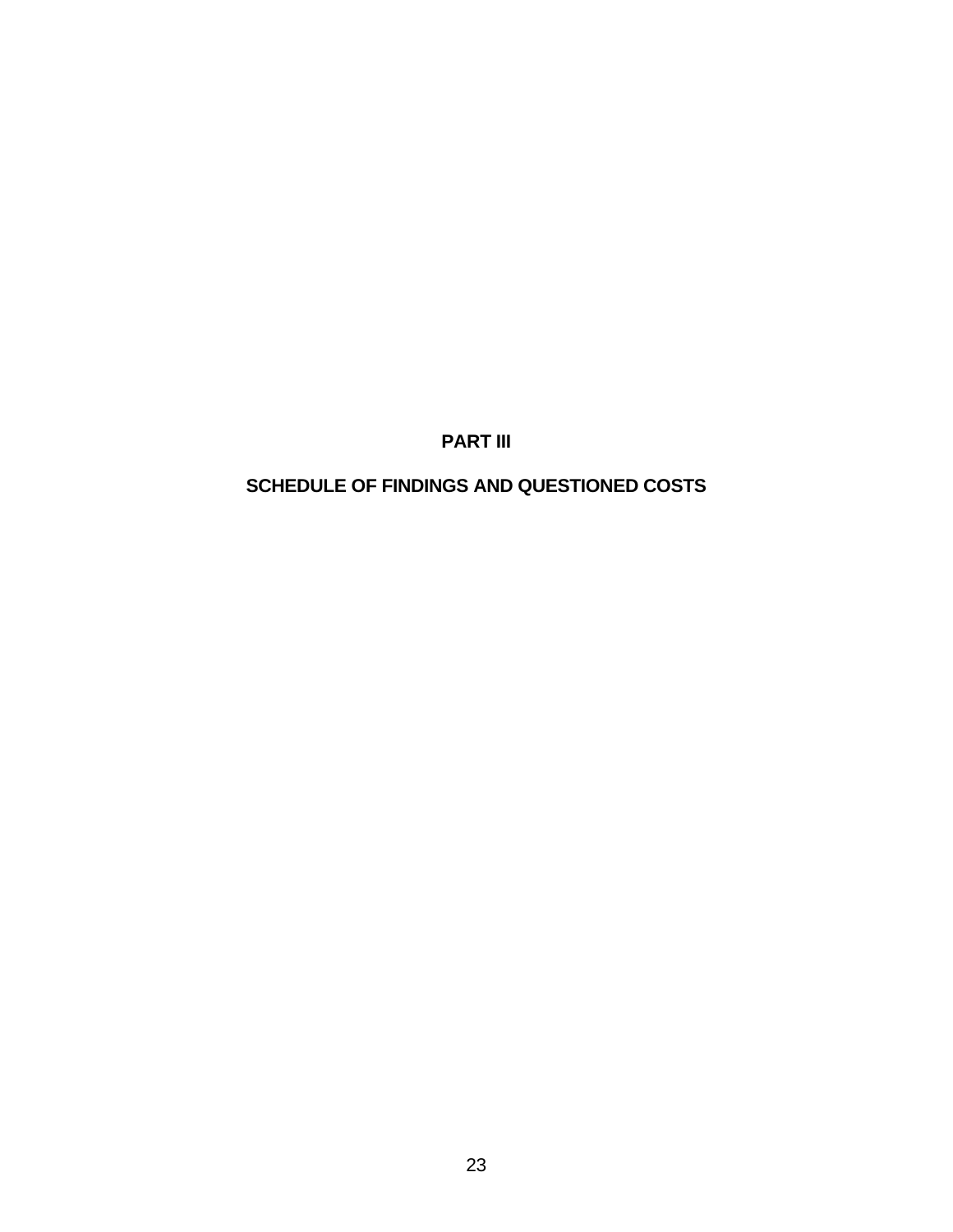## **SECTION I - SUMMARY OF AUDITOR'S RESULTS**

# *Financial Statements*

| Type of auditor's report issued:<br>Internal control over financial reporting:<br>Material weakness(es) identified?<br>Significant deficiency(ies) identified? | Unmodified<br>yes<br>no<br>yes<br>none reported                                 |
|----------------------------------------------------------------------------------------------------------------------------------------------------------------|---------------------------------------------------------------------------------|
| Noncompliance material to financial statements<br>noted?                                                                                                       | yes<br>$\checkmark$<br>no                                                       |
| <b>Federal Awards</b>                                                                                                                                          |                                                                                 |
| Internal control over major programs:<br>Material weakness(es) identified?<br>Significant deficiency(ies) identified?                                          | no<br>yes<br>$\checkmark$<br>yes<br>none reported                               |
| Type of auditor's report issued on compliance<br>for major programs:                                                                                           | Unmodified                                                                      |
| Any audit findings disclosed that are required to<br>be reported in accordance with Section<br>510(a) of OMB Circular A-133?                                   | yes<br>$\checkmark$<br>no                                                       |
| Identification of major programs:                                                                                                                              |                                                                                 |
| <b>CFDA Number</b>                                                                                                                                             | Name of Federal Program or Cluster                                              |
| 10.766/10.780                                                                                                                                                  | <b>Community Facilities Loans and</b><br>Grants                                 |
| 14.871                                                                                                                                                         | Section 8 Housing Choice Vouchers                                               |
| 20.205                                                                                                                                                         | <b>Highway Planning and Construction</b>                                        |
| 20.500                                                                                                                                                         | Federal Transit - Capital Investment<br>Grants                                  |
| 20.509                                                                                                                                                         | <b>Formula Grants for Rural Areas</b>                                           |
| 66.458                                                                                                                                                         | Capitalization Grants for Clean Water                                           |
|                                                                                                                                                                | <b>State Revolving Funds</b>                                                    |
| 66.468                                                                                                                                                         | <b>Capitalization Grants for Drinking</b><br><b>Water State Revolving Funds</b> |
| Dollar threshold used to distinguish between Type A<br>and Type B programs:                                                                                    | \$1,839,180                                                                     |
|                                                                                                                                                                |                                                                                 |

Auditee qualified as a low-risk auditee?  $\qquad \qquad \qquad \qquad \qquad \qquad \qquad \text{yes} \qquad \swarrow \qquad \text{no}$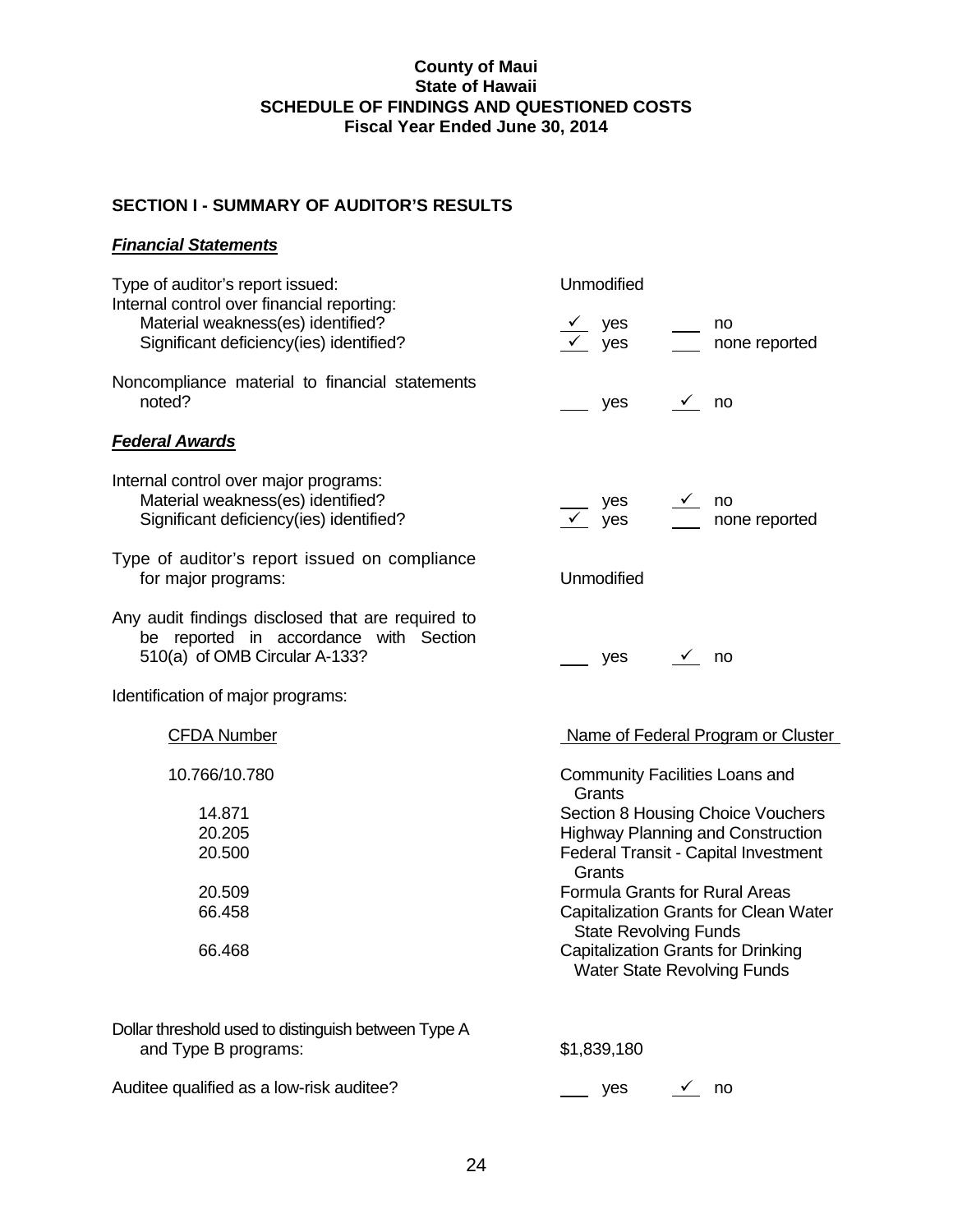#### **SECTION II - FINANCIAL STATEMENT FINDINGS**

**Ref.**

#### **No. Internal Control Findings**

#### **2014-001 Internal Controls Over Automated Payroll Processing System - Significant Deficiency**

**Condition:** Over the past four fiscal years, the Department of Finance has been working to complete the conversion to a new automated payroll processing system. Included in the conversion to this new automated payroll processing system was a move toward a fully automated employee time recording system. This conversion also required a change from a more manual, centralized time recording and monitoring system at the Payroll Section to a more decentralized system, with payroll responsibilities disbursed out to the individual departments.

> Individual departments have either switched to an automated time recording system or have maintained a manual time keeping system for all or some employees based on their operations. This practice has continued to produce inconsistencies between departments which resulted in the following conditions noted during our review of 60 payroll files.

- There were 8 instances (out of 42 samples) where a manual time sheet did not have an approval by the employee or supervisor/department head or the supervisor/department head signed for the employee.
- There were 2 instances (out of 18 samples) where an automated time card did not have an approval by the employee or supervisor/department head.

During our fieldwork, we were informed that the Department of Finance distributed and published a new payroll policies and procedures manual on the intranet effective June 1, 2014. This manual indicates the roles and responsibilities of the departments/agencies and employees, required forms to be used and procedures to be followed with regards to manual timesheets and automated timesheets. There are certain departments/agencies that will not be able to fully convert to the automated employee time recording system based on logistics and possible bargaining unit restrictions. However, it is still the Department of Finance's goal to convert more departments to the automated payroll processing system by providing continuous training and follow-up sessions with each department and its "Super-Users."

**Criteria:** A control environment should exist to ensure the completeness and accuracy of the County's payroll processing system. Employee time records, whether manual timesheets or automated time records, should be approved by the employee and their supervisor and properly support the payroll expenditures reflected in the automated pay register used to record expenditures into the County's general ledger.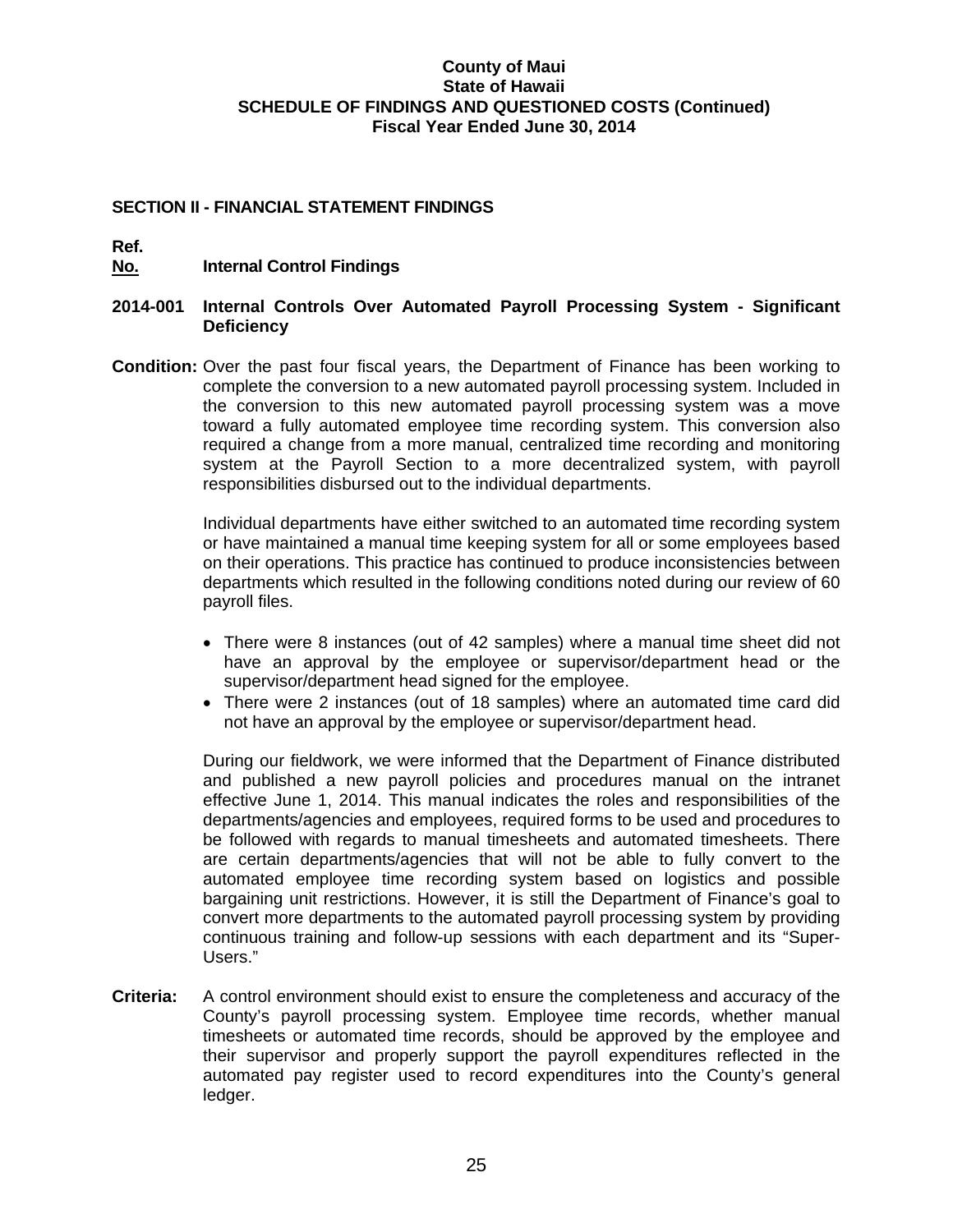#### **SECTION II - FINANCIAL STATEMENT FINDINGS (Continued)**

**Ref.**

#### **No. Internal Control Findings**

- **2014-001 Internal Controls Over Automated Payroll Processing System Significant Deficiency (Continued)**
- **Cause:** The change from a centralized to a decentralized system for capturing employee time has created a new internal control environment requiring changes to existing internal controls and implementation of new internal controls to deal with this new control environment.
- **Effect**: The lack of sufficient internal controls to ensure the completeness and accuracy of the payroll records could lead to incorrect payments to County employees and inaccurate reporting of payroll costs in the County's financial statements.

#### **Recommendation**

The Department of Finance should continue to implement and monitor the payroll process to ensure that accurate employee compensation expenditures are recorded in the County's general ledger. Monitoring activities include requiring explicit documentation evidencing supervisory reviews of time records prior to processing and periodic reviews of employee and departmental time sheets at the departmental level.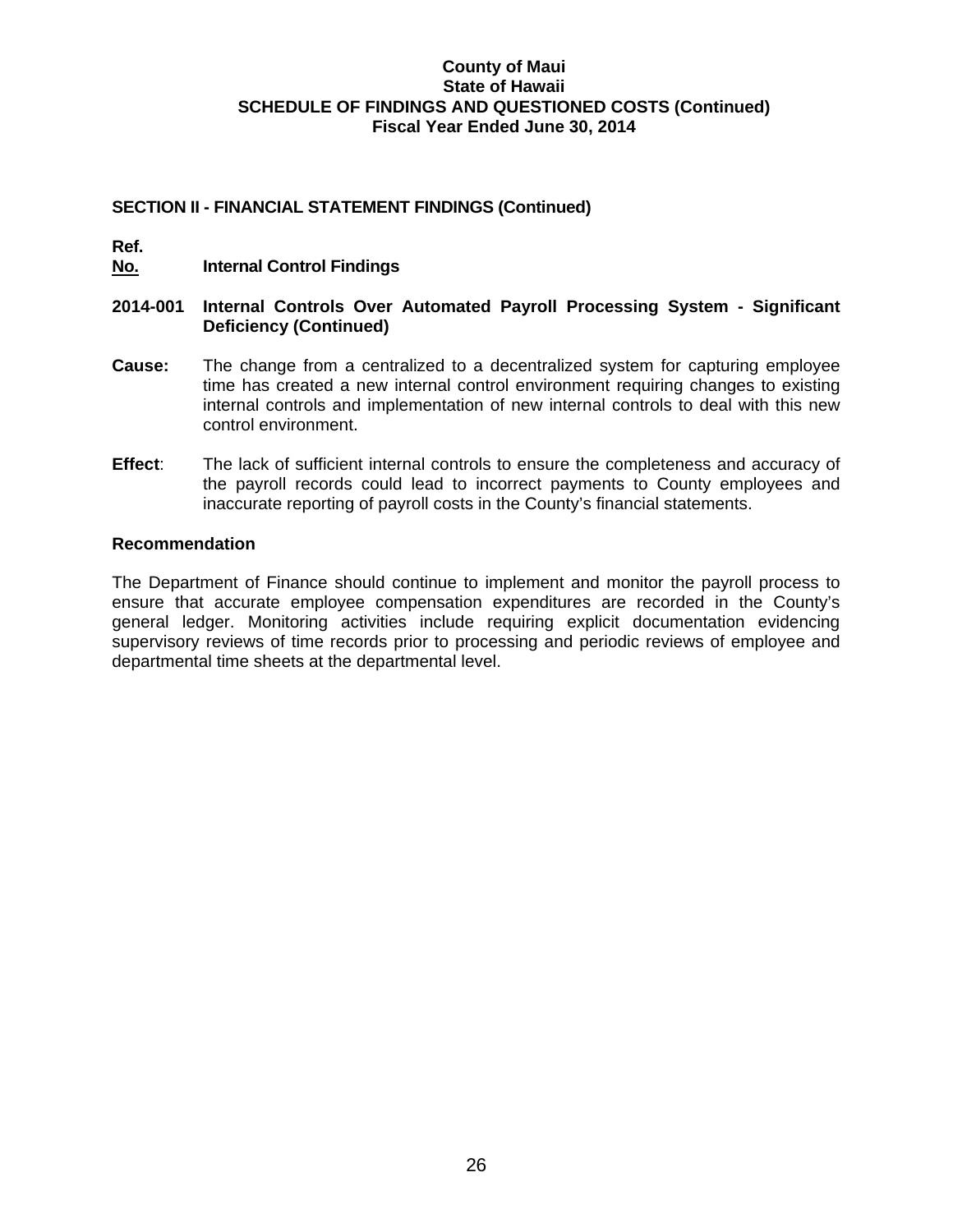#### **SECTION II - FINANCIAL STATEMENT FINDINGS (Continued)**

**Ref.**

#### **No. Internal Control Findings**

#### **2014-002 Internal Controls Over Payroll System Historical Edits - Significant Deficiency**

- **Condition:** Corrections to the standard payroll processing system made throughout the fiscal year are referred to as historical edits, which is essentially an override mechanism used to correct employee time records for a pay period that has been locked out by the Payroll Section. During our current year audit, we noted the following:
	- There were 2 instances (out of 60 samples) where a historical edit completed did not have an approval by an authorized individual.

 During our fieldwork, we were informed that the Department of Finance distributed and published a new payroll policies and procedures manual on the intranet effective June 1, 2014. This manual indicates the roles and responsibilities of the Department and employees, required forms to be used and procedures to be followed with regards to payroll historical edits.

- **Criteria:** The ability to make corrections to the standard payroll processing should be well controlled, and transactions recorded through this edit process should be properly documented and authorized. Access to this transaction edit process should be limited to personnel in the Payroll Section and a limited number of personnel at the various County departments.
- **Cause:** During the year, the County did not have an established uniform policy over the processing of payroll historical edits.
- **Effect:** Although the vast majority of transactions recorded via payroll historical edits is small and immaterial to total payroll expenditures, the lack of internal controls and established policy over this portion of the payroll processing system could lead to incorrect payments to County employees and inaccurate reporting of payroll costs in the County's financial statements.

#### **Recommendation**

The Payroll Section should continue to implement and monitor the use of payroll historical edits on the payroll process and ascertain that all authorizations are properly obtained and documented.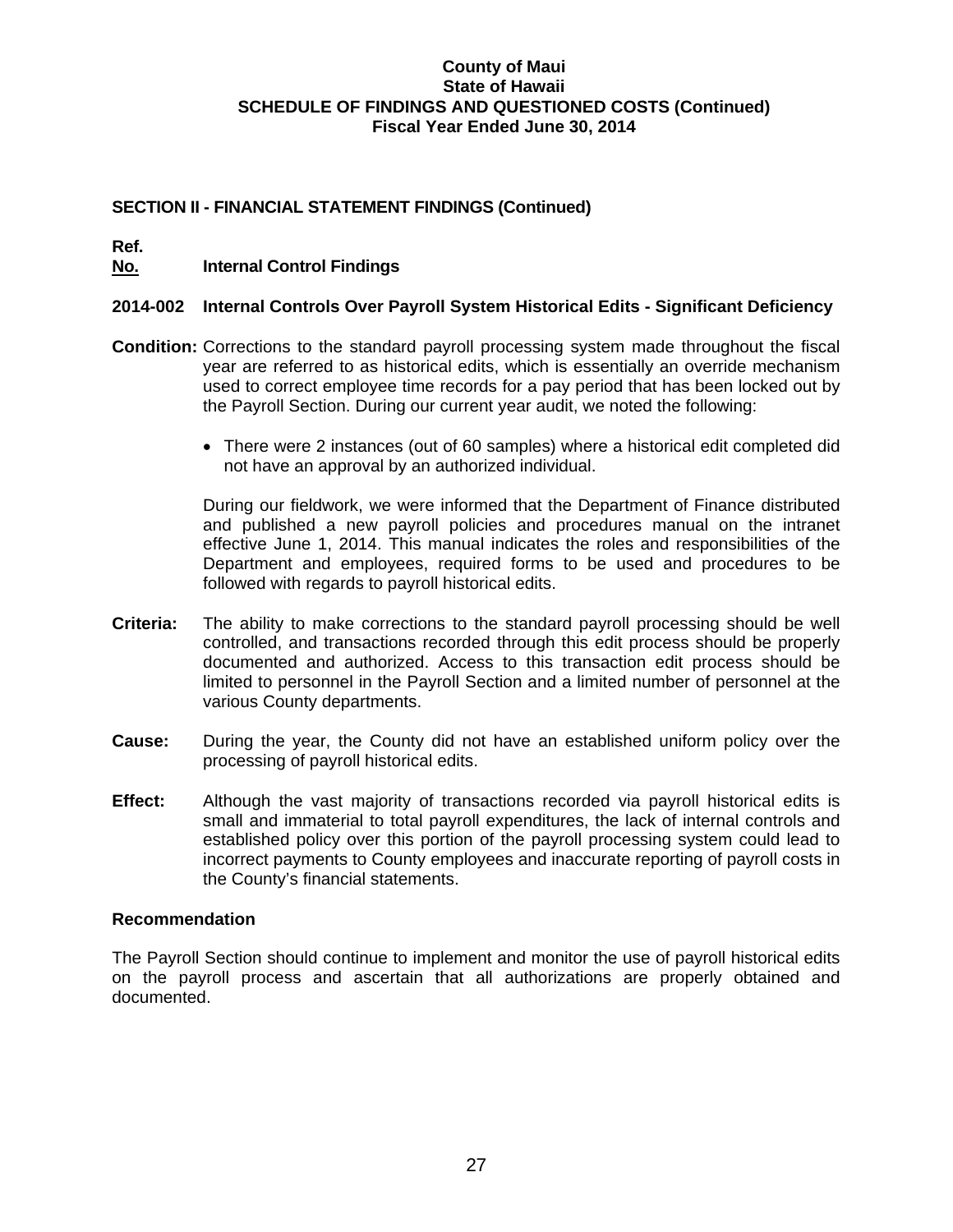#### **SECTION II - FINANCIAL STATEMENT FINDINGS (Continued)**

**Ref.**

#### **No. Internal Control Findings**

#### **2014-003 Timely Reconciliation of Federal and State Grant Programs - Significant Deficiency**

- **Condition:** The Department of Finance continues to research, reconcile and dispose of unreconciled balances; however, significant reconciling items and unrelieved balances within the Grant Fund still exist as of June 30, 2014. During the current year audit, we noted the following:
	- There were 2 instances where prior year deferred grant revenues totaling \$303,770 did not reflect any current year activity as the departments handling the grant were still investigating the proper method to address the amounts.
- **Criteria:** Accrual balances presented in the Grant Fund balance sheet should reflect the amount of unreimbursed grant expenditures (grant receivables) or the amount of grant funds received in advance (deferred grant revenue). Reconciliations of these balances should be performed on a monthly basis.
- **Cause:** There does not appear to be a uniform reconciliation process between the Department of Finance personnel and grant management personnel in the other County departments to ensure the periodic and timely reconciliation of grant receivables and deferred grant revenues.
- **Effect:** The lack of timely reconciliations performed on the Grant Fund accrual balances could lead to misstatements in the County's financial statements.

#### **Recommendation**

The County has implemented mitigating controls such as a periodic reconciliation of federal and state grants. However, old grants and prior year grant receivables and deferred grant revenues remain and continue to carry forward as there is no specific federal program compliance officer and compliance responsibilities are being handled at the departmental level. The County should implement policies and procedures to complete monthly or quarterly reconciliations and monitoring of federal and state grants.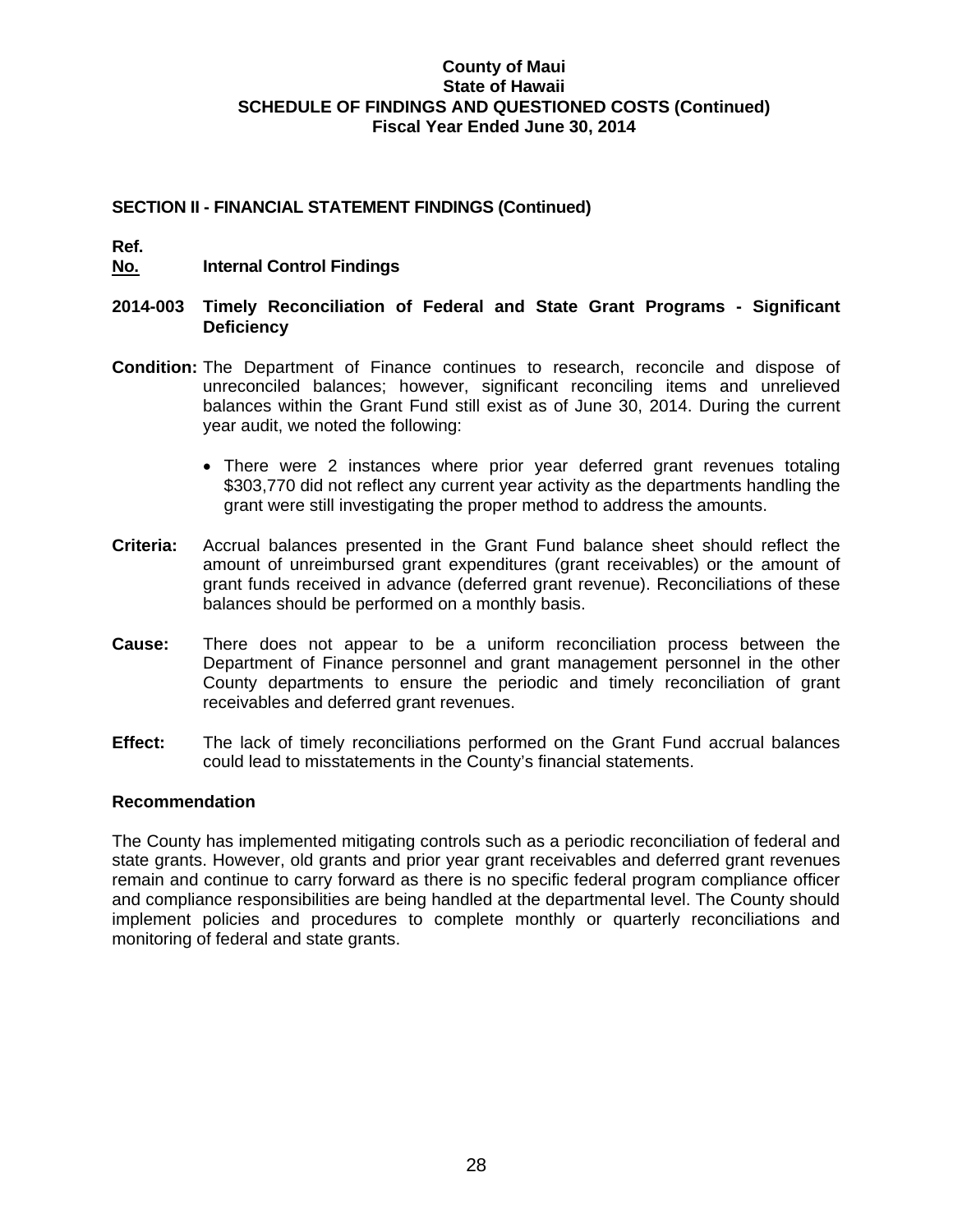#### **SECTION II - FINANCIAL STATEMENT FINDINGS (Continued)**

**Ref.**

#### **No. Internal Control Findings**

#### **2014-004 Internal Controls Over Miscellaneous Cash Receipts - Significant Deficiency**

- **Condition:** During our audit, we noted that the internal controls over miscellaneous cash receipts collected by the various divisions and departments of the County could be improved. There was a lack of adequate segregation of duties over cash receipts, particularly at Building Permits and Parks and Recreation, between employees responsible for receiving the cash from the public and recording the cash transaction into the daily cash summary report and reconciling this summary report to the daily bank deposit.
- **Criteria:** Proper internal controls over miscellaneous cash receipts received directly from the public dictate that adequate segregation of duties exist to ensure that an employee receiving cash is not the same employee that records the receipt transaction into the accounting records and reconciles the cash deposited into the bank. Evidence of this segregation of accounting duties and the appropriate level of supervisory review should be reflected on the daily cash receipt summary report in the form of sign offs by personnel involved.
- **Cause:** Policies and procedures to enhance the segregation of duties over cash receipts have not been maintained.
- **Effect:** The lack of adequate internal controls over miscellaneous cash receipts could result in a loss of revenues to the County.

#### **Recommendation**

Adequate internal controls should be maintained to ensure that adequate segregation of duties exist and that miscellaneous cash receipts are accurately collected, deposited and recorded in the County's general ledger. Evidence of the performance and review of the various employees should be documented on daily cash summary reports in the form of sign offs by personnel involved.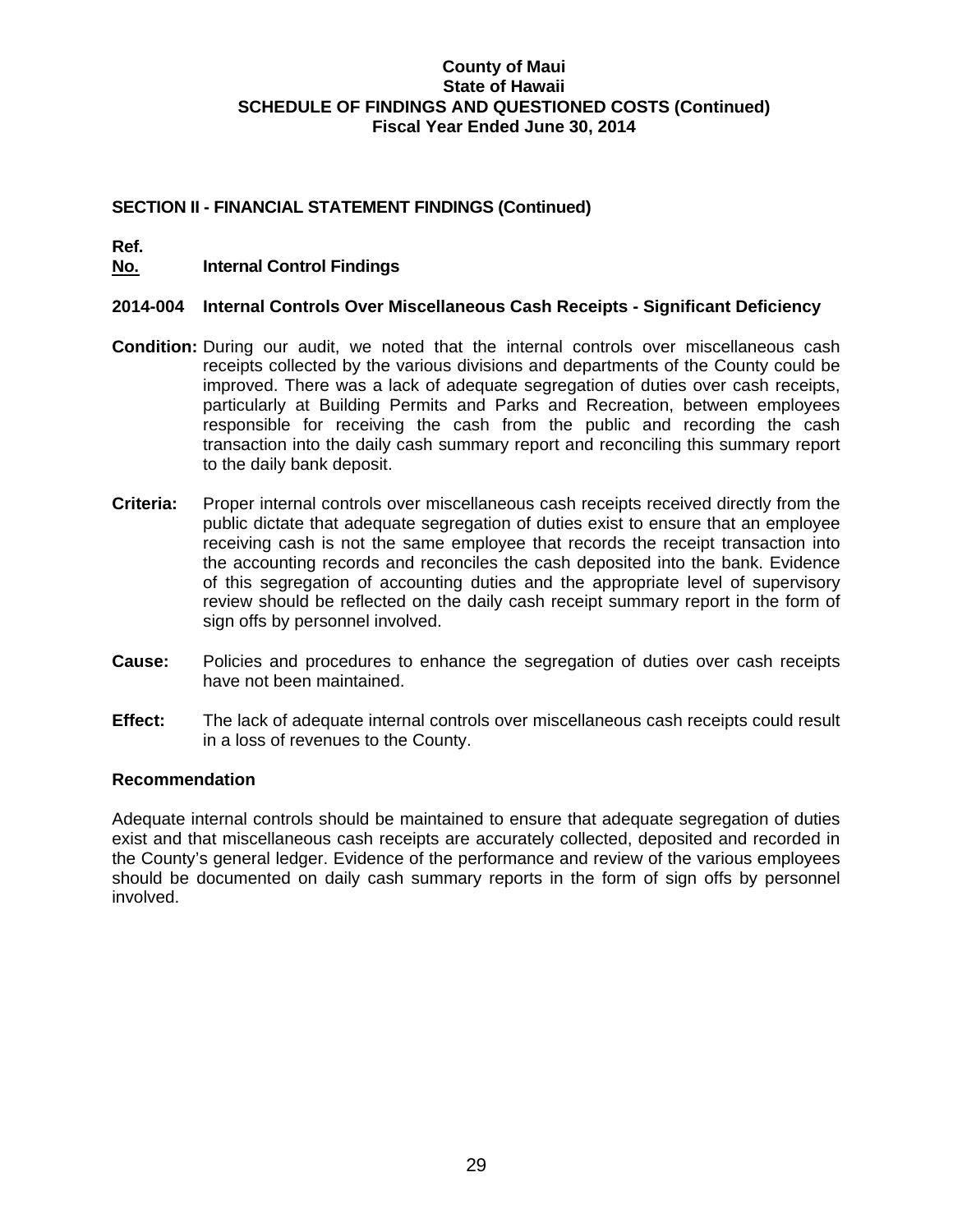#### **SECTION II - FINANCIAL STATEMENT FINDINGS (Continued)**

**Ref.**

#### **No. Internal Control Findings**

#### **2014-005 Accounting for Construction Work in Progress - Significant Deficiency**

- **Condition:** The County and the Department of Water Supply (DWS) prepared construction work in progress schedules to calculate the valid roll-forward balance of on-going projects and determine projects that were completed, placed into service, and capitalized as infrastructure. We noted that projects were only properly accounted for when fiscal staff tracked down the respective project engineer for the contract. This resulted in multiple instances where a project was not capitalized properly or timely and old projects that should have been expensed were part of the roll-forward balance from prior years. The following were the conditions noted during our review of the construction work in progress schedules:
	- The County had a total of \$92 million in construction in progress carried forward from the prior year. In the current year, a review of the construction in progress projects of the County showed a total of \$3,016,648 of maintenance and repairs expense on various projects that were included in the construction in progress balance that should have been expensed in the prior year. These amounts were expensed in the current fiscal year.
	- The DWS had a total of \$32.6 million in construction in progress carried forward from the prior year. In the current year, we noted a total of \$970,702 of current construction in progress that should have been transferred out and capitalized as capital assets in the prior years. The DWS will adjust these projects in the next fiscal year.
- **Criteria:** Generally accepted accounting principles require that assets be transferred from construction work in progress to capital assets when they are placed in service or are available to be placed in service. In addition, the County's accounting policy for normal maintenance and repairs is to expense these to operations as incurred.
- **Cause:** The County's projects are maintained and accumulated in the County's accounting system and reconciled in a spreadsheet. However, the process to review these projects to either expense the normal maintenance and repairs or to transfer the project capital assets is a manual process. The current process is to review and reconcile the construction in progress balance at year end.
- **Effect:** Construction work in progress was overstated, while capital assets, accumulated depreciation, and depreciation expense were understated.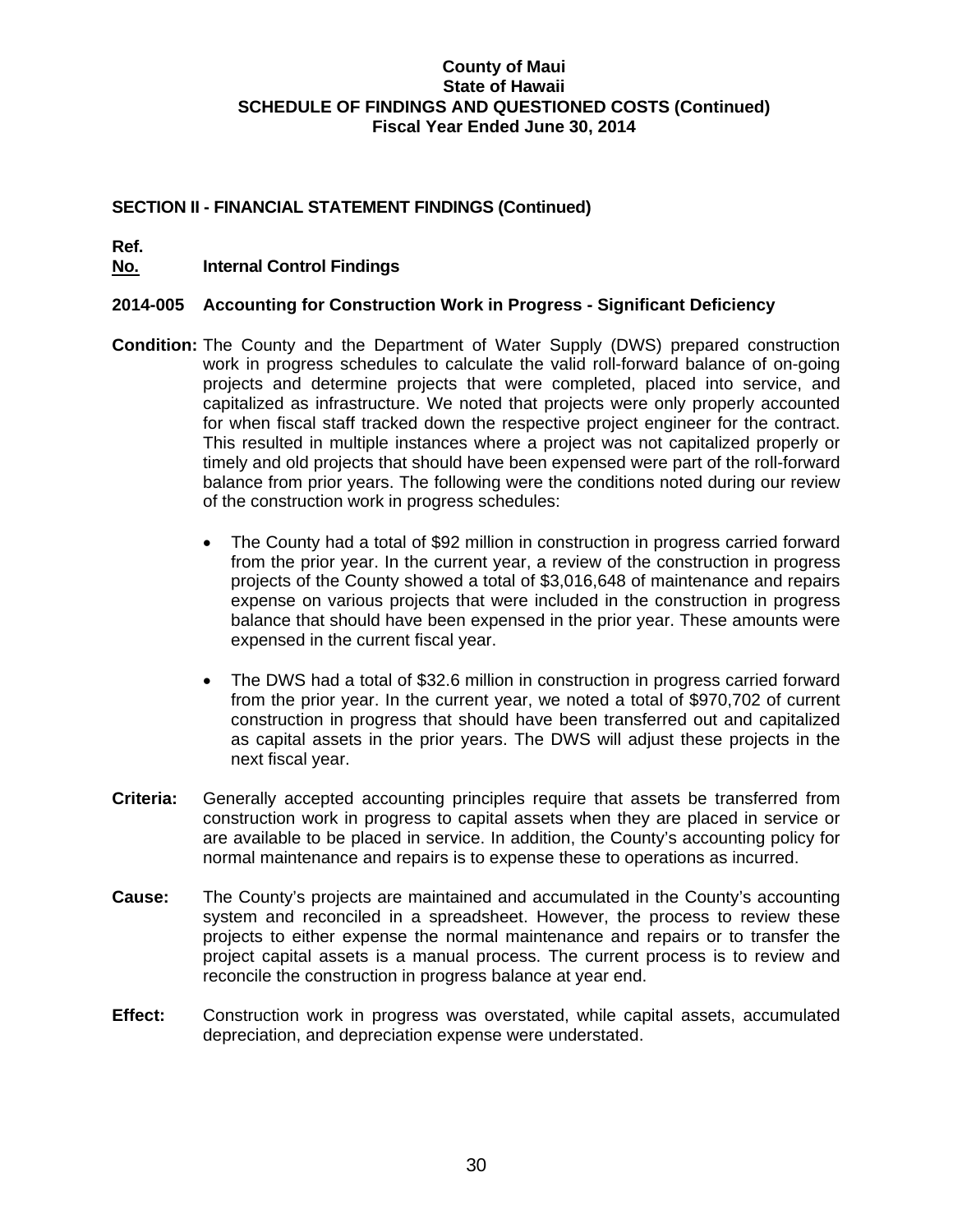#### **SECTION II - FINANCIAL STATEMENT FINDINGS (Continued)**

**Ref.**

**No. Internal Control Findings**

#### **2014-005 Accounting for Construction Work in Progress - Significant Deficiency (Continued)**

#### **Recommendation**

The County and the DWS should establish formal procedures to ensure that construction work in progress and projects placed in service are communicated timely by project engineers to the fiscal staff in order to properly capitalize and depreciate those assets in the appropriate accounting period. The County should also establish procedures to maintain and reconcile the construction in progress schedule throughout the year. These procedures will also assist the County in completing the schedules required to timely close and prepare the County's comprehensive annual financial report.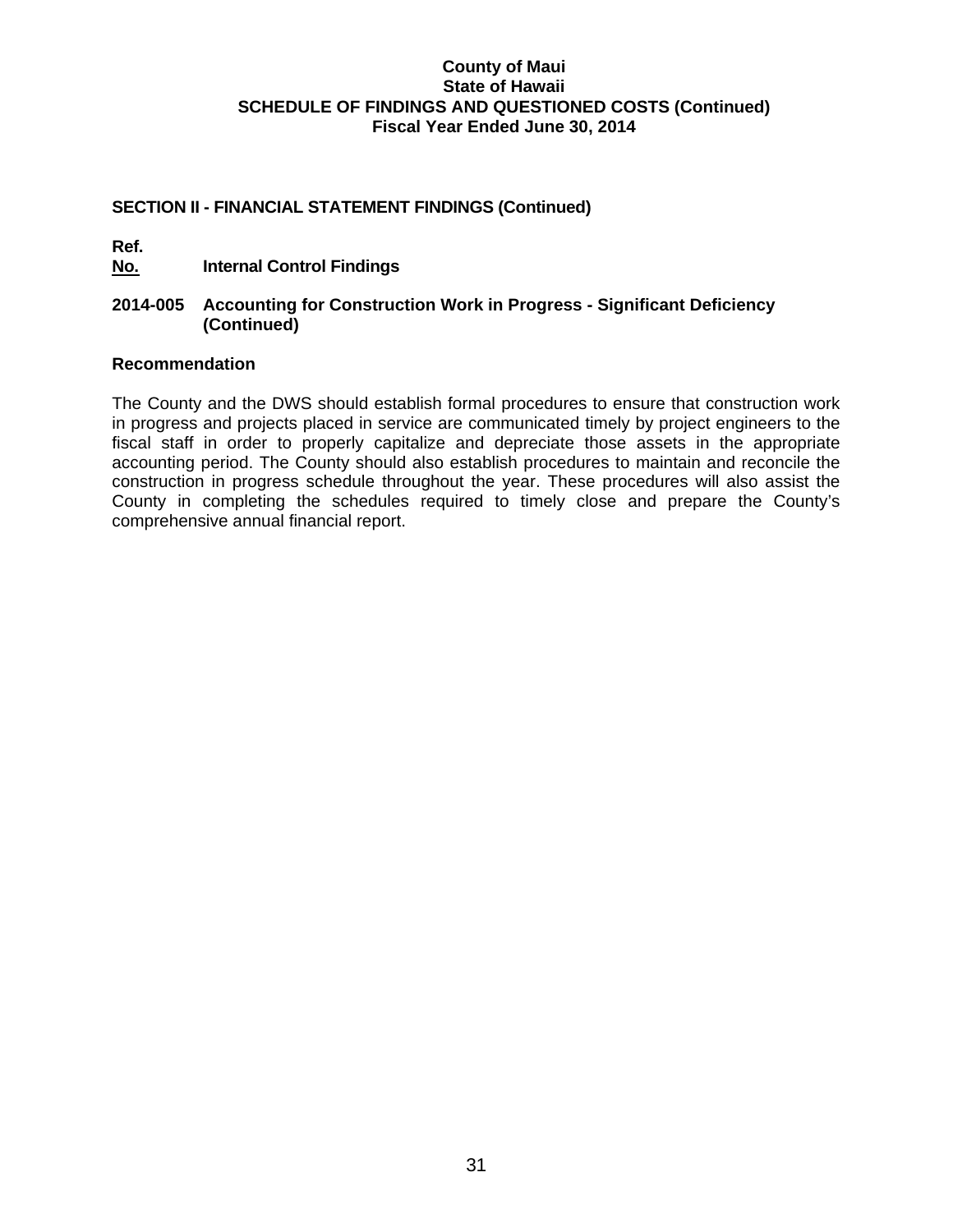#### **SECTION II - FINANCIAL STATEMENT FINDINGS (Continued)**

**Ref.**

#### **No. Internal Control Findings**

#### **2014-006 Timely Preparation of the Comprehensive Annual Financial Report - Significant Deficiency**

- **Condition:** The Department of Finance experienced a high degree of turnover in the prior year. During the current year, although there was improvement in the timing of completing the various schedules, there were other issues, including the implementation of new accounting standards and accounting for the other post-employment benefits that arose that caused the delay in issuance of the County's financial statements.
- **Criteria:** The Department of Finance should prepare and issue the County's comprehensive annual financial report on a timely basis for review by the County Council and the general public.
- **Cause:** The Department of Finance had a high degree of turnover in the prior year and was able to hire well qualified staff to replace the personnel; however the experience lost is difficult to replace. Additionally, without the centralized position for oversight of the County's federal programs, the Department of Finance personnel must also assist with the audit of the federal awards programs during the preparation of the County's comprehensive annual financial report.
- **Effect:** The Department of Finance experienced delays in closing the County's financial records and preparation of required audit schedules, analyses, footnotes and reports. The Department of Finance personnel worked many hours of overtime to accomplish this year's closing.

#### **Recommendation**

The Department of Finance should continue its efforts to ensure that sufficient, experienced accounting personnel are available to prepare and issue the County's comprehensive annual financial report in a timely manner. In addition, the County and Department of Finance should determine whether the Department has adequate staffing necessary to complete the required audit schedules, analyses, footnotes and reports along with performing the regular daily workload of the current personnel.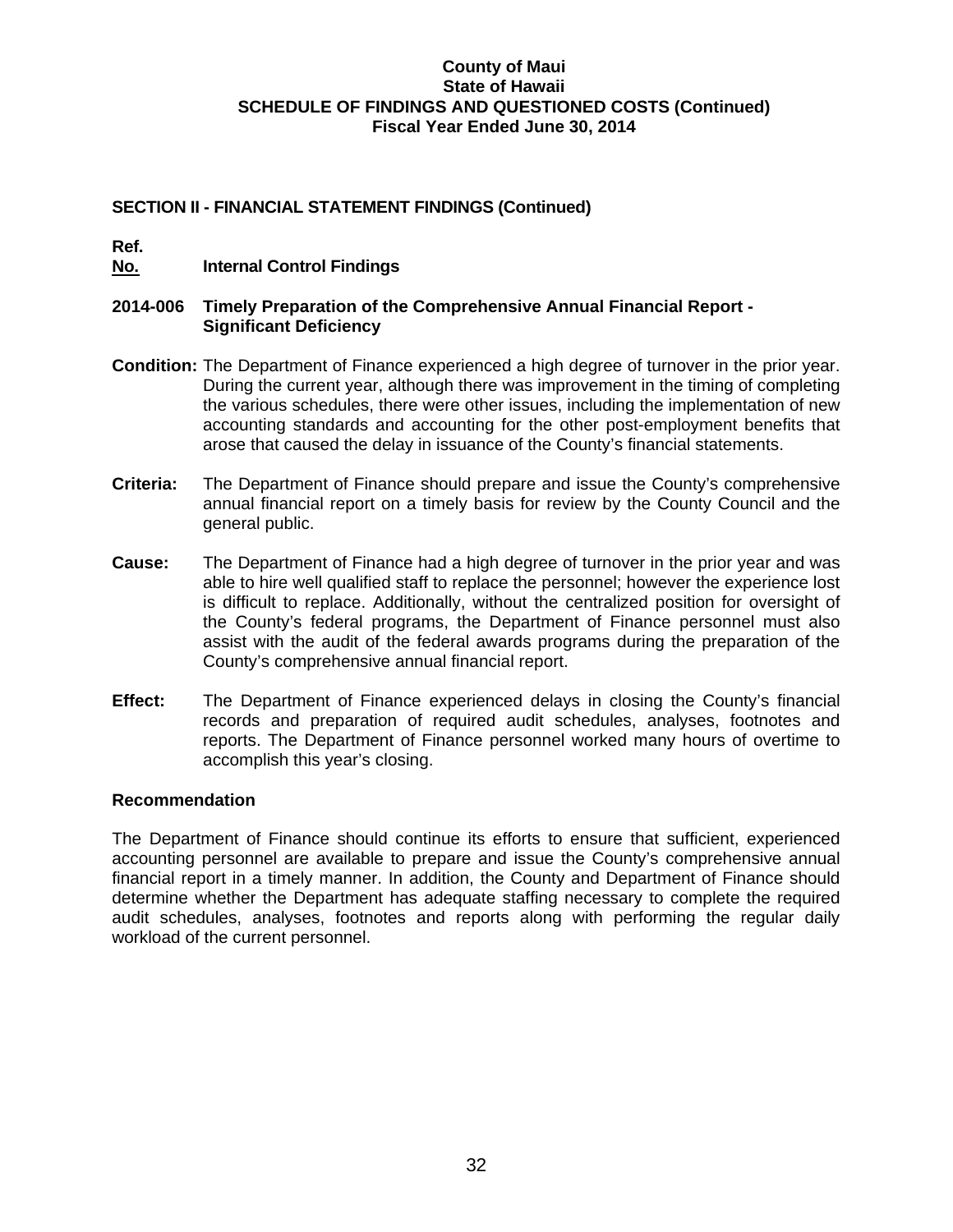#### **SECTION II - FINANCIAL STATEMENT FINDINGS (Continued)**

**Ref.**

**No. Internal Control Findings**

#### **2014-007 Review Agency Fund Accounts - Material Weakness**

- **Condition:** During our audit, we noted that the County had agency funds that were not reviewed on an on-going basis. We noted certain balances from prior years that were either unsupported or the County did not know the current status of the monies held.
- **Criteria:** The County maintains fiduciary funds that are limited to agency funds. Agency funds are custodial in nature and are used to receive and disburse funds for an entity or individual that is not part of the County. Agency funds function as a clearing account and do not measure results of operations. Balances should be reviewed periodically and be properly supported of amounts held for individuals and entities.
- **Cause:** There does not appear to be consistent policies and procedures across departments handling the agency funds to properly and timely reconcile balances and investigate differences.
- **Effect:** The County has the following agency funds:
	- Refundable Deposits Fund
	- Liquor Control Fund
	- State Highways Fund
	- Other Agency Funds

At June 30, 2014, the County has approximately \$34.2 million in these agency funds. We reviewed these held balances noting the following:

- Real Property Tax Litigated Claims Fund The County transferred \$849,545 from the account balance that has accumulated over the years to the general fund. The adjusted and reconciled balance at June 30, 2014 was \$4,413,880.
- Parks and Recreation Trust The County was unable to provide a listing of who the deposits were held for in this account. As of June 30, 2014 the balance in this account was \$383,374.
- Planning Application Fees In September 2014, the County transferred approximately \$3.6 million related to application fees that had accumulated in this fund from fiscal year 2002. The fees being collected should have been recognized as revenues and a prior period adjustment was made to the financial statements to account for this error.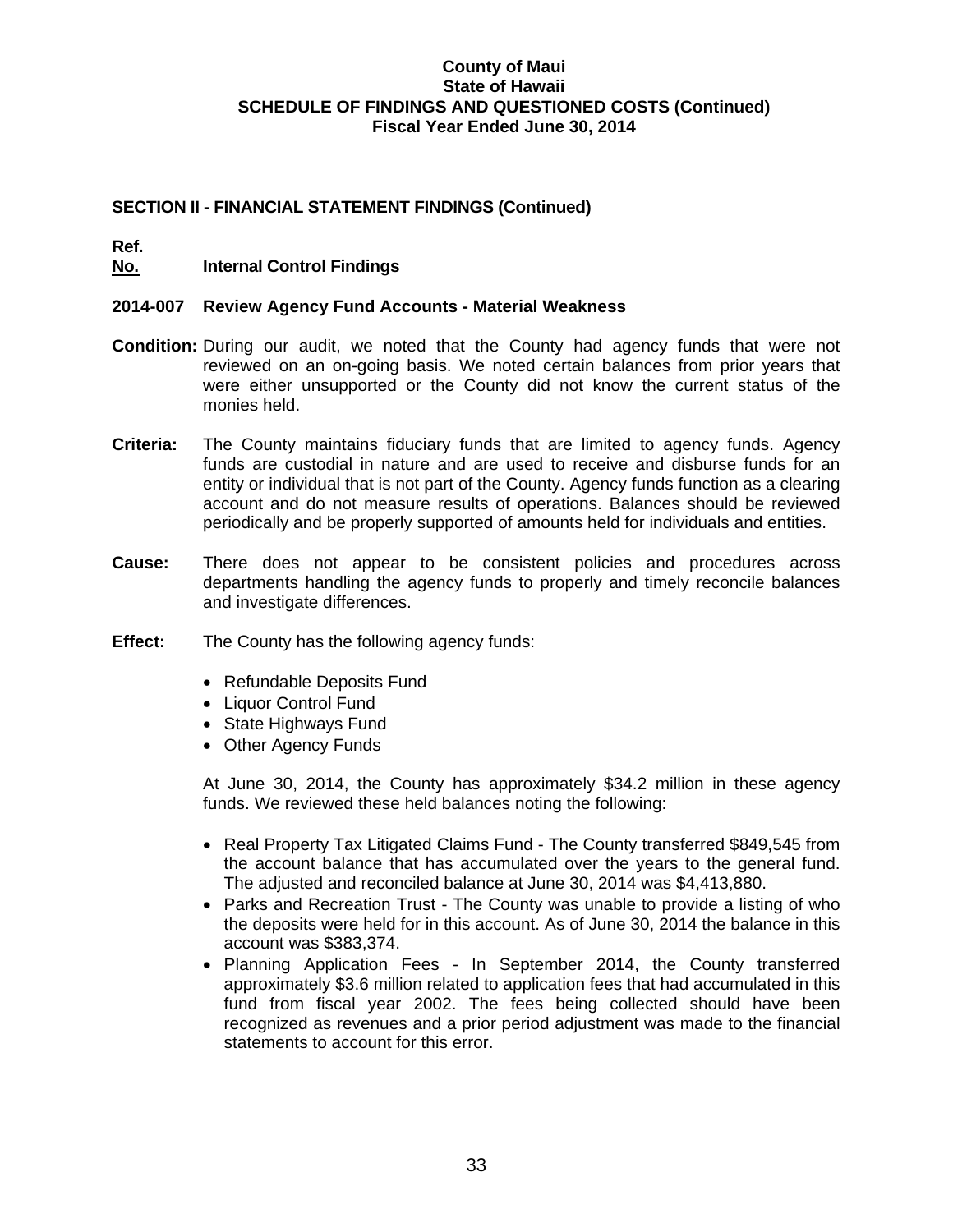## **SECTION II - FINANCIAL STATEMENT FINDINGS (Continued)**

**Ref.**

**No. Internal Control Findings**

#### **2014-007 Review Agency Fund Accounts - Material Weakness (Continued)**

#### **Recommendation**

We recommend that the County implement procedures to timely review and reconcile these trust and agency funds. Within these procedures the County should require that any unreconciled differences or older outstanding balances are reviewed and properly disposed of. The County should also review the use of all agency fund accounts and ensure that agency funds established are custodial in nature and are being used to receive and disburse funds for an entity or individual that is not part of the County.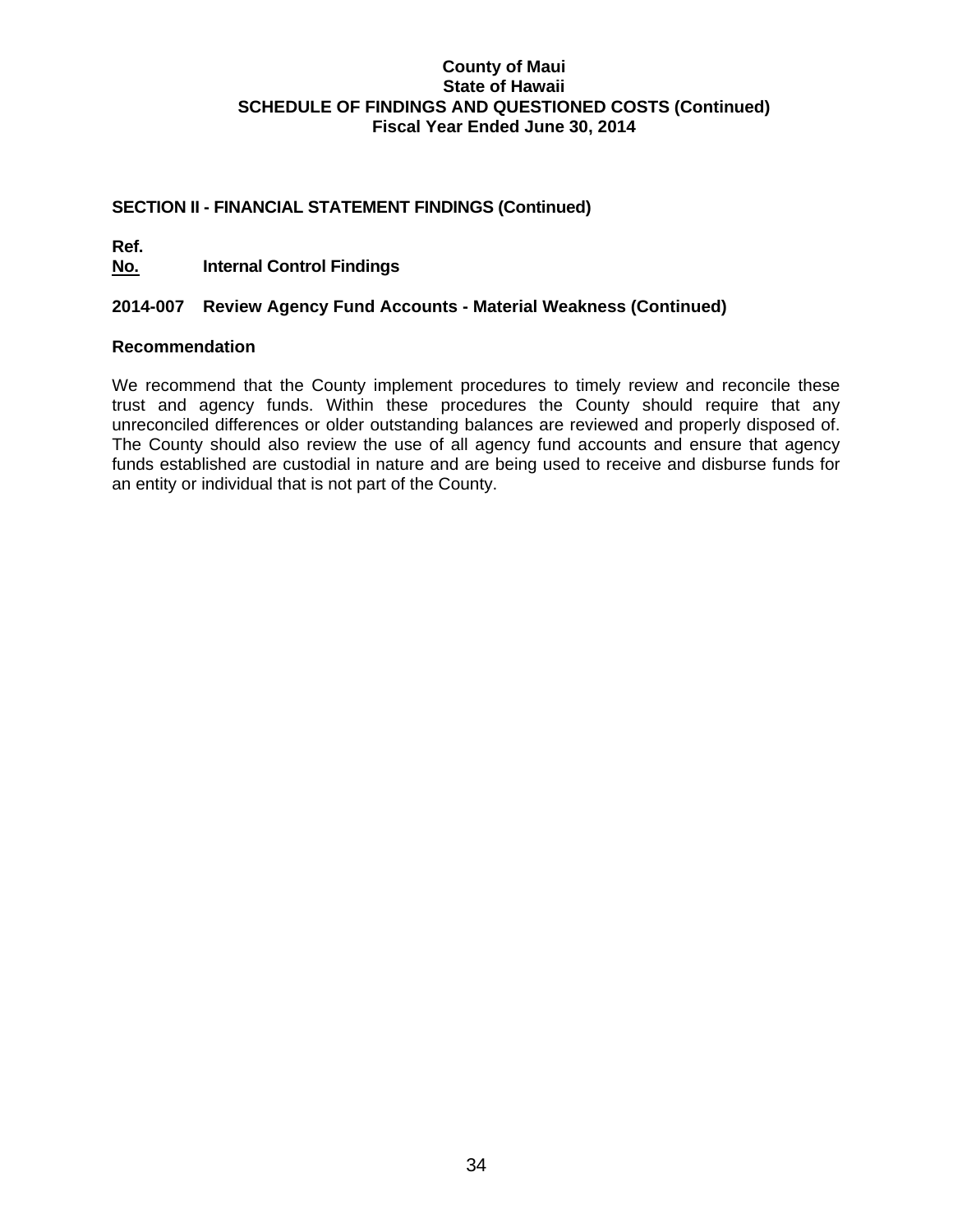## **SECTION II - FINANCIAL STATEMENT FINDINGS (Continued)**

**Ref.**

#### **No. Internal Control Findings**

#### **2014-008 Logical Access & Access Security - Significant Deficiency**

- **Condition:** During our audit, we noted that the County had several deficiencies related to logical access and access security including:
	- User access reviews are not performed on the global security groups assigned to domain users and Integrated Financial and Administrative Solution (IFAS).
	- User access reviews for iasWorld (IAS) are infrequent.
	- Permissions assigned to Oracle Utilities Customer Care and Billing System (CC&B) security groups were not reviewed.
	- Outside vendor access into IAS is not monitored.
	- The County does not have a formal password policy established.
	- There is weak password security for the domain, IAS, IFAS and CC&B.
	- The County did not have any formally documented security administration policies and procedures.
	- There are no formal written policies and procedures surrounding changes to the firewall settings.
- **Criteria:** A control process exists and is followed to periodically review and confirm access rights.

Procedures exist and are followed to authenticate all users of the system (both internal and external) to support the existence of transactions.

An information security policy exists and has been approved by an appropriate level of management.

A framework of security standards has been developed that supports the objectives of the security policy.

- **Cause:** The County has not formally documented all of the Logical Access & Access Security controls nor effectively designed all of these controls.
- **Effect:** Unauthorized access to these systems could result in the destruction of data, unauthorized transactions being made, transactions being inaccurately recorded, or internal controls being circumvented.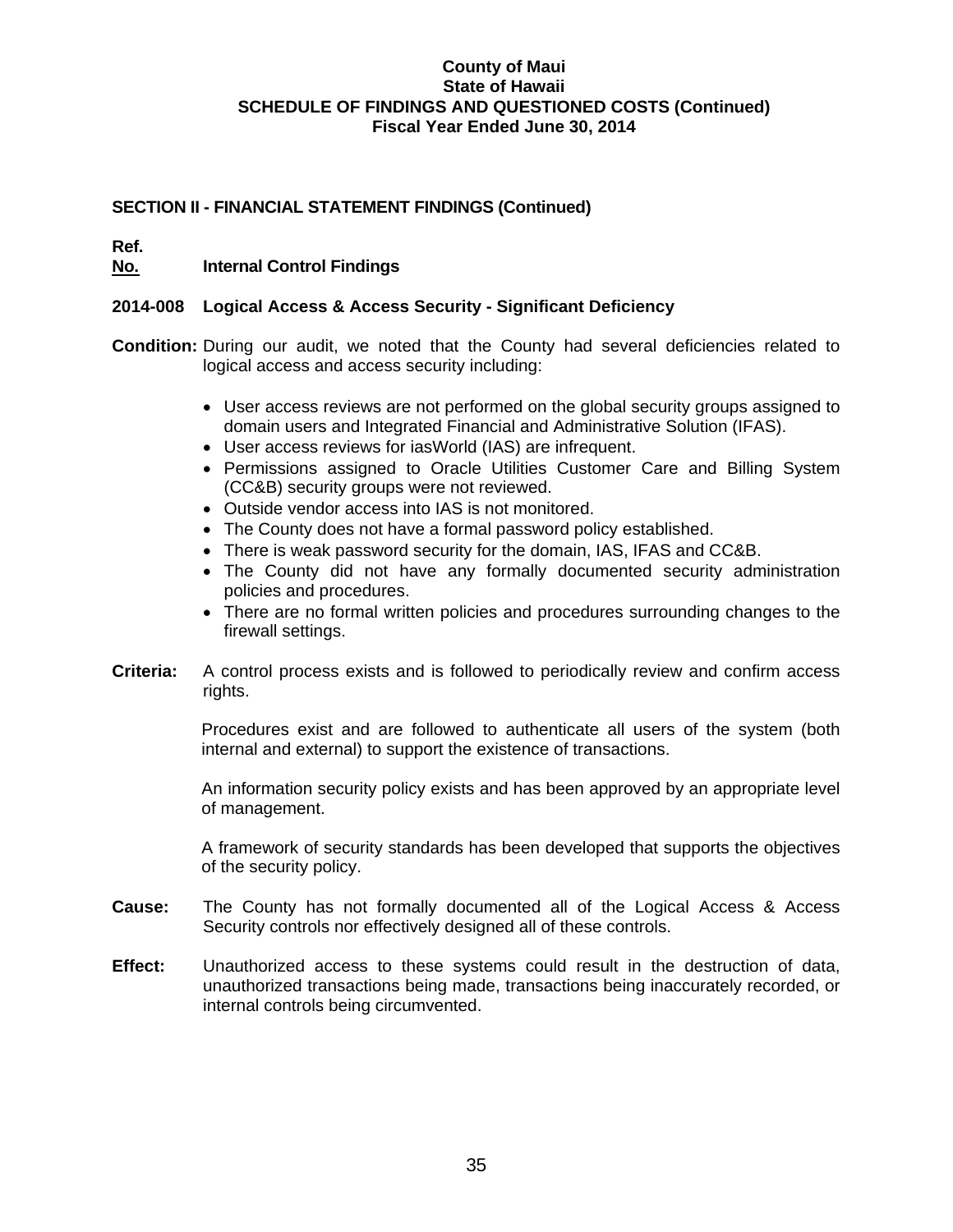## **SECTION II - FINANCIAL STATEMENT FINDINGS (Continued)**

**Ref.**

## **No. Internal Control Findings**

## **2014-008 Logical Access & Access Security - Significant Deficiency (Continued)**

#### **Recommendation**

We recommend that the County:

- 1. Establish a control process in place to review and confirm access rights periodically. There should be at least a semiannual review of user access.
- 2. This review should include the following:
	- a. A report which includes a list of users and the security role assignments, department and accounts should be generated.
	- b. These reports should be forwarded to the respective departments for review.
	- c. Each of the department heads or business managers should review the list and note/highlight any discrepancies.
	- d. The updated lists should be sent to Finance for approval.
	- e. All changes should be documented by completion of a Network Access Security Form.
- 3. Monitor vendor access into IAS.
- 4. Develop formal password policies and procedures and strengthen password controls including a combination of minimum length, complexity, expiration, history, and lockout policy and duration.
- 5. Develop an information security policy, have the policy approved by the appropriate level of management and communicate the policy to employees.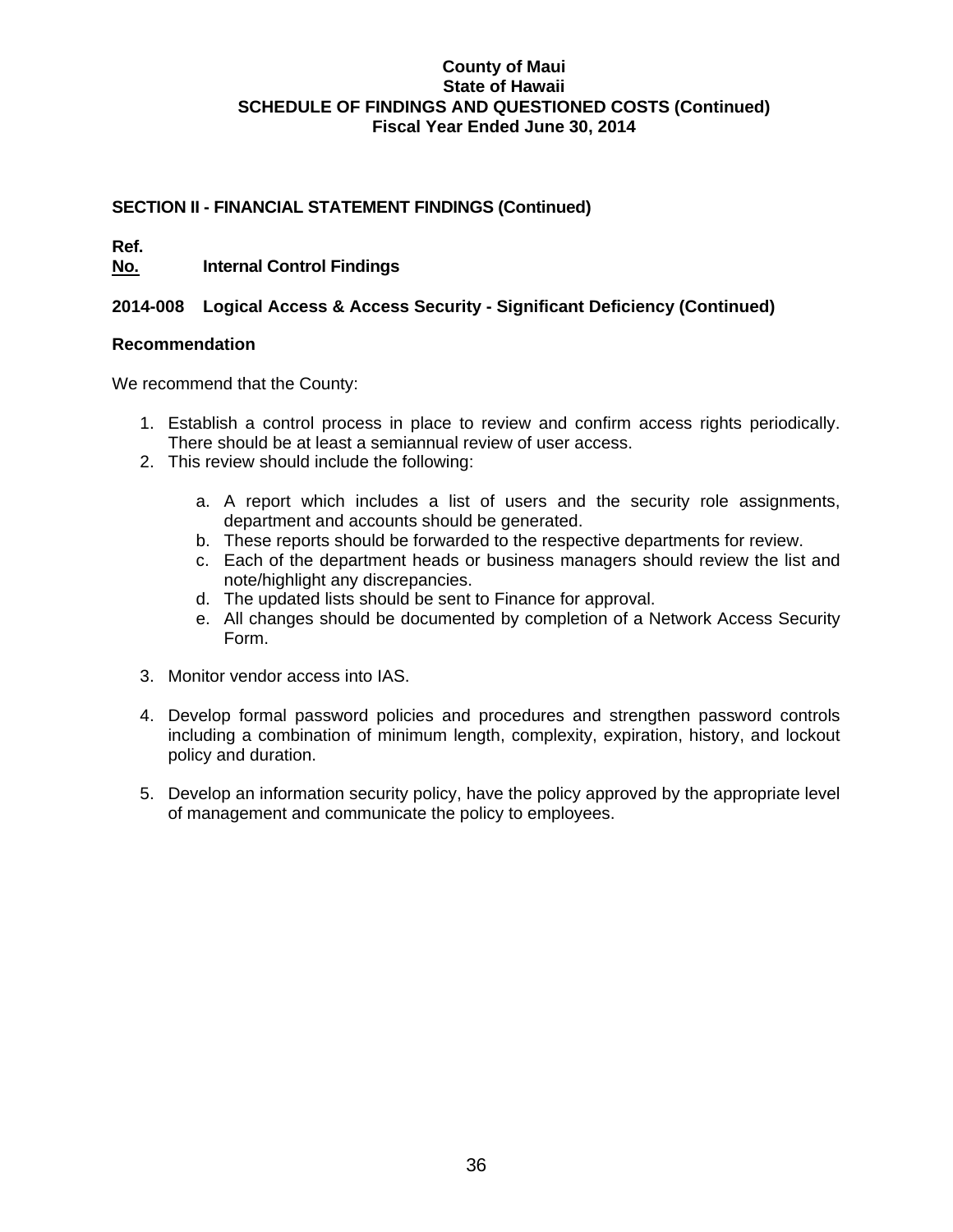## **SECTION II - FINANCIAL STATEMENT FINDINGS (Continued)**

**Ref.**

#### **No. Internal Control Findings**

#### **2014-009 Backup & Recovery - Significant Deficiency**

**Condition:** During our audit, we noted that the County:

- Did not have any formally documented backup and restore policies;
- Has not completed appropriate recovery procedures; and
- Is using some backup software that is no longer supported by the manufacturer.
- **Criteria:** Policies and procedures exist for data backup and recovery.

The restoration of backup media is periodically tested.

- **Cause:** The County has not formally documented the backup and restore policies and procedures.
- **Effect:** Data recorded, processed and reported may not remain complete, accurate and valid throughout the update and storage process. There may be an inability to correct or recover from data loss, corruption, or data integrity concerns.

#### **Recommendation**

We recommend that the County develop a formal backup and restore policy, have the policy approved by the appropriate level of management and communicate the policy to employees. Additionally, the County should perform formal system restoration testing.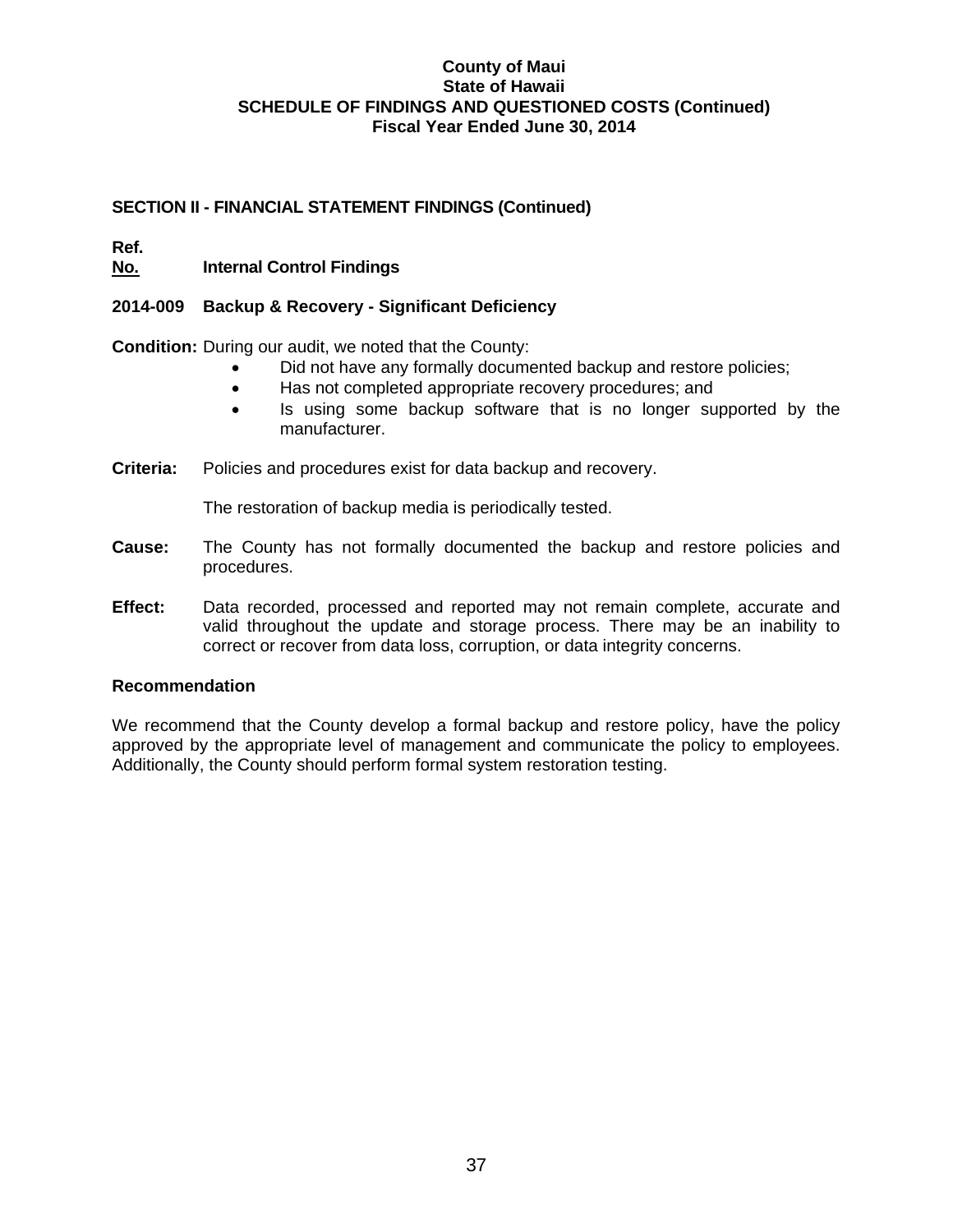#### **SECTION II - FINANCIAL STATEMENT FINDINGS (Continued)**

**Ref.**

#### **No. Internal Control Findings**

#### **2014-010 IAS Program Changes & Development - Significant Deficiency**

- **Condition:** During our audit, we noted that changes to the IAS system are not following a structured change management process. Changes are made to IAS production without being thoroughly tested.
- **Criteria:** Requests for program changes, system changes and maintenance (including changes to system software) are standardized, logged, approved, documented and subject to formal change management procedures.

Controls are in place to restrict migration of programs to production by authorized individuals only.

- **Cause:** The Change policy modeled after Information Technology Service Management (ITSM) is not being appropriately followed by the IAS consultant.
- **Effect:** Unauthorized or untested changes promoted to the production environment could cause the financial system to either process data differently than intended or unexpectedly compromise the integrity of the data maintained.

#### **Recommendation**

We recommend that the County ensure change management policies and procedures are consistently followed.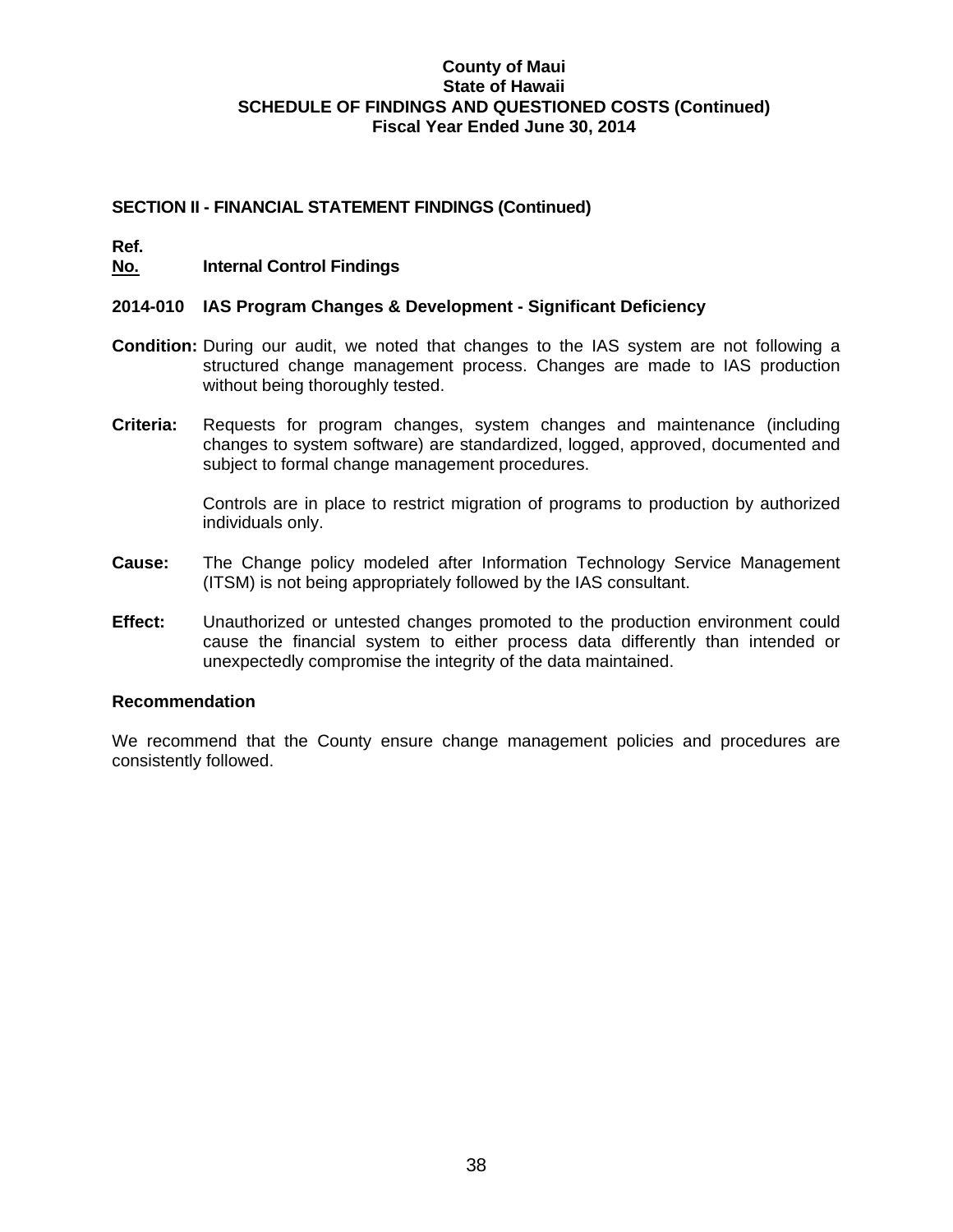#### **SECTION II - FINANCIAL STATEMENT FINDINGS (Continued)**

**Ref.**

#### **No. Internal Control Findings**

#### **2014-011 Information Technology (IT) Governance - Significant Deficiency**

- **Condition:** During our audit, we noted that the County had several deficiencies related to IT Governance including:
	- The IT Governance function needs to be formalized including a process for review of IT plans and priorities and significant IT related projects and investments.
	- An IT Risk Assessment and fraud related assessment need to be completed.
- **Criteria:** The organization maintains an appropriate strategic technology plan including capacity planning and availability requirements to meet the needs of the business units and to adequately support financial reporting.

Effective IT governance helps ensure that IT supports business goals, optimizes business investment in IT, and appropriately manages IT-related risks and opportunities.

Risk management practices enable management to limit exposures to control failures.

- **Cause:** The County has not formally documented IT Governance policies and procedures.
- **Effect:** Lack of business monitoring and strategic planning may cause the organization to not be responsive to changes that may affect continuity and quality of service.

Lack of risk management practices will limit management's ability to reduce exposures and control failures.

#### **Recommendation**

We recommend that the County hold formal steering committee meetings and complete an IT Risk Assessment and fraud related assessment.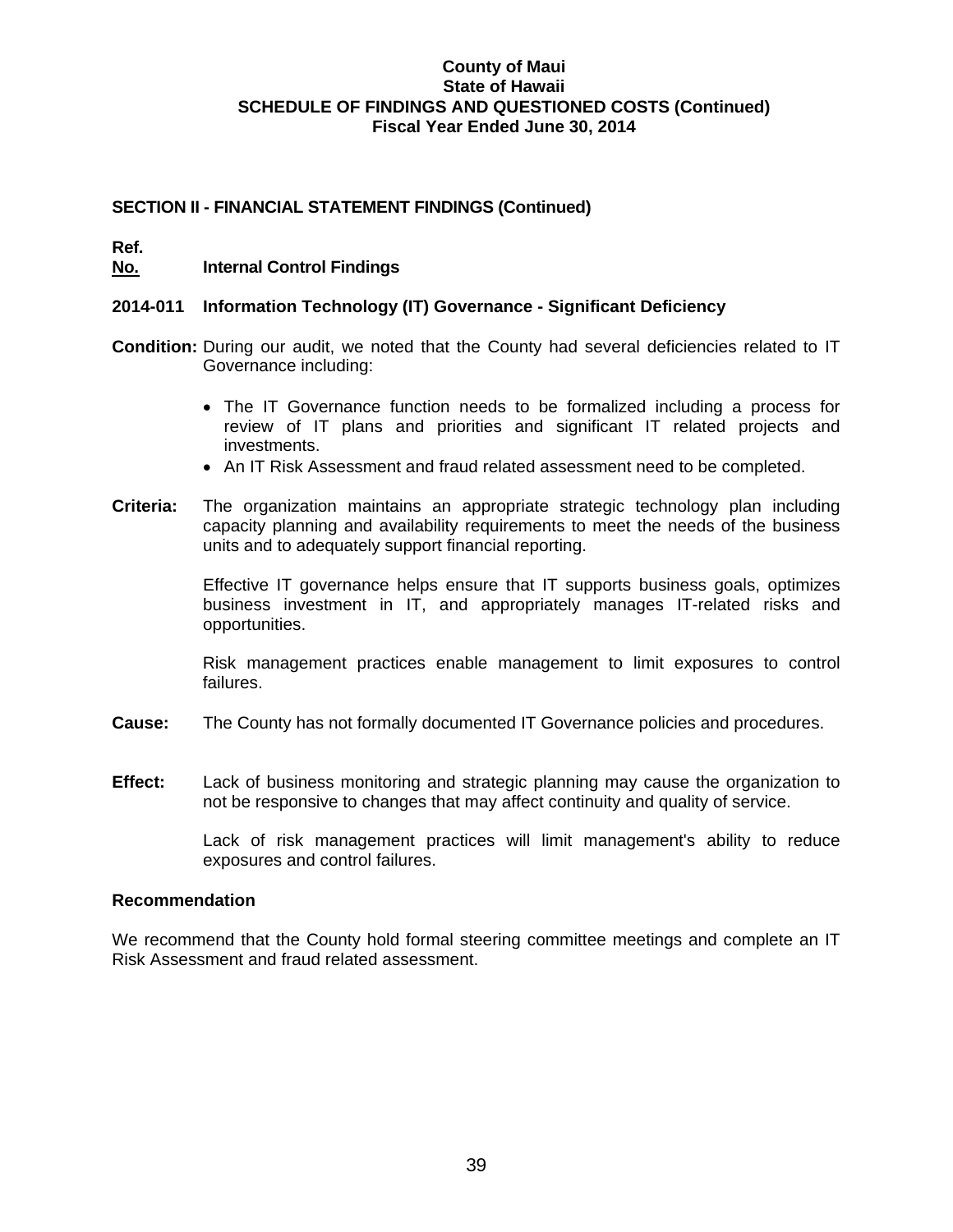## **SECTION III - FEDERAL AWARD FINDINGS AND QUESTIONED COSTS**

| Ref.<br><u>No.</u> | <b>Internal Control over Compliance Findings</b>                                                                                                                                                                                                                                                                                                                                                                                                                                                                   |  |
|--------------------|--------------------------------------------------------------------------------------------------------------------------------------------------------------------------------------------------------------------------------------------------------------------------------------------------------------------------------------------------------------------------------------------------------------------------------------------------------------------------------------------------------------------|--|
| 2014-012           | Completeness and Accuracy of the County's Schedule of<br><b>Expenditures of Federal Awards (SEFA) - Significant Deficiency</b>                                                                                                                                                                                                                                                                                                                                                                                     |  |
|                    | Federal agency: U.S.<br>Department of<br>Transportation<br>and<br><b>Environmental Protection Agency</b><br>20.500; 20.509; 66.458<br><b>CFDA No.:</b>                                                                                                                                                                                                                                                                                                                                                             |  |
|                    | Transit<br>Program:<br>Federal<br>Capital<br>Investment<br>$\overline{\phantom{a}}$<br>Grants; Formula Grants for Rural Areas;<br>Clean<br>Water<br>Capitalization<br>Grants<br>for<br><b>State Revolving Funds</b>                                                                                                                                                                                                                                                                                                |  |
| <b>Condition:</b>  | During our audit, we were provided the SEFA on a timely basis.<br>However, we noted expenditures for Federal awards for CFDA<br>20.500 that were recorded as CFDA 20.509 and expenditures for<br>CFDA 66.458 were not properly included in the SEFA. In addition,<br>pass-through awards did not include the identifying number assigned<br>by the pass-through entity.                                                                                                                                            |  |
| Criteria:          | In accordance with OMB Circular A-133, the County shall identify all<br>Federal awards received and expended and the Federal programs<br>under which they were received. Federal program and award<br>identification shall include, as applicable, the CFDA title and number,<br>award number and year, and name of the Federal agency. For<br>Federal awards received as a subrecipient, the name of the pass-<br>through entity and identifying number assigned by the pass-through<br>entity shall be included. |  |
| Cause:             | The Federal awards were not properly set up in the accounting<br>system.                                                                                                                                                                                                                                                                                                                                                                                                                                           |  |
| Effect:            | Federal expenditures in the SEFA were not properly reported for the<br>correct Federal programs. Failure to include correct federal                                                                                                                                                                                                                                                                                                                                                                                |  |

with federal requirements. The same state of the state of  $\frac{1}{2}$ 

#### **Recommendation:**

We recommend that the County establish policies and procedures to ensure the proper set up of Federal awards in the accounting system. In addition, we recommend that each award be tracked separately for accuracy, easier accountability of all awards and completeness of the SEFA.

expenditures in the SEFA may result in instances of noncompliance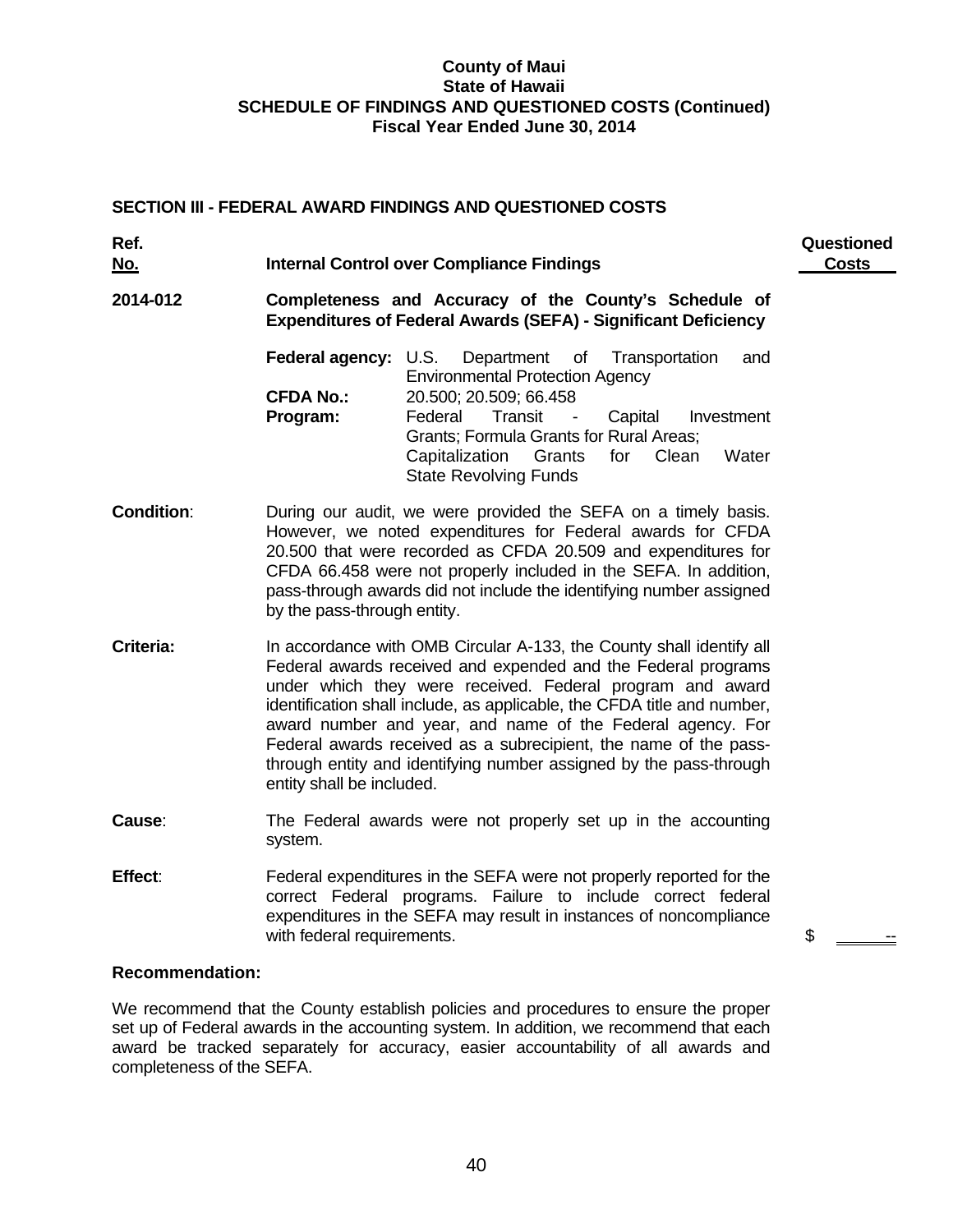## **SECTION III - FEDERAL AWARD FINDINGS AND QUESTIONED COSTS (Continued)**

| Ref.<br><u>No.</u> | <b>Internal Control over Compliance Findings</b>                                                                                                                                                                                                                                                        | Questioned<br><b>Costs</b> |
|--------------------|---------------------------------------------------------------------------------------------------------------------------------------------------------------------------------------------------------------------------------------------------------------------------------------------------------|----------------------------|
| 2014-013           | <b>Centralized Position to Monitor Federal Program Compliance -</b><br><b>Significant Deficiency</b>                                                                                                                                                                                                    |                            |
| <b>Condition:</b>  | During our audit, we noted that the County expended over \$61.3<br>million under numerous federal financial assistance programs. We<br>noted that the responsibilities of a federal program compliance officer<br>do not appear to be assigned to any current position within the<br>County government. |                            |
| Criteria:          | OMB Circular A-133 suggests that a centralized position be<br>established for any local government receiving federal financial<br>assistance to oversee that government's compliance with federal<br>program requirements.                                                                              |                            |
| Cause:             | The responsibility of overseeing the County's compliance with<br>federal program requirements is being delegated to the departmental<br>level.                                                                                                                                                          |                            |
| Effect:            | Without the proper oversight and monitoring, the County has the<br>potential for instances where the County does not comply with<br>certain federal program compliance requirements for major<br>programs.                                                                                              | \$                         |

#### **Recommendation:**

The County should establish a centralized position charged with overseeing the County's compliance with federal award program requirements. That centralized position would coordinate with the departmental program managers to ensure that the County is complying with federal program requirements.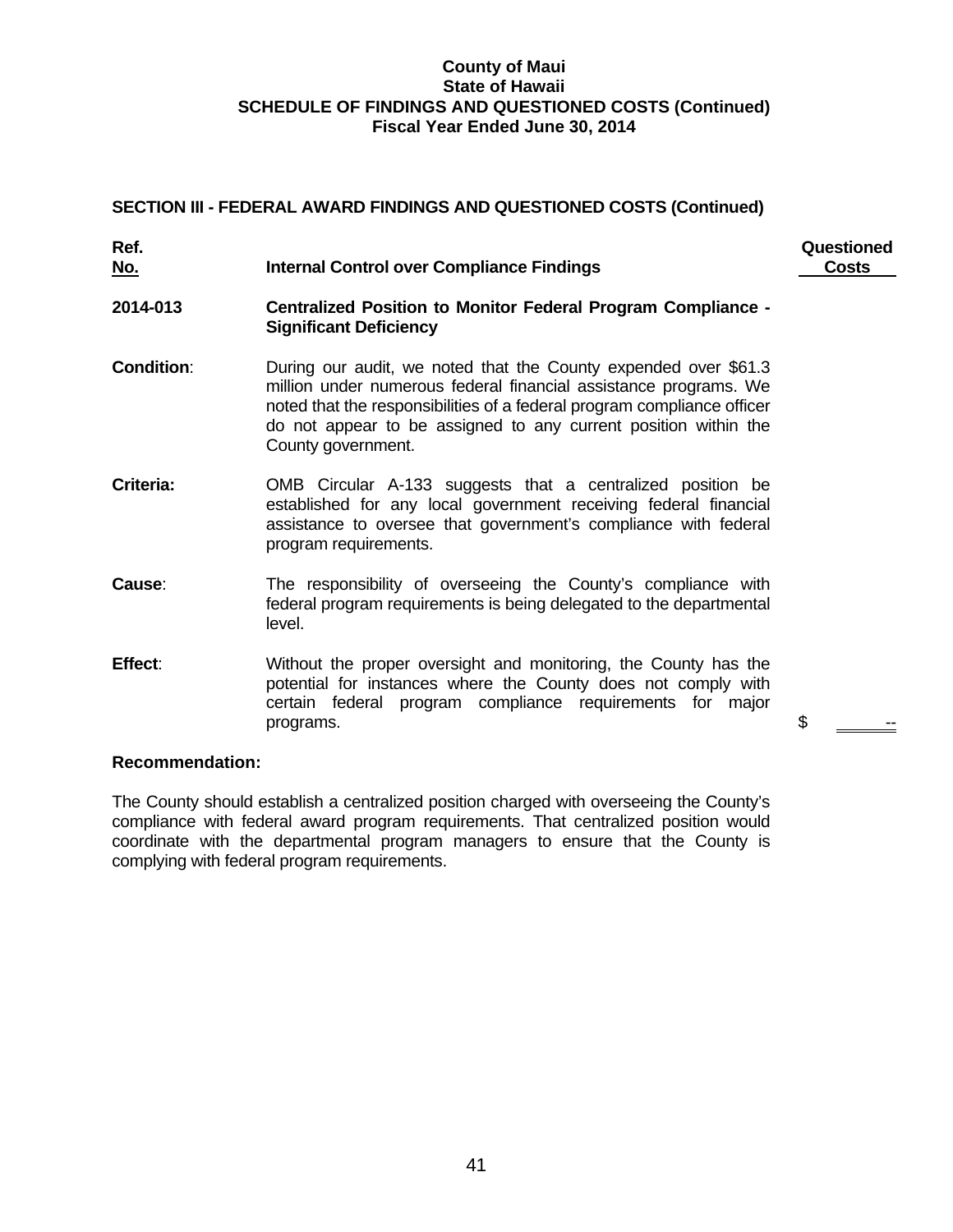**PART IV** 

# **SUMMARY SCHEDULE OF PRIOR AUDIT FINDINGS**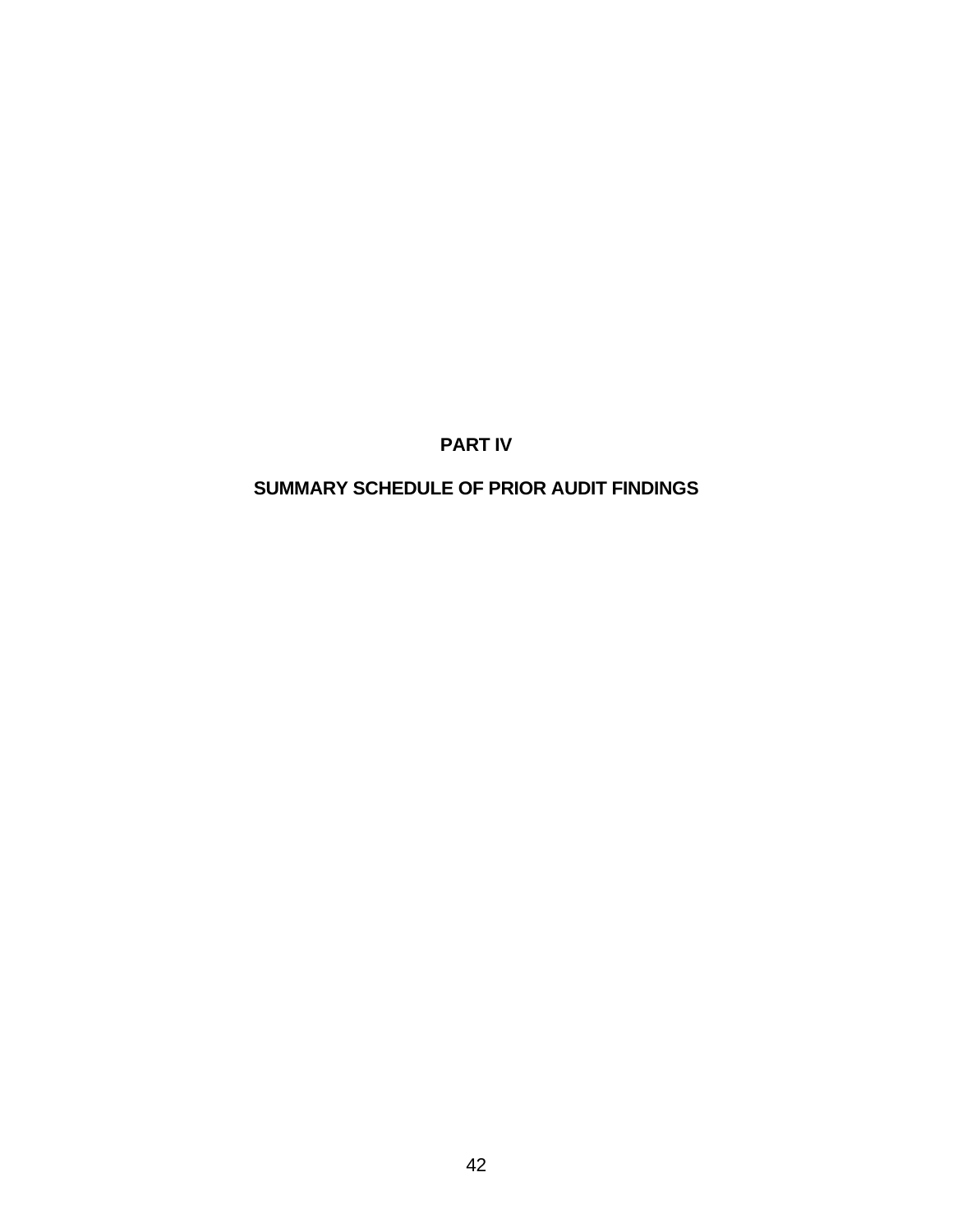#### **County of Maui, Hawai'i STATUS REPORT Fiscal Year Ended June 30, 2014**

This section contains the current status of our prior audit recommendations. The recommendations are referenced to the pages of the previous audit report for the fiscal year ended June 30, 2013, dated February 20, 2014.

#### **SECTION II - FINANCIAL STATEMENT FINDINGS**

#### **Recommendations**

**Status**

#### **2013-01 Internal Controls Over Automated Payroll Processing System**

The County should establish a more uniform system of capturing employee time than is currently being used. The County should also ensure that internal controls over the submission, review, and approval of employee time records each pay period be enhanced at each department and at the Payroll Section to ensure that accurate employee compensation expenditures are recorded in the County's general ledger.

#### **2013-02 Internal Controls Over Payroll System Historical Edits**

The Payroll Section should establish stronger internal controls over the processing of payroll historical edits. Access to this function within the automated payroll processing system should be limited to certain authorized individuals and protected via passwords. In addition, a listing of historical edit transactions should be reviewed by personnel outside of the Payroll Section on a monthly basis.

**2013-03 Timely Completion of Operating Account Bank Reconciliation**

> The County should reconcile all cash accounts in a timely manner each month.

#### **2013-04 Timely Reconciliation of Federal and State Grant Programs**

The County should ensure that reconciliations be performed on a monthly basis on the Grant Fund accrual balances by grant program. In addition, all long-outstanding Grant Fund accrual balances should be investigated and, if necessary, be written-off on a timely basis.

 Partially accomplished. Refer to finding 2014-001.

 Partially accomplished. Refer to finding 2014-002.

Accomplished.

 Partially accomplished. Refer to finding 2014-003.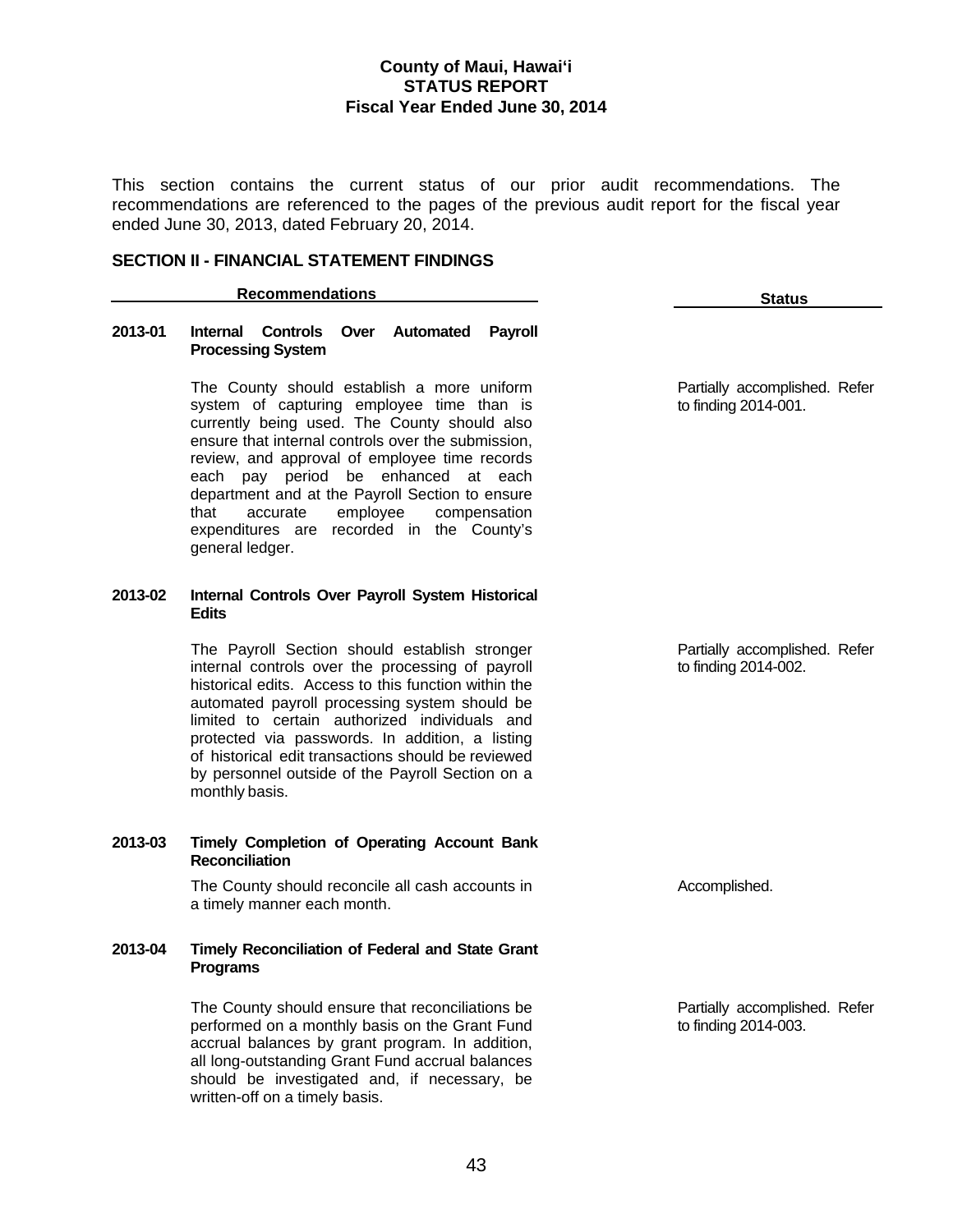#### **County of Maui, Hawai'i STATUS REPORT (Continued) Fiscal Year Ended June 30, 2014**

#### **SECTION II - FINANCIAL STATEMENT FINDINGS (Continued)**

**Recommendations in the status of the status of the status status of the status status** 

#### **2013-05 Internal Controls Over Miscellaneous Cash Receipts**

The County should ensure that adequate internal controls be maintained to ensure that adequate segregation of duties exist and that miscellaneous cash receipts are accurately collected, deposited and recorded in the County's general ledger. Evidence of the performance and review of the various employees should be documented on the daily cash summary report in the form of sign offs by personnel involved.

#### **2013-06 Timely Preparation of the Comprehensive Annual Financial Report**

Management of the Department of Finance should continue its efforts to ensure that sufficient, experienced accounting personnel are available to prepare and issue the County's comprehensive annual financial report in a timely manner.

#### **2013-07 Implementation of a New Billing System**

The County should ensure that accurate monthly consumption reports, unbilled revenue reports, and system estimate reports be provided to DWS on a timely basis to ensure proper recording of revenues in the financial statements.

In addition, the management of DWS should implement procedures to ensure that bill cancellations or adjustments are reviewed and documented by written approvals by an appropriate level of management.

#### **2013-08 Accounting for Construction Work in Progress**

Management of DWS should establish formal procedures to ensure that construction work in progress and projects placed in service are communicated timely by project engineers to the fiscal staff in order to properly capitalize and depreciate those capital assets in the appropriate accounting period.

 Not accomplished. Refer to finding 2014-004.

 Partially accomplished. Refer to finding 2014-006.

Accomplished.

 Partially accomplished. Refer to finding 2014-005.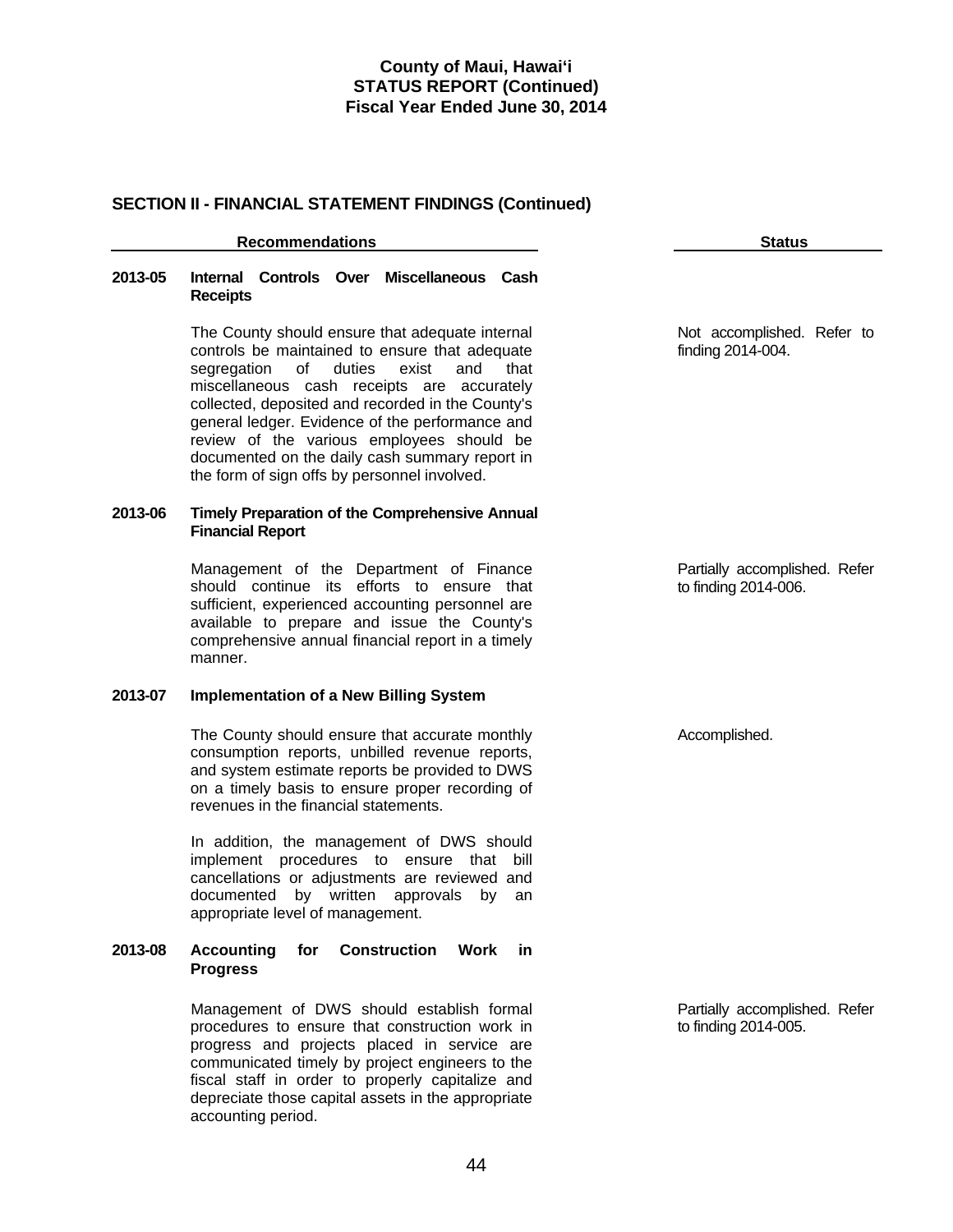#### **County of Maui, Hawai'i STATUS REPORT (Continued) Fiscal Year Ended June 30, 2014**

## **SECTION II - FINANCIAL STATEMENT FINDINGS (Continued)**

#### **Recommendations Status Status**

#### **2013-09 Reconciliation of Customer Deposits**

Management of DWS should adhere to established procedures requiring the timely reconciliation of customer deposit liability accounts.

Accomplished.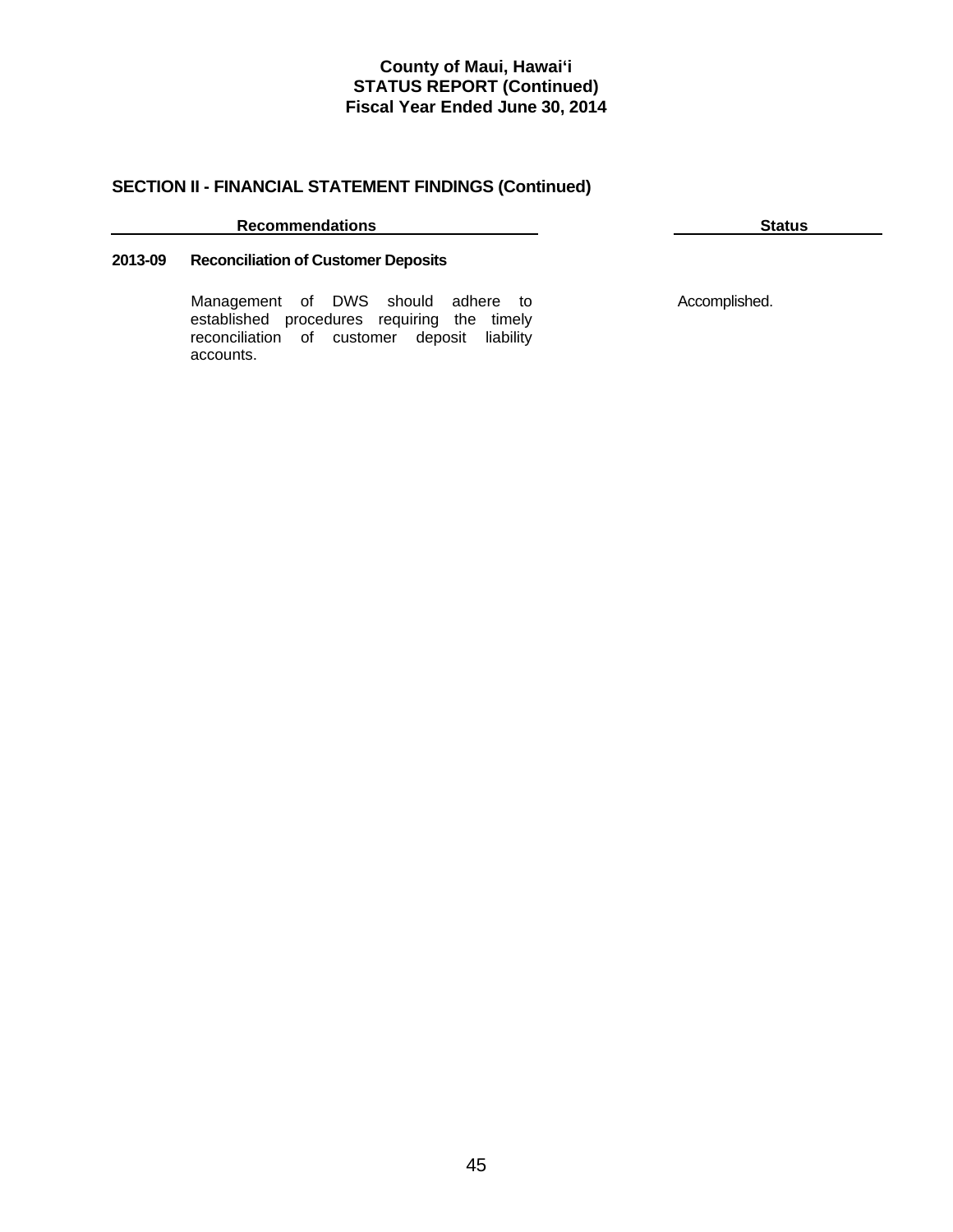#### **County of Maui, Hawai'i STATUS REPORT (Continued) Fiscal Year Ended June 30, 2014**

# **SECTION III - FEDERAL AWARD FINDINGS AND QUESTIONED COSTS**

|            | <b>Recommendations</b>                                                                                                                                                                                                                                                                                                                                                                                                             | <b>CFDA</b><br><b>Number</b> | <b>Status</b>                                         |
|------------|------------------------------------------------------------------------------------------------------------------------------------------------------------------------------------------------------------------------------------------------------------------------------------------------------------------------------------------------------------------------------------------------------------------------------------|------------------------------|-------------------------------------------------------|
| SA-2013-01 | <b>Reconciliation of Cash Drawdowns</b>                                                                                                                                                                                                                                                                                                                                                                                            | 10.780                       |                                                       |
|            | The County should establish policies and<br>procedures to ensure that all cash<br>management requirements are met to<br>ensure that payments are incurred before<br>cash is drawn down, unless advances are<br>approved by the grantor. A reconciliation of<br>expenditures should be performed between<br>the Department of Finance and the third<br>party construction management company<br>prior to the federal loan drawdown. |                              | Accomplished.                                         |
| SA-2013-02 | Completeness and Accuracy of the<br>County's Schedule of Expenditures of<br><b>Federal Awards</b>                                                                                                                                                                                                                                                                                                                                  |                              |                                                       |
|            | The County should establish policies and<br>procedures to ensure that the SEFA<br>prepared by the Department of Finance is<br>complete and accurate, and prepared in a<br>timely manner.                                                                                                                                                                                                                                           |                              | Partially accomplished. Refer<br>to finding 2014-012. |
| SA-2013-03 | <b>Training for Departmental Personnel</b>                                                                                                                                                                                                                                                                                                                                                                                         |                              |                                                       |
|            | The County should consider conducting<br>training sessions to update departmental<br>personnel on compliance requirements, and<br>internal<br>controls<br>over<br>compliance,<br>associated with federal grant awards in<br>accordance with OMB Circular A-133.                                                                                                                                                                    |                              | Accomplished.                                         |
| SA-2013-04 | <b>Centralized Position to Monitor Federal</b><br><b>Program Compliance</b>                                                                                                                                                                                                                                                                                                                                                        |                              |                                                       |
|            | The County should consider assigning the<br>responsibility for overseeing the County's<br>compliance with federal award program<br>requirements to a centralized position. That<br>centralized position would coordinate with<br>the departmental program managers to<br>ensure that the County is complying with<br>federal program requirements, including                                                                       |                              | Not accomplished. Refer to<br>finding 2014-013.       |

ARRA grant requirements.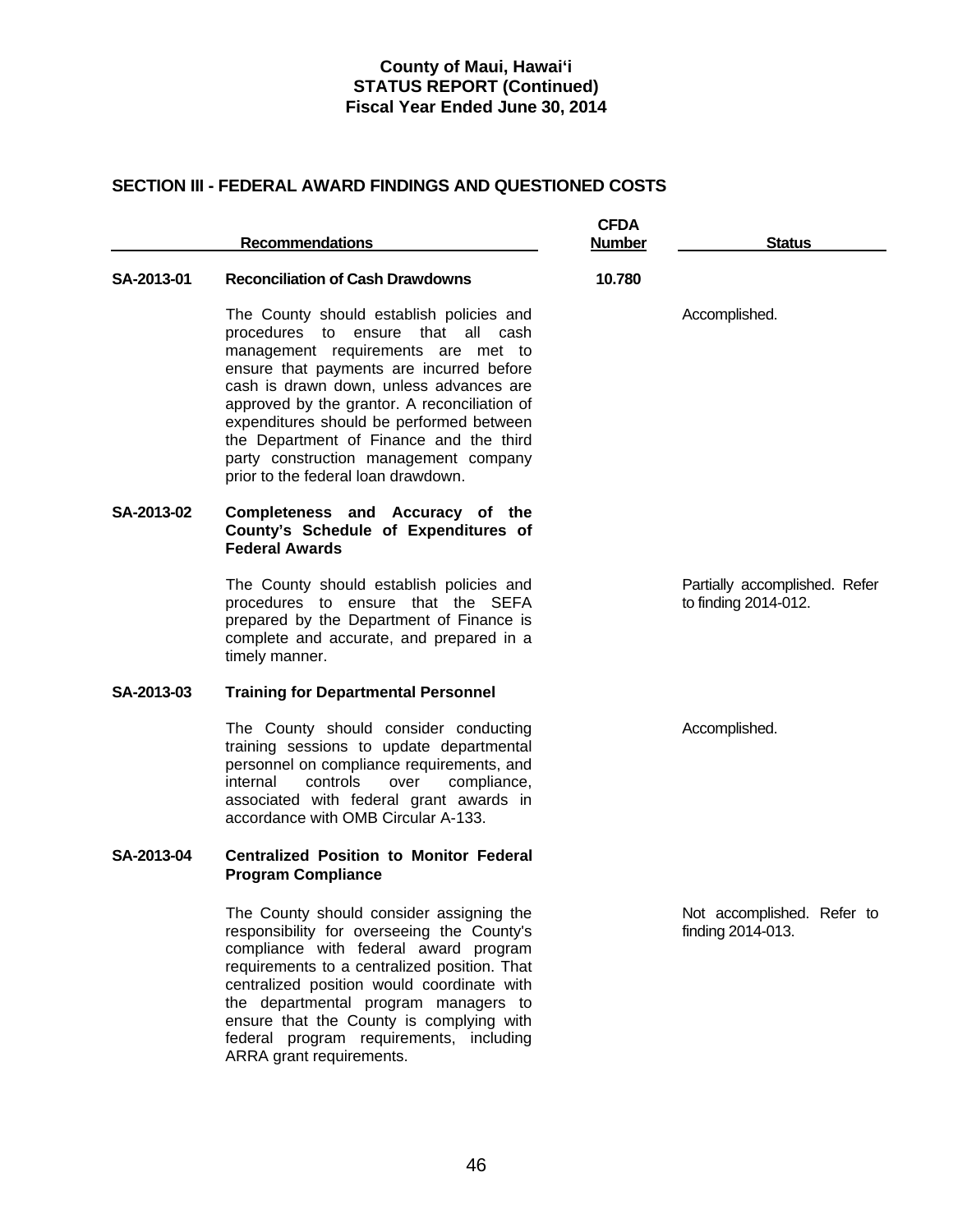# **PART V**

# **CORRECTIVE ACTION PLAN**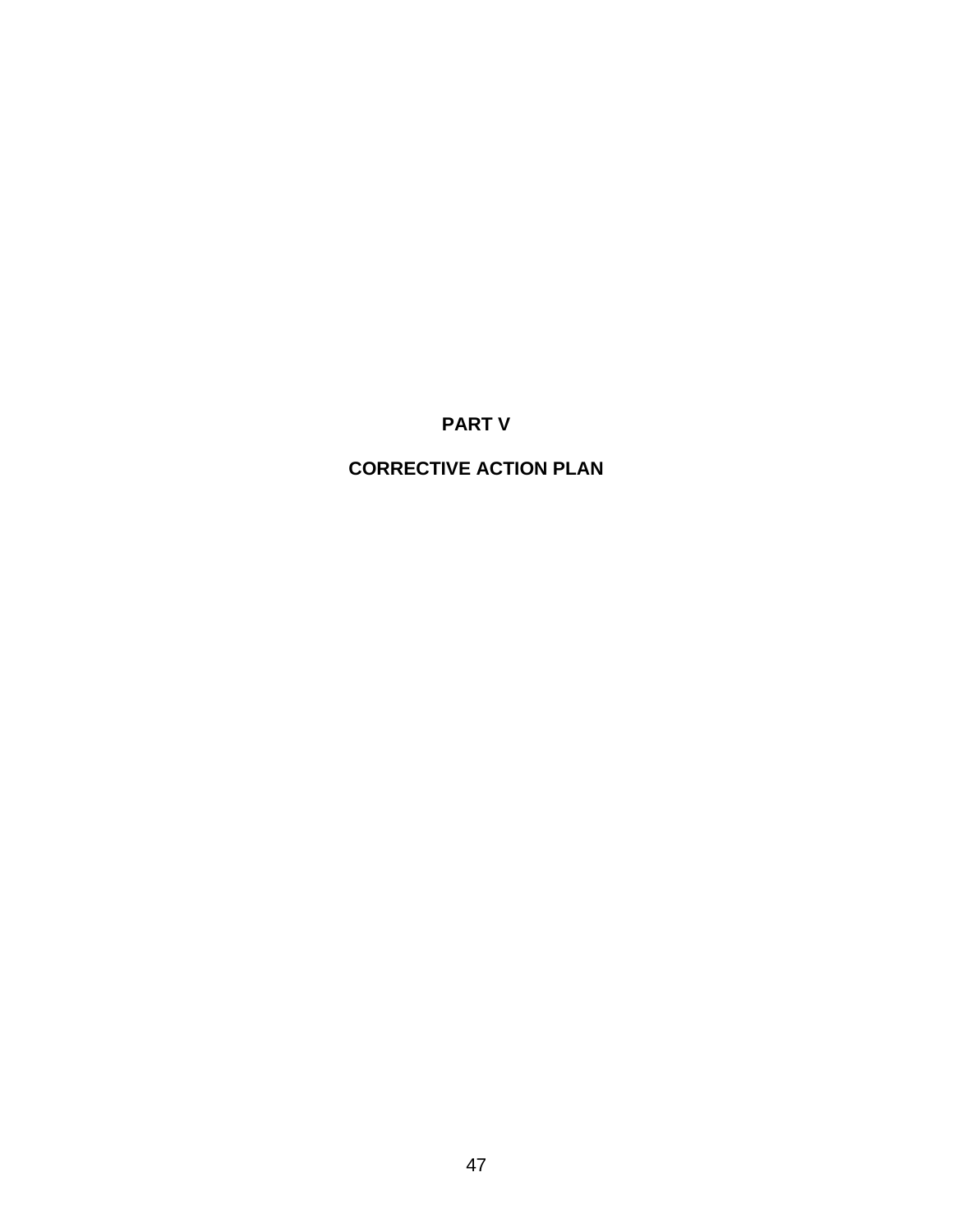**ALAN M. ARAKAWA Mayor** 



**DANILO F. AGSALOG Director** 

**MARK R.WALKER DEPUTY DIRECTOR** 

COUNTY OF MAUI **DEPARTMENT OF FINANCE**  200 S. HIGH STREET

WAILUKU, MAUI, HAWAII 96793

March 12, 2015

Mr. Blake S. Isobe N&K CPAs Inc. 1001 Bishop Street, Suite 1700 Honolulu, Hawaii 96813

## **SUBJECT: COUNTY OF MAUI**

Dear Mr. Isobe:

The County of Maui appreciates that the CAFR audits often identify opportunities for improving operations and governance. It is our goal that every audit have a positive result and that our response to findings and recommendations allow us to take positive action and to improve operations. Thank you for the opportunity to respond to your recommendations toward improving operations and governance.

Sincerely,

DANILO F. AGSALOG Director of Finance

Attachment: Corrective Action Plan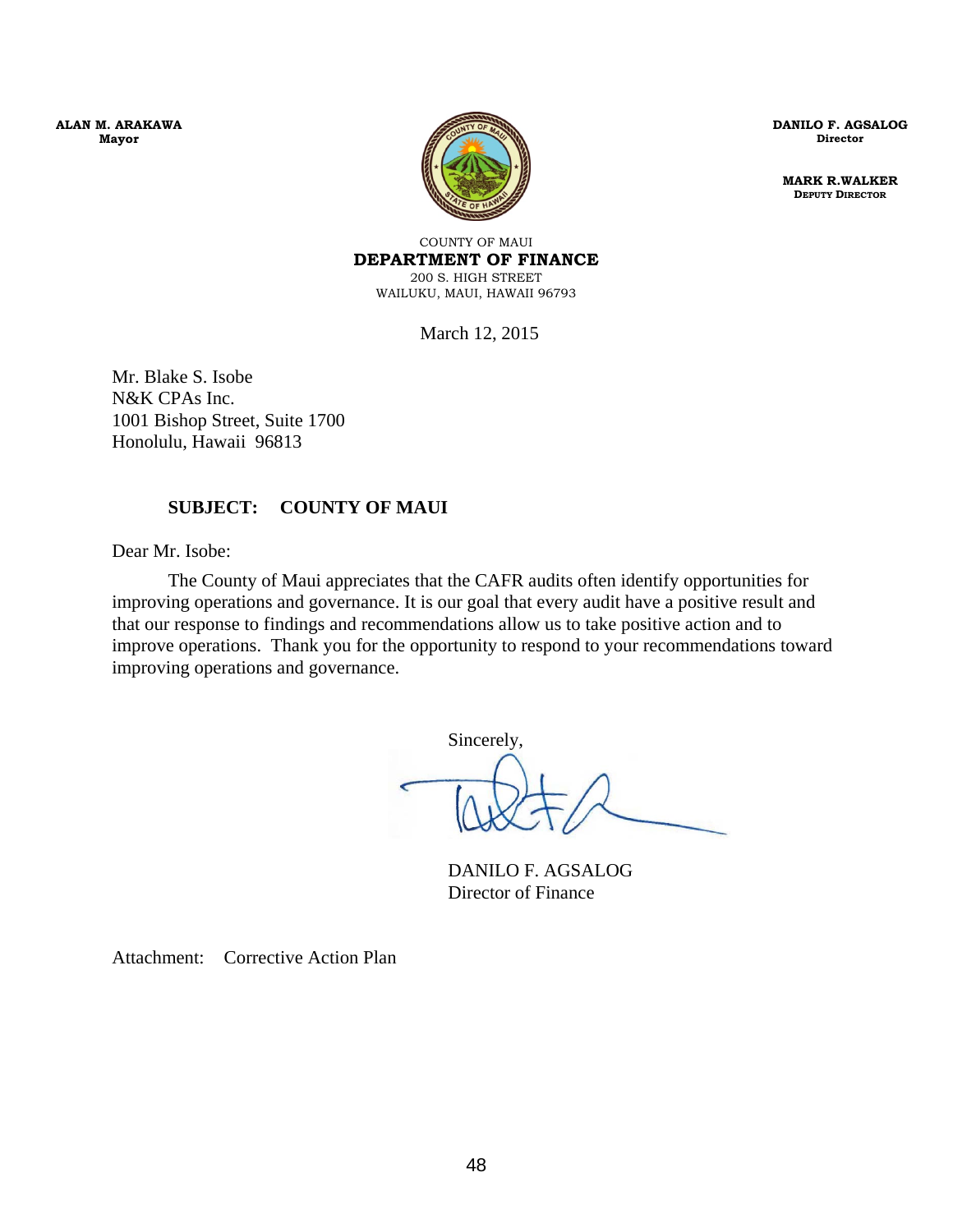## **SECTION II - FINANCIAL STATEMENT FINDINGS**

## **Ref. No. - Internal Control Findings**

#### **Finding 2014-001 - Internal Controls Over Automated Payroll Processing System**

#### **Recommendation**

The Department of Finance should continue to implement and monitor the payroll process to ensure that accurate employee compensation expenditures are recorded in the County's general ledger. Monitoring activities include requiring explicit documentation evidencing supervisory reviews of time records prior to processing and periodic reviews of employee and departmental time sheets at the departmental level.

## *Views of Responsible Officials and Planned Corrective Action*

Management concurs with the finding. In an effort to establish a more uniform system of internal controls over the submission, review, and approval of employee time records, the Department of Finance has implemented regular training meetings with each department's ADP e-Time users. The Payroll Section is actively working with all departments to develop improved procedures for greater consistency in capturing employee time, as well as reviewing and approving payroll time records. In June 2014, the Finance Department has established a policy manual outlining standard payroll procedures and internal controls that should be applied by all departments. The departments are responsible for maintaining effective systems of monitoring the accuracy of its payroll process.

The Payroll Manager, under the Department of Finance continues to implement and monitor the payroll processes and holds quarterly "Super-Users" training meetings emphasizing time record submission, review, and approval.

*End Date:* March 31, 2015 and ongoing

*Responding Person(s):* Danielle Navarro, Payroll Manager, Department of Finance (808) 270-4799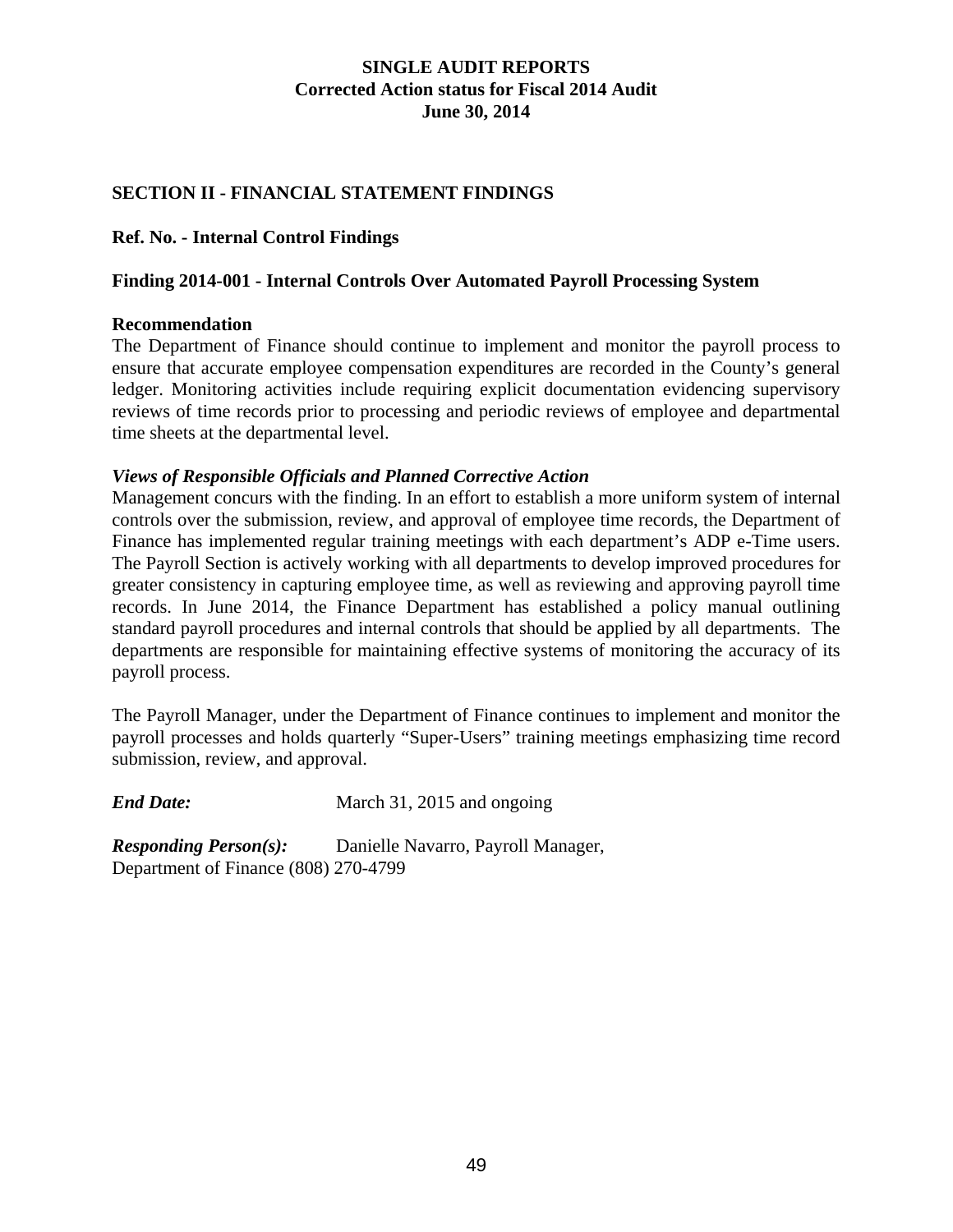## **SECTION II - FINANCIAL STATEMENT FINDINGS**

## **Ref. No. - Internal Control Findings**

## **Finding 2014-002 - Internal Controls Over Payroll System Historical Edits**

#### **Recommendation**

The Payroll Section should continue to implement and monitor the use of historical edits on the payroll process and ascertain that all authorizations are properly obtained and documented.

#### *Views of Responsible Officials and Planned Corrective Action*

Management concurs with the finding. The Payroll Section has developed procedures to establish stronger internal controls over the processing of payroll historical edits, including departmental supervisory review documentation. Although this function is already limited to certain authorized individuals and password protected, we will continue to work with all departments to reduce the amount of authorized individuals.

Under the direction of the Payroll Manager, the Payroll Accountant I continues to work directly with county departments and reviews the departmental payroll processing procedures including historical edits.

| <b>End Date:</b>             | March 31, 2015 and ongoing                                                    |
|------------------------------|-------------------------------------------------------------------------------|
| <i>Responding Person(s):</i> | Danielle Navarro, Payroll Manager,<br>Department of Finance (808) 270-4799.   |
|                              | Erica Kokalis-Fernandez, Accountant I<br>Department of Finance (808) 270-7201 |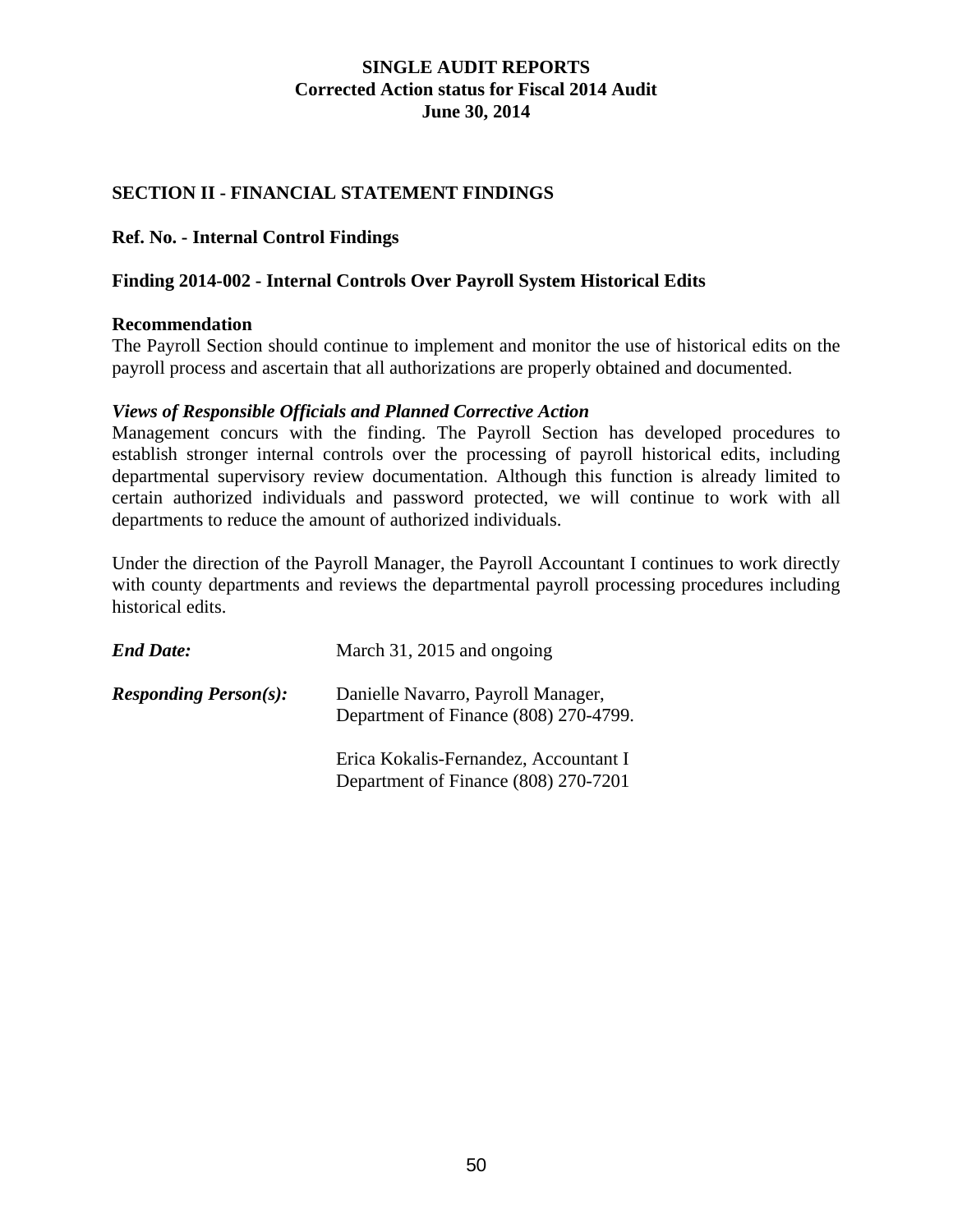## **SECTION II - FINANCIAL STATEMENT FINDINGS**

## **Ref. No. - Internal Control Findings**

#### **Finding 2014-003 - Timely Reconciliation of Federal and State Grant Programs**

#### **Recommendation**

The County has implemented mitigating controls such as a periodic reconciliation of federal and state grants. However, old grants and prior year grant receivables and deferred grant revenues remain and continue to carry forward as there is no specific federal program compliance officer and compliance responsibilities are being handled at the departmental level. The County should implement policies and procedures to complete monthly or quarterly reconciliations and monitoring of federal and state grants.

## *Views of Responsible Officials and Planned Corrective Action*

Management concurs with the finding. A periodic reconciliation of federal and state grants is being implemented. We will continue to work with the respective grant managers to close old grants and resolve prior year grants receivable and deferred grant revenues.

Finance Department Accounting Supervisor Accountant V currently performs periodic reconciliation of federal and state grants with the assistance of the Accounts Section staff. All grants have been assigned to staff within the Accounts Division, General Ledger Section for review and reconciliation by March 31, 2015.

| <b>End Date:</b>             | March 31, 2015 and ongoing                                                                     |
|------------------------------|------------------------------------------------------------------------------------------------|
| <i>Responding Person(s):</i> | Ortaeine Acidera, Accounting Supervisor Accountant V,<br>Department of Finance (808) 270-7497. |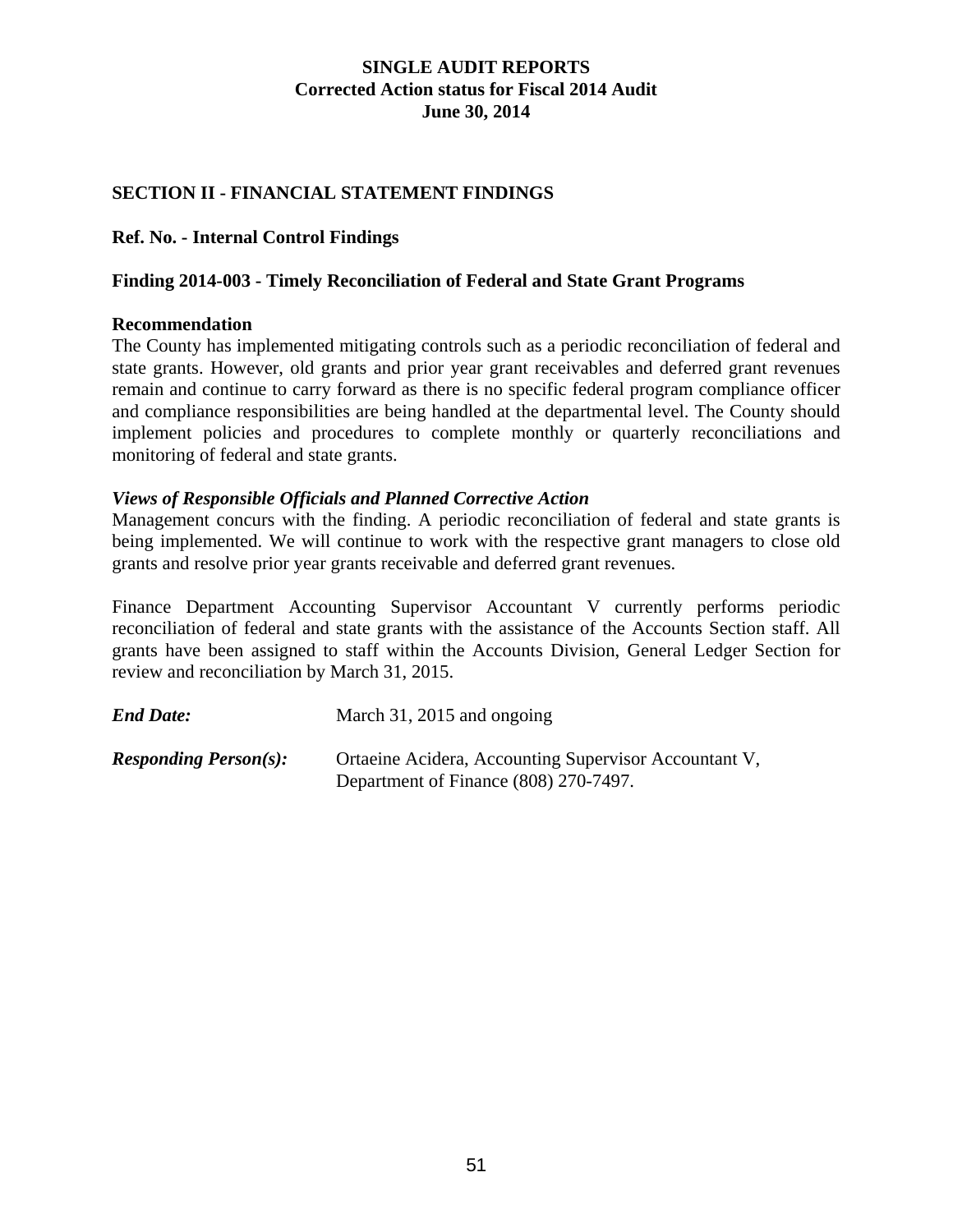## **SECTION II - FINANCIAL STATEMENT FINDINGS**

## **Ref. No. - Internal Control Findings**

#### **Finding 2014-004 - Internal Controls over Miscellaneous Cash Receipts**

#### **Recommendation**

Adequate internal controls should be maintained to ensure that adequate segregation of duties exist and that miscellaneous cash receipts are accurately collected, deposited and recorded in the County's general ledger. Evidence of the performance and review of the various employees should be documented on daily cash summary reports in the form of sign offs by personnel involved.

#### *Views of Responsible Officials and Planned Corrective Action*

Management concurs with the finding. The Department of Finance has recently drafted revised cash handling policies and procedures. The Treasury Division will be meeting with various departments to finalize and implement these policies and procedures.

The Department of Finance Treasurer is taking the lead in the County's cash handling internal controls, including miscellaneous cash receipts that is consistent at the countywide-level. The Treasurer is now monitoring the Cash Handling policies and procedures.

| <b>End Date:</b>             | March 31, 2015                                                         |
|------------------------------|------------------------------------------------------------------------|
| <b>Responding Person(s):</b> | Angelita Delapena, Treasurer,<br>Department of Finance (808) 270-7464. |

 Anne Jenny, Internal Auditor Department of Finance (808) 270-5741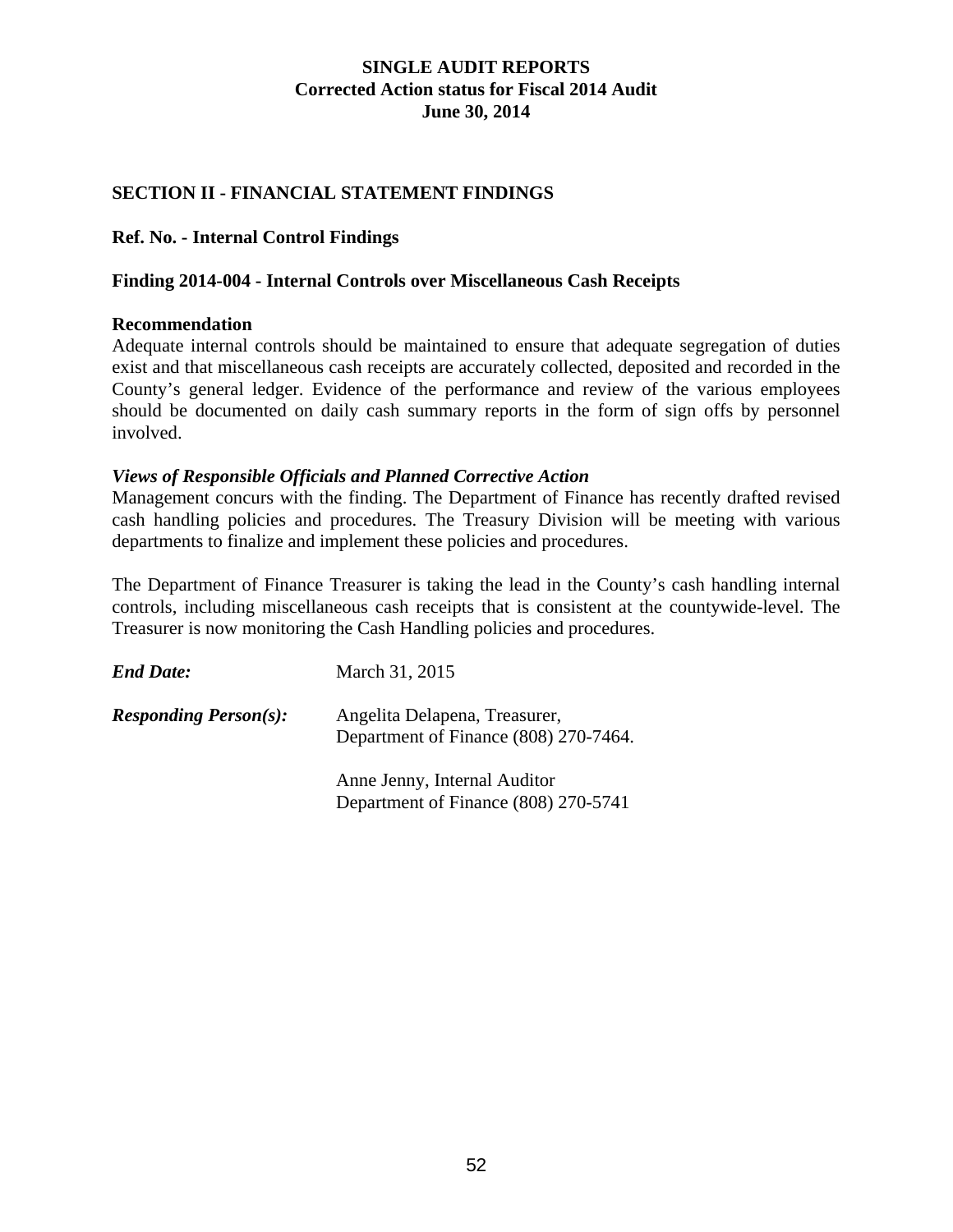## **SECTION II - FINANCIAL STATEMENT FINDINGS**

## **Ref. No. - Internal Control Findings**

#### **Finding 2014-005 - Accounting for Construction Work in Progress**

#### **Recommendation**

The County and the DWS should establish formal procedures to ensure that construction work in progress and projects placed in service are communicated timely by project engineers to the fiscal staff in order to properly capitalize and depreciate those assets in the appropriate accounting period. The County should also establish procedures to maintain and reconcile the construction in progress schedule throughout the year. These procedures will also assist the County in completing the schedules required to timely close and prepare the County's comprehensive annual financial report.

## *Views of Responsible Officials and Planned Corrective Action*

Management agrees with the finding. The Finance Department will work with the County departments, including DWS to develop and establish policies and procedures to ensure that construction work in progress and projects place in service are communicated timely, and to maintain and reconcile the construction in progress schedule throughout the year.

| <b>End Date:</b>             | March 31, 2015                                                                                      |
|------------------------------|-----------------------------------------------------------------------------------------------------|
| <b>Responding Person(s):</b> | May-Anne Alibin, Assistant Accounting System Administrator.<br>Department of Finance (808) 270-7149 |
|                              | Vacant, Financial Control Analyst<br>Department of Finance (808)463-3201                            |
|                              | Holly Ho, Waterworks Fiscal Officer<br>Department of Water Supply (808) 270-7303                    |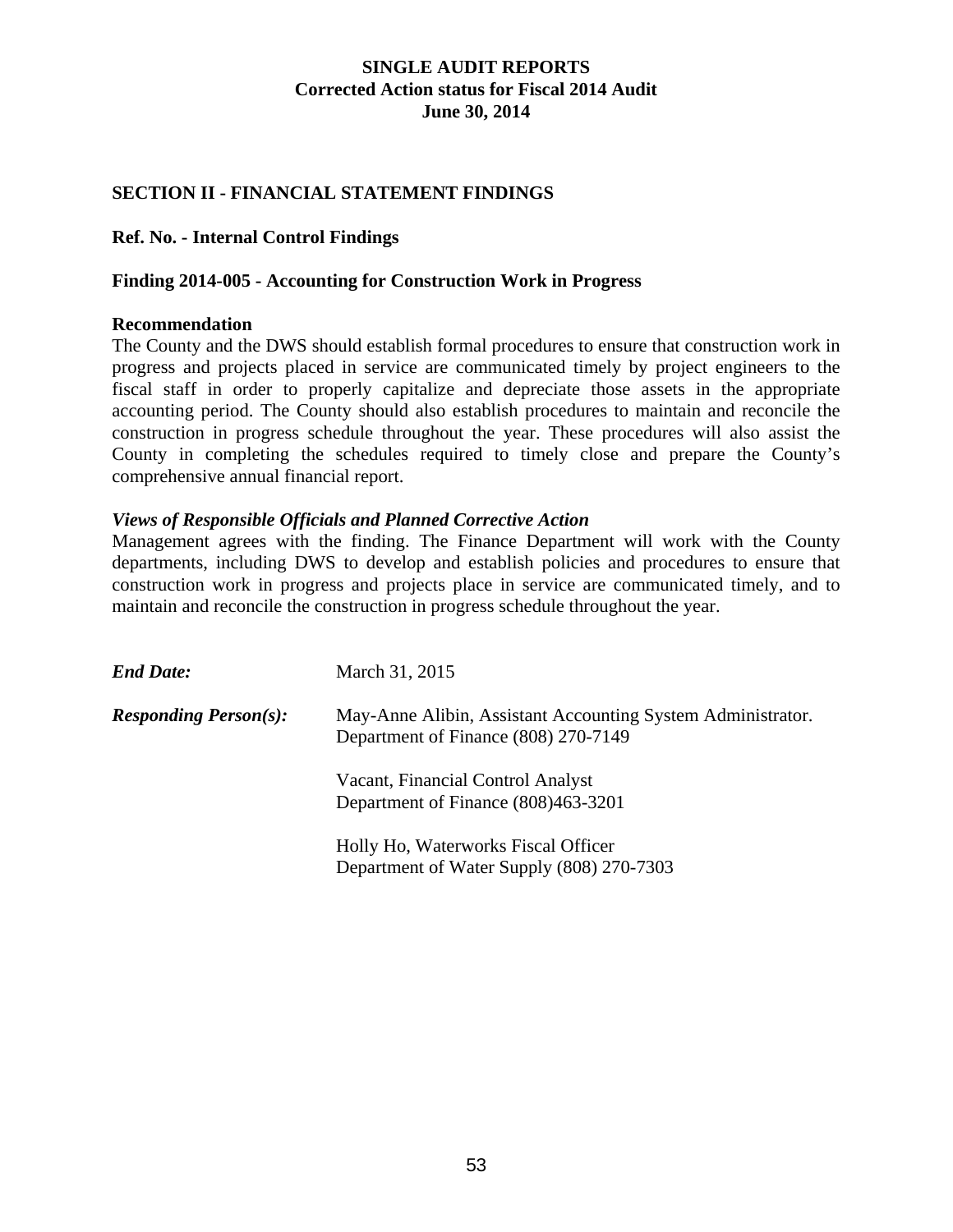## **SECTION II - FINANCIAL STATEMENT FINDINGS**

## **Ref. No. - Internal Control Findings**

#### **Finding 2014-006 - Timely Preparation of the Comprehensive Annual Financial Report**

#### **Recommendation**

The Department of Finance should continue its efforts to ensure that sufficient, experienced accounting personnel are available to prepare and issue the County's comprehensive annual financial report in a timely manner. In addition, the County and Department of Finance should determine whether the Department has adequate staffing necessary to complete the required audit schedules, analyses, footnotes and reports along with performing the regular daily workload of the current personnel.

## *Views of Responsible Officials and Planned Corrective Action*

Management concurs with the recommendations and will hire well qualified and experienced applicant for the Financial System Analyst position, Accountant III, and Payroll Clerk vacancies. Efforts are also underway to assure proper planning, preparation, and year end process improvements are in place for future financial reports.

The Director of Finance has proposed fiscal year 2016 budget expansion requests for staffing and compensation requirements for the Accounts Division, including a new county-wide Grant Manager position and a new position for a Capital Asset (CIP) Accountant, as well as professional fees for specialized assistance. The Accounts Administrator is currently holding training and planning meetings with accounting staff to prepare for the next audit.

| <b>End Date:</b>             | March 31, 2015                                                                         |
|------------------------------|----------------------------------------------------------------------------------------|
| <b>Responding Person(s):</b> | Mark R. Walker, Deputy Director of Finance,<br>Department of Finance (808) 270-7844.   |
|                              | Wayne Fujita, Accounting System Administrator.<br>Department of Finance (808) 270-7503 |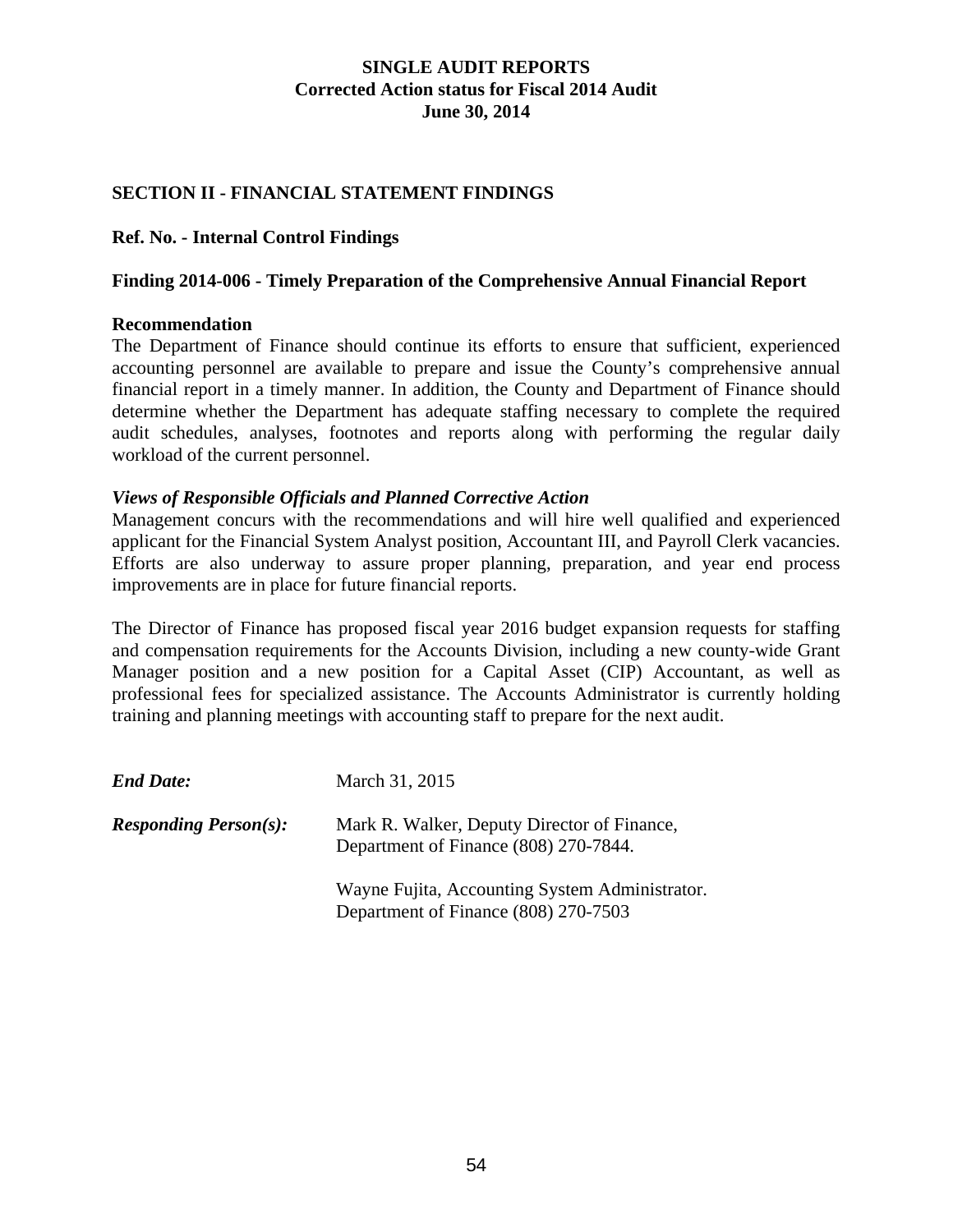## **SECTION II - FINANCIAL STATEMENT FINDINGS**

#### **Ref. No. - Internal Control Findings**

#### **Finding 2014-007 - Review Agency Fund Accounts**

#### **Recommendation**

We recommend that the County implement procedures to timely review and reconcile these trust and agency funds. Within these procedures the County should require that any unreconciled differences or older outstanding balances are reviewed and properly disposed of. The County should also review the use of all agency fund accounts and ensure that agency funds established are custodial in nature and are being used to receive and disburse funds for an entity or individual that is not part of the County.

#### *Views of Responsible Officials and Planned Corrective Action*

Management agrees with the finding and acknowledge that an adjustment was made to reclassify the Planning Fee deposits held in our Trust and Agency (T&A) account into the General fund for amounts representing an accumulation of prior year deposits.

T&A balances are not cleared through simple incident = release event. Rather, releases are dependent on other departments determining an old deposit is no longer under obligation (e.g. court case decision, liability release, decedent beneficiary documentation, etc.) We have met and communicated with T&A departments again on February 17, 2015 to remind them of their responsibility to clear T&A liabilities when release is needed. Departments were reminded of our recommendations for their periodic reconciliations of their inventory of T&A, to identify beneficiaries, and to process T&A releases at least quarterly. Our procedures from past years included reviewing T&A reports monthly and communicating with departments for reconciling and releasing discontinued liabilities. The Finance Department's Accounting Supervisor, Accountant V along with the Accountant II continue to resolve T&A balances.

| <b>End Date:</b>             | June 30, 2015                                                                               |
|------------------------------|---------------------------------------------------------------------------------------------|
| <b>Responding Person(s):</b> | Ortaeine Acidera, Accounting Section Accountant V,<br>Department of Finance (808) 270-7497. |
|                              | Jean Iniba, Accountant II<br>Department of Finance (808) 270-7502                           |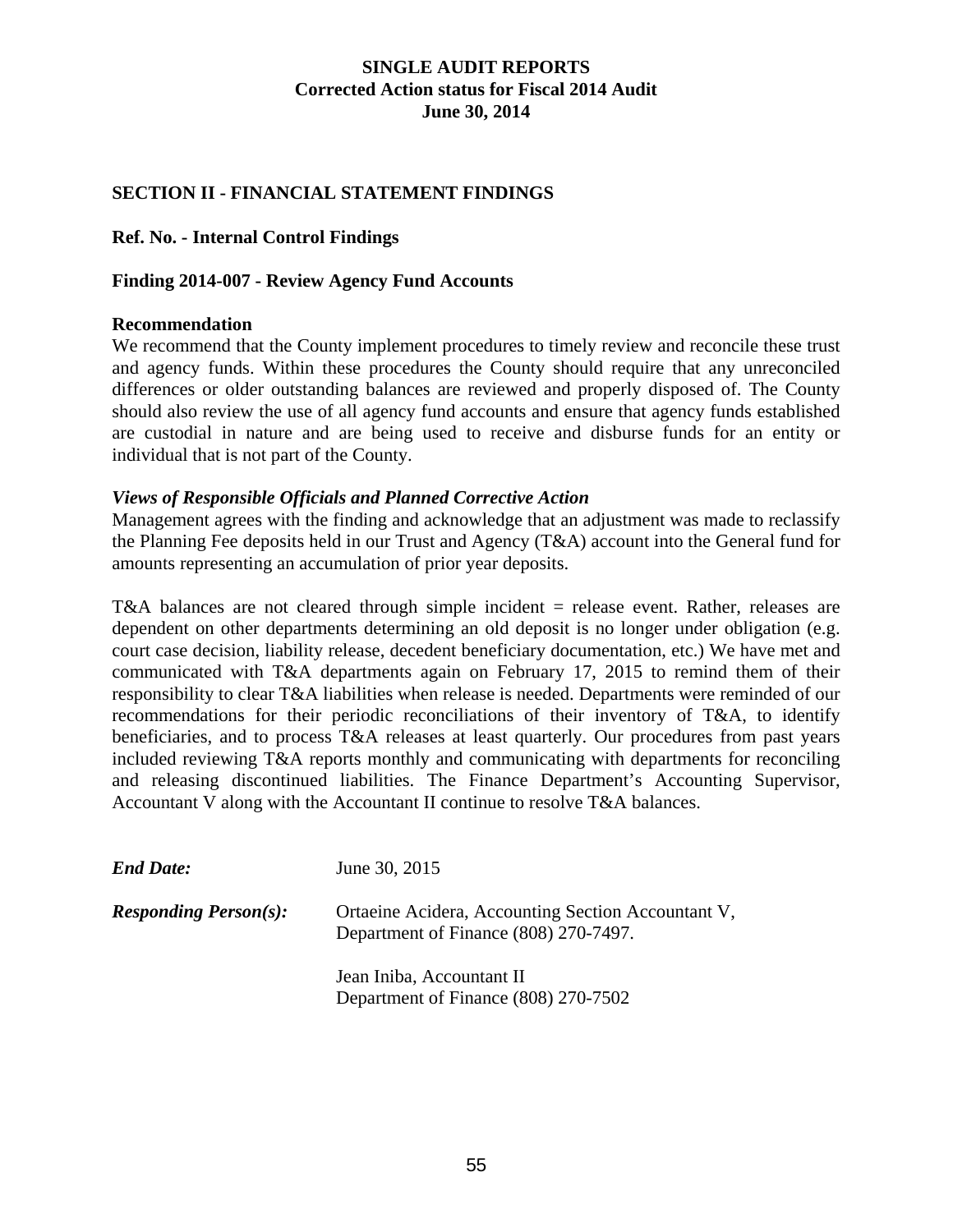## **SECTION II - FINANCIAL STATEMENT FINDINGS**

## **Ref. No. - Internal Control Findings**

## **Finding 2014-008 - Logical Access & Access Security**

#### **Recommendation**

We recommend that the County:

- 1. Establish a control process in place to review and confirm access rights periodically. There should be at least a semiannual review of user access.
- 2. This review should include the following:
	- a. A report which includes a list of users and the security role assignments, department and accounts should be generated.
	- b. These reports should be forwarded to the respective departments for review.
	- c. Each of the department heads or business managers should review the list and note/highlight any discrepancies.
	- d. The updated lists should be sent to Finance for approval.
	- e. All changes should be documented by completion of a Network Access Security Form.
- 3. Monitor vendor access into IAS.
- 4. Develop formal password policies and procedures and strengthen password controls including a combination of minimum length, complexity, expiration, history, and lockout policy and duration.
- 5. Develop an information security policy, have the policy approved by the appropriate level of management and communicate the policy to employees.

## *Views of Responsible Officials and Planned Corrective Action*

Management agrees with the finding and will implement them.

| <b>End Date:</b>             | June 30, 2015                                                                         |
|------------------------------|---------------------------------------------------------------------------------------|
| <i>Responding Person(s):</i> | Jacob Verkerke, Chief Technology Officer,<br>Department of Management (808) 270-7842. |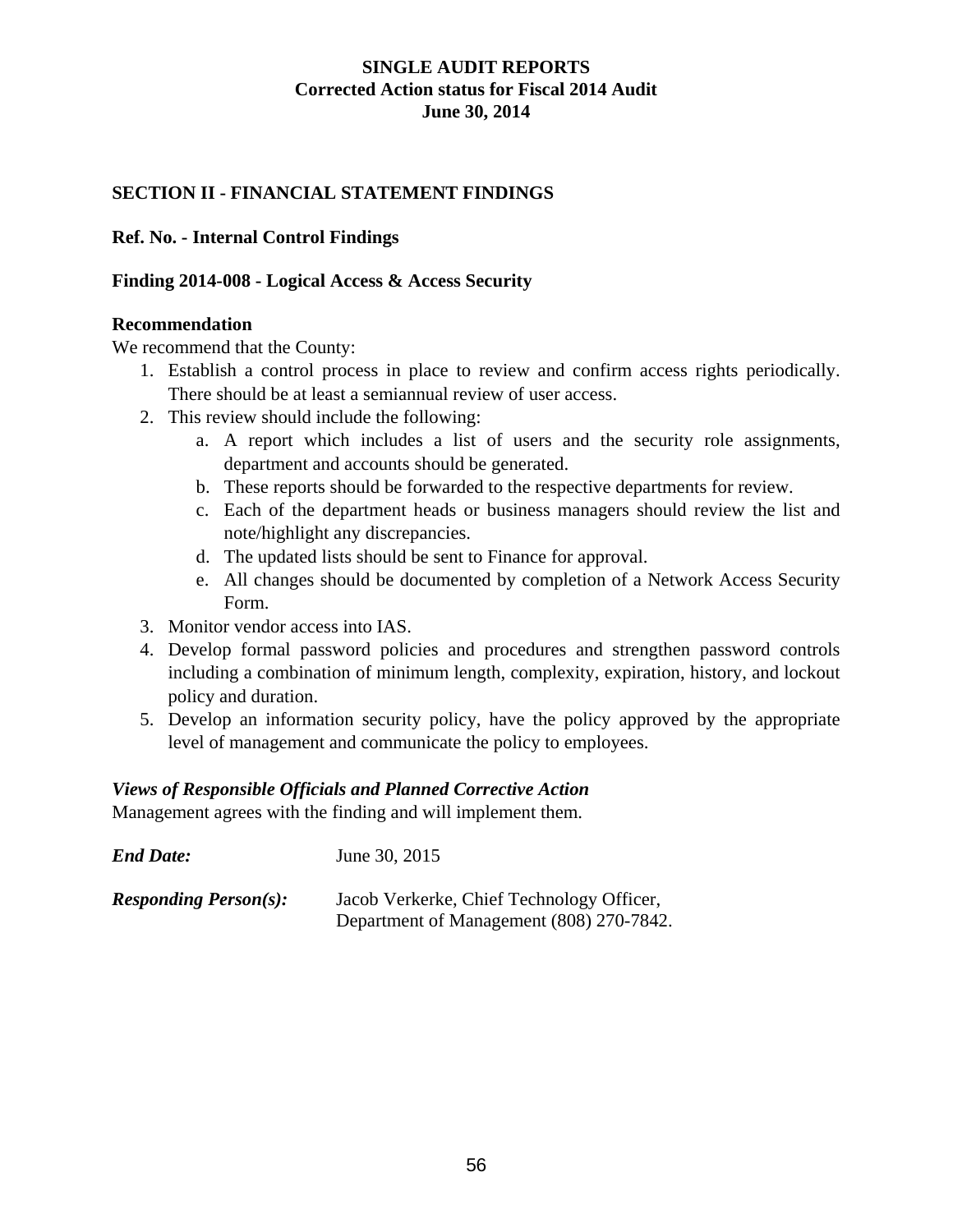## **SECTION II - FINANCIAL STATEMENT FINDINGS**

## **Ref. No. - Internal Control Findings**

**Finding 2014-009 - Backup & Recovery** 

#### **Recommendation**

We recommend that the County develop a formal backup and restore policy, have the policy approved by the appropriate level of management and communicate the policy to employees. Additionally, the County should perform formal system restoration testing.

## *Views of Responsible Officials and Planned Corrective Action*  Management agrees with the finding and will implement them.

*End Date:* June 30, 2015 *Responding Person(s):* Jacob Verkerke, Chief Technology Officer, Department of Management (808) 270-7842.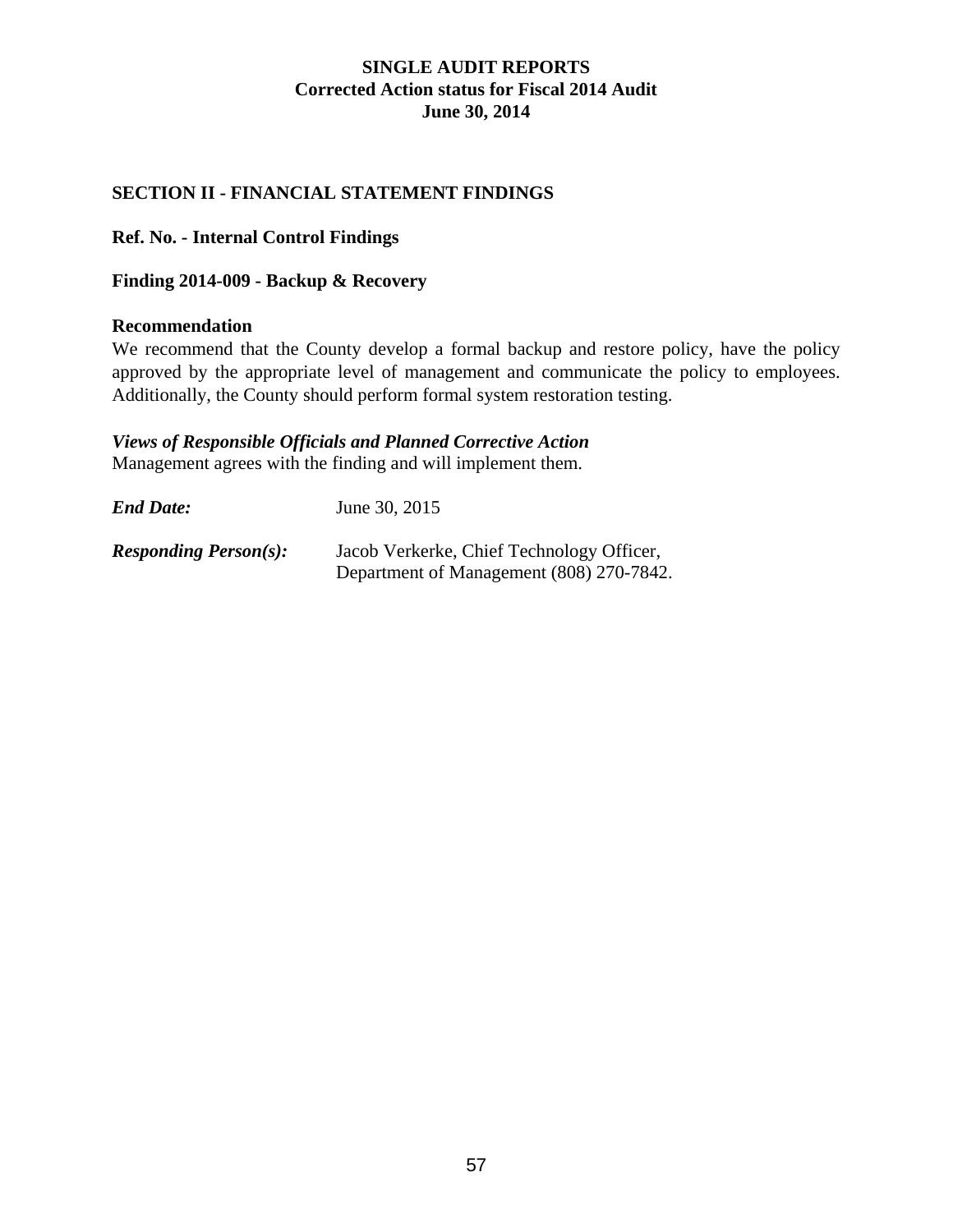## **SECTION II - FINANCIAL STATEMENT FINDINGS**

## **Ref. No. - Internal Control Findings**

## **Finding 2014-010 IAS - Program Changes & Development**

#### **Recommendation**

We recommend that the County ensure change management policies and procedures are consistently followed.

## *Views of Responsible Officials and Planned Corrective Action*

Management agrees with the finding and will implement them. All future changes in IAS programming will be submitted by Real Property Assessment to ITS on a Request For Services help form. IAS will monitor the programming and implementation in accordance with existing change management structure procedures.

| <b>End Date:</b>             | June 30, 2015                                                                          |
|------------------------------|----------------------------------------------------------------------------------------|
| <i>Responding Person(s):</i> | Jacob Verkerke, Chief Technology Officer,<br>Department of Management (808) 270-7842.  |
|                              | Wayne Fujita, Accounting System Administrator.<br>Department of Finance (808) 270-7503 |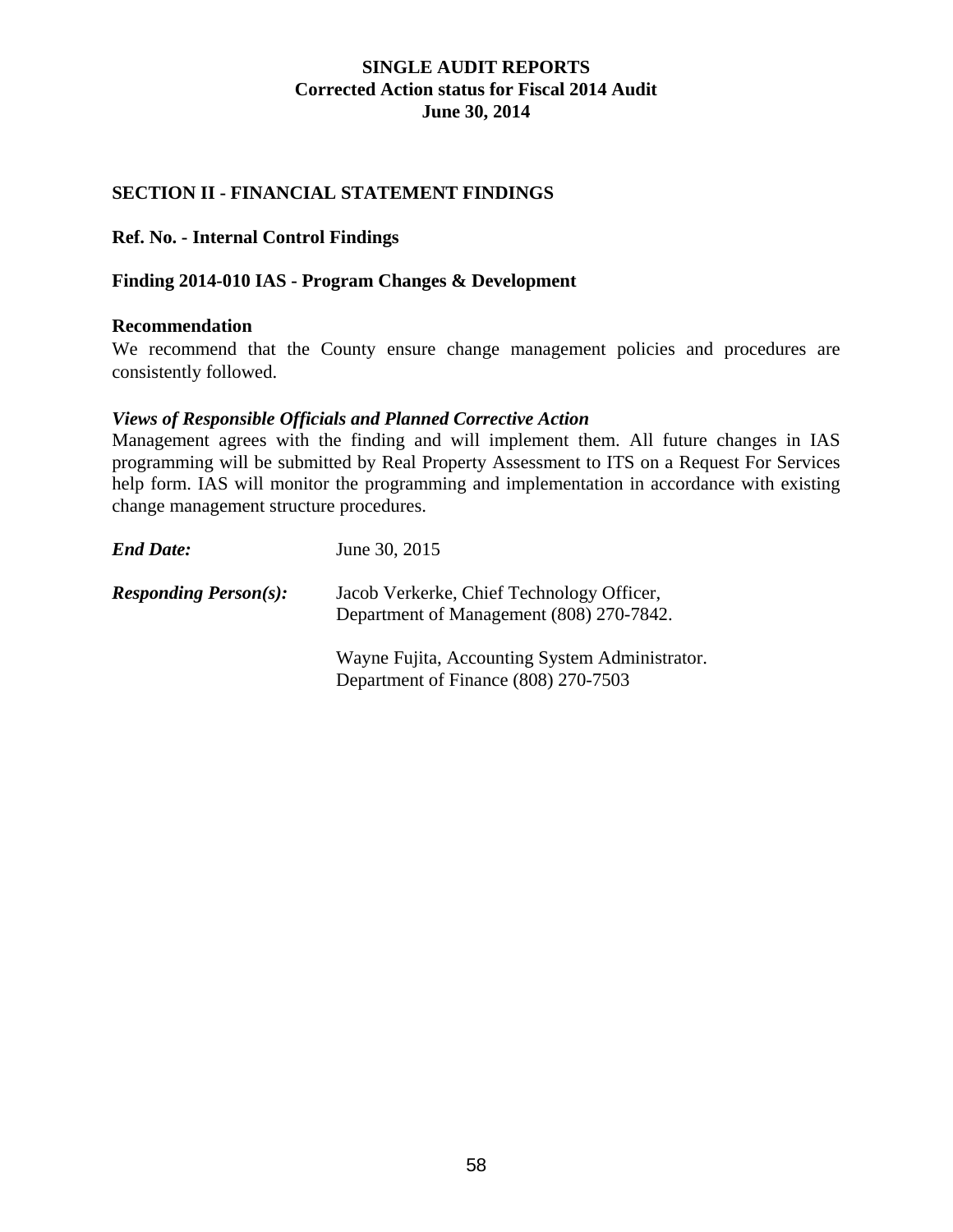## **SECTION II - FINANCIAL STATEMENT FINDINGS**

## **Ref. No. - Internal Control Findings**

**Finding 2014-011 - Information Technology (IT) Governance** 

#### **Recommendation**

We recommend that the County hold formal steering committee meetings and complete an IT Risk Assessment and fraud related assessment.

## *Views of Responsible Officials and Planned Corrective Action*

Management agrees with the finding and will implement them.

*End Date:* June 30, 2015 *Responding Person(s):* Jacob Verkerke, Chief Technology Officer, Department of Management (808) 270-7842.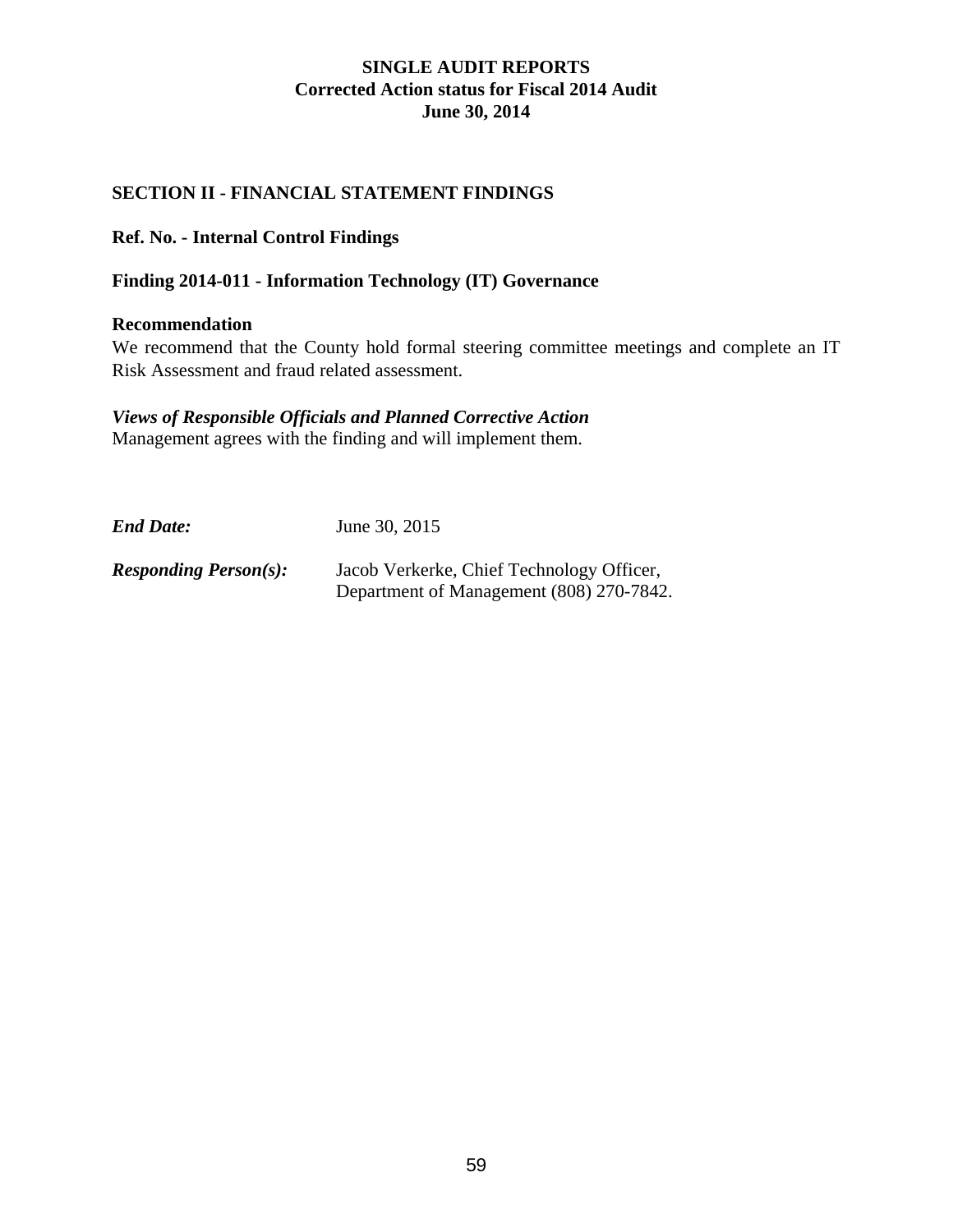## **SECTION III - FEDERAL AWARD FINDINGS AND QUESTIONED COSTS**

## **Ref. No. - Internal Control Findings**

## **Finding 2014-012 - Completeness and Accuracy of the County's Schedule of Expenditures of Federal Awards (SEFA)**

#### **Recommendation**

We recommend that the County establish policies and procedures to ensure the proper set up of Federal awards in the accounting system. In addition, we recommend that each award be tracked separately for accuracy, easier accountability of all awards and completeness of the SEFA.

## *Views of Responsible Officials and Planned Corrective Action*

Management agrees with the finding and understands the critical nature of the SEFA Schedule completeness and accuracy. We have implemented procedures to review and track each award separately to ensure easier accountability of all awards and completeness of the SEFA.

Management agrees with the finding that certain program managers should improve their understanding of amounts that should be reported as Federal expenditures for their respective grants. As in prior years, the County arranged for training of many department personnel by the awarding Federal agencies. The County will continue to coordinate the implementation of training in future years.

The Accounting Administrator will coordinate with County departments training updates and along with the Accountant V and staff will review award accountability and SEFA completeness.

*End Date:* June 30, 2015 *Responding Person(s):* Ortaeine Acidera, Accounting Supervisor Accountant V, Department of Finance (808) 270-7497.